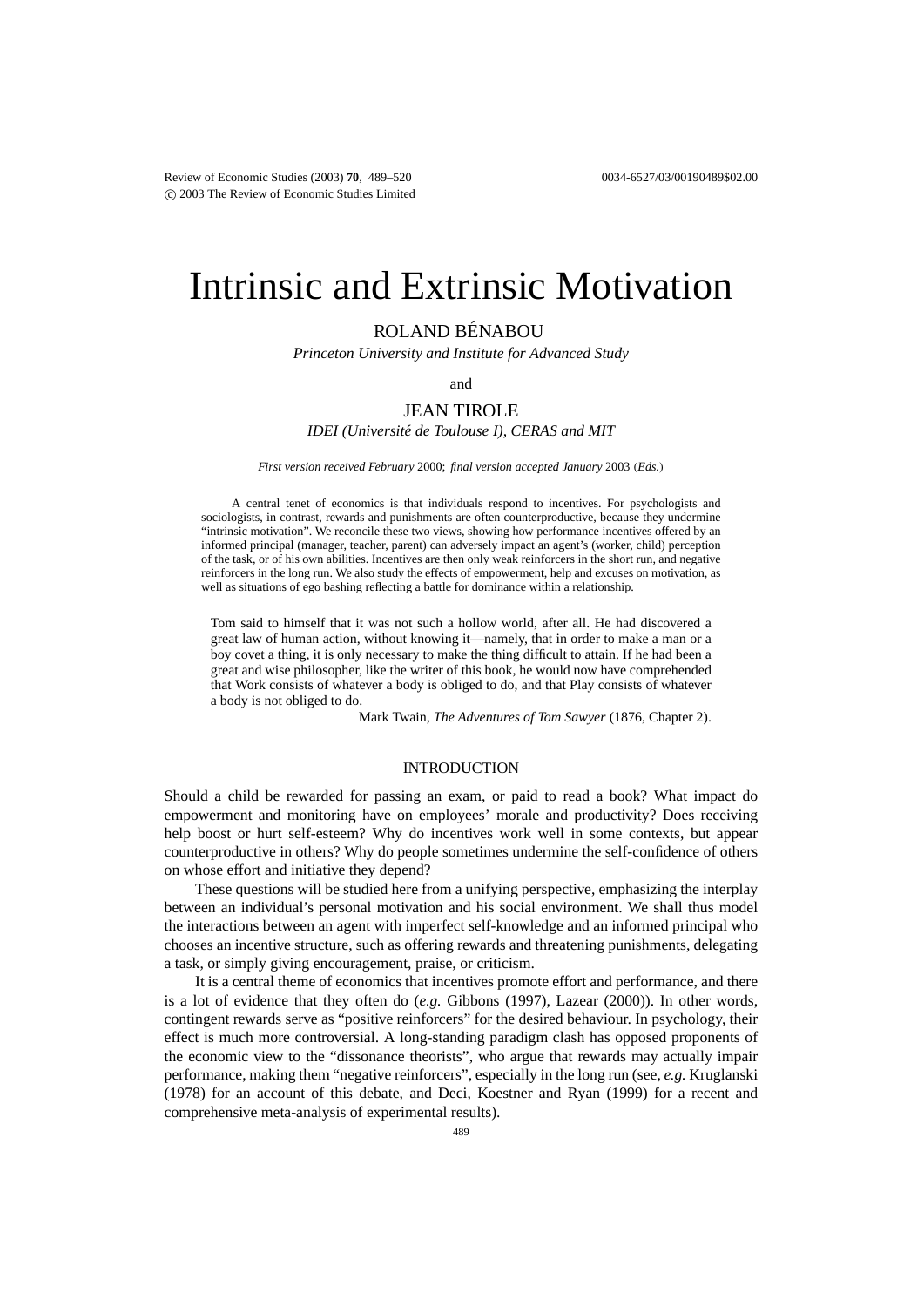Indeed, a substantial body of experimental and field evidence indicates that extrinsic motivation (contingent rewards) can sometimes conflict with intrinsic motivation (the individual's desire to perform the task for its own sake). In a now classical experiment (see Deci, 1975), college students were either paid or not paid to work for a certain time on an interesting puzzle. Those in the no-reward condition played with the puzzle significantly more in a later unrewarded "free-time" period than paid subjects, and also reported a greater interest in the task. This experiment has since been replicated many times, with numerous variations in design (*e.g.* Wilson, Hull and Johnson, 1981) and in types of subjects. For instance, similar effects were found for highschool students in tasks involving verbal skills (Kruglanski, Friedman and Zeevi, 1971), and for preschool children in activities involving drawing with new materials (Lepper, Greene and Nisbett, 1973). In daily life, parents are quite familiar with what we shall call the "forbidden fruit" effect: powerful or salient constraints employed by adults to enforce the prohibition of some activity often decrease the child's subsequent internalization of the adults' disapproval.<sup>1</sup> Kohn (1993) surveys the results from a variety of programmes aimed at getting people to lose weight, stop smoking, or wear seat belts, either offering or not offering rewards. Consistently, individuals in "reward" treatments showed better compliance at the beginning, but worse compliance in the long run than those in the "no-reward" or "untreated controls" groups. Taken together, these many findings indicate a limited impact of rewards on "engagement" (current activity) and a negative one on "re-engagement" (persistence).

A related body of work transposes these ideas from the educational setting to the workplace. In well-known contributions, Etzioni (1971) argues that workers find control of their behaviour via incentives "alienating" and "dehumanizing", and Deci and Ryan (1985) devote a chapter of their book to a criticism of the use of performance-contingent rewards in the work setting.<sup>2</sup> And, without condemning contingent compensation, Baron and Kreps (1999, p. 99) conclude that:

There is no doubt that the benefits of [piece-rate systems or pay-for-performance incentive devices] can be considerably compromised when the systems undermine workers' intrinsic motivation.

Kreps (1997) reports his uneasiness when teaching human resources management and discussing the impact of incentive devices in a way that is somewhat foreign to standard economic theory. And indeed, recent experimental evidence on the use of performancecontingent wages or fines confirms that explicit incentives sometimes result in worse compliance than incomplete labour contracts (Fehr and Falk (1999), Fehr and Schmidt (2000), Gneezy and Rustichini (2000*a*)). Relatedly, Gneezy and Rustichini (2000*b*) find that offering monetary incentives to subjects for answering questions taken from an IQ test strictly decreases their performance, unless the "piece rate" is raised to a high enough level. In the policy domain, Frey and Oberholzer-Gee (1997) surveyed citizens in Swiss cantons where the government was considering locating a nuclear waste repository; they found that the fraction supporting siting of the facility in their community fell by half when public compensation was offered.

Our aim here will be twofold. First, we want to analyse the "hidden costs" of rewards and punishments from an economic and cognitive perspective, rather than just posit an aversive impact on motivation. Indeed, given that incentives work quite effectively in many instances, one needs to understand in what cases they should be used with caution. More generally, we seek to give a precise content to the loosely defined notions of intrinsic and extrinsic motivation, and to clarify when, in the terminology of Frey (1997), the latter should be expected to "crowd out"

<sup>1.</sup> See, *e.g.* Lepper and Greene (1978). Relatedly, Akerlof and Dickens (1982) suggest that imposing stiffer penalties for crimes might be counterproductive, if it undermines individuals' "internal justification" for obeying the law. 2. See also Lepper and Greene (1978), Kohn (1993) and Frey (1997).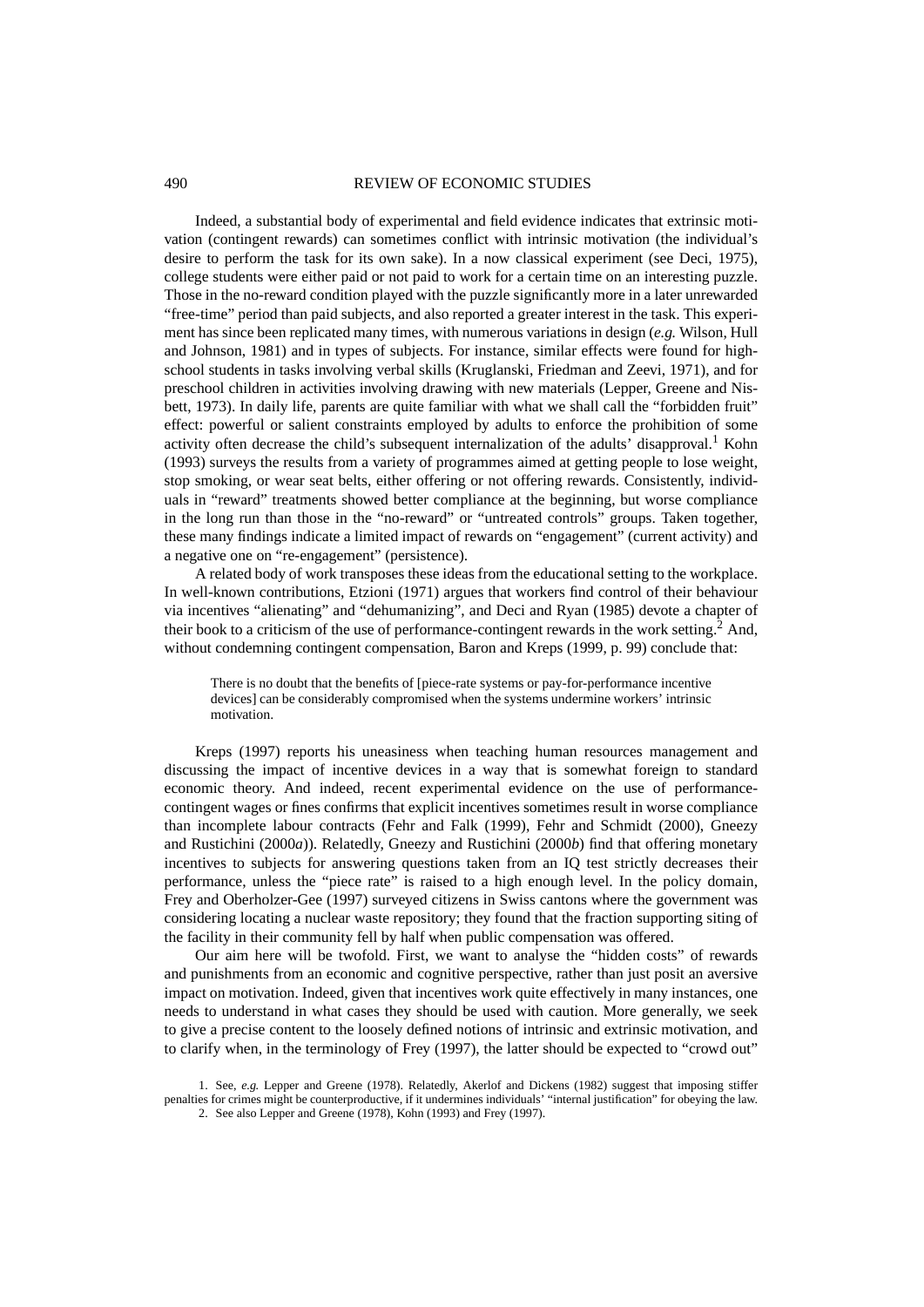or "crowd in" the former. This information-based, strategic analysis distinguishes our approach from Frey's reduced-form treatment of these issues.

We consider an individual (the agent, "he") who faces uncertainty about his payoff from taking a particular action. The unknown variable could be a characteristic of the person himself, such as raw ability, of the specific task at hand (long-run return, how difficult or enjoyable it is to complete, etc.), or of the match between the two. Naturally, the agent will undertake the task only if he has sufficient confidence in his own ability to succeed, and in the project's net return. As a result, people with a stake in his performance have strong incentives to manipulate signals relevant to his self-knowledge. Given that effort and ability are usually complements in the production of performance, they will want to boost his self-confidence, as well as his interest in the task. Thus, in much of this paper, a principal (parent, spouse, friend, teacher, boss, colleague, etc., "she") has a vested interest in (derives a benefit from) the agent's undertaking and succeeding in the activity.

In many circumstances, both parties have private information about the agent's suitability to the task. The agent usually has better knowledge of his previous performances and of the relevant circumstances (his effort intensity, the idiosyncratic factors that may have come into play). He will often also receive privately signals about the attractiveness or unpleasantness of the task, either from third parties (friends tell him that school is not fun, while cigarettes are cool), from having performed similar ones in the past, or simply from his own experience as he starts carrying out the current one. The principal, on the other hand, often has complementary private information about the task or the agent's prospects from it. For example, a teacher or manager is better able to judge the difficulty of the subject or assignment, which, together with the agent's ability, conditions the probability of success. The principal may know better than the agent whether the task is attractive, in terms of either being enjoyable to perform, or having a high payoff for the agent. Last, while having less direct information about the agent's previous performances, she may be better trained at interpreting it due to her having performed the task herself, or having seen many others attempt it. As we shall discuss later on, the observation that others may have private information relevant to an individual's self-view underlies several fields of research in education and management. It is this type of private information that will be our focus.<sup>3</sup>

In the first part of the paper we thus study the *attributions* made by an agent when a principal with private information makes a decision, such as selecting a reward, delegating a task or more simply encouraging the agent, that impacts the latter's willingness to perform the task. As was pointed out by Cooley (1902), the agent should then take the principal's perspective in order to learn about himself. The agent's attribution of ulterior motivation to the principal, or, in economics parlance, his attempt to infer her private information from her decision, is what Cooley termed the "looking-glass self". The influence of the principal's decision on the agent's behaviour is then twofold: direct, through its impact on the agent's payoff from accomplishing the task (keeping information constant), and indirect, through his inference process. In analysing intrinsic and extrinsic motivation we thus adopt a cognitive approach, assuming that the individual seeks to extract from the words and deeds of those around him signals about what they know that concerns him.<sup>4</sup>

<sup>3.</sup> Delfgauw and Dur (2002), in contrast, focus on the more standard case where workers have private information about their own (dis)utility from working on the task, which they may then want to signal to, or conceal from, the employer.

<sup>4.</sup> We in fact focus on the polar case where individuals are fully rational and Bayesian. Although people surely make mistakes in processing information, we want the model to reflect the fact that they cannot constantly fool themselves, or others.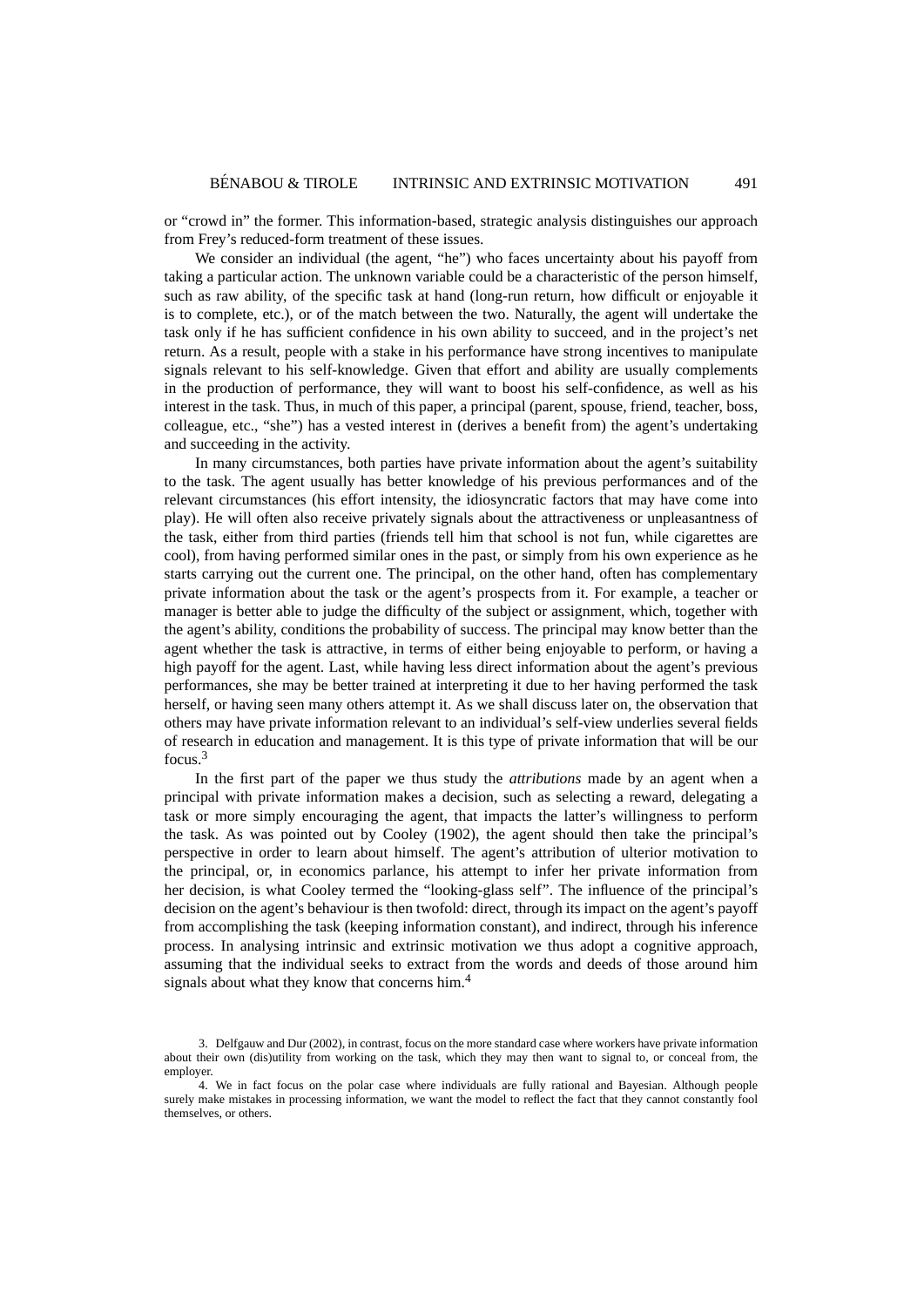We first show that rewards may be only *weak reinforcers* in the short term and that, as stressed by psychologists, they may have *hidden costs*, in that they become negative reinforcers once they are withdrawn. The idea is that by offering low-powered incentives, the principal signals that she trusts the agent. Conversely, rewards (extrinsic motivation) have a limited impact on current performance, and reduce the agent's motivation to undertake similar tasks in the future. We then use the same logic to show that empowering the agent is likely to increase his intrinsic motivation. Similarly, help offered by others may be detrimental to one's self-esteem and create a dependence.

More generally, we conclude that explicit incentives may, but need not, be negative reinforcers; our analysis actually suggests when rewards and punishments work, and when they backfire. The "crowding out" case first requires that the agent be less knowledgeable in some dimension than the principal; this asymmetry of information is likely to be more important in some settings (education, health, new occupations) than in others (relatively standardized jobs). Furthermore, a sorting condition must hold, in that the principal must be more inclined to offer a reward when the agent has limited ability or the task is unattractive. Otherwise, there will be "crowding in". Thus, when concerned about a potential negative impact of rewards, one should first check whether the reward provider has private information about the task or the agent's talent. One should then, as the agent does, think through the provider's ulterior motivation and how her payoff from giving a contingent reward is affected by her knowledge.

In addition to low-powered incentives, we also investigate how the principal can sometimes use non-contingent payments (similar to "burning money") to signal her confidence in the agent's ability. While their short-term incentive effects differ, reducing the slope of the compensation schedule (the piece rate) and increasing its base part (the fixed salary) are two related ways in which the principal's confidence-management motive will be reflected in equilibrium contracts. Each has its domain of applicability (as we show), but both have similar effects on intrinsic, or long run, motivation, as well as on wage inequality. Indeed, by weakening the link (elasticity) between performance and compensation, both signalling strategies reduce earnings inequality across workers, in a Lorenz sense.

While most of the social psychology and human resource management literatures emphasize the necessity of boosting and protecting the self-esteem of one's personal and professional partners, people often criticize or downplay the achievements of their spouse, child, colleague, coauthor, subordinate or teammate. In the second part of the paper we consider several reasons why this may be, and formalize in more detail what is perhaps the most common one. We argue that such "ego bashing" may reflect *battles for dominance:* by lowering the other's selfconfidence, an individual may gain real authority within the relationship, enabling her to steer joint decisions or projects in a preferred direction. This generally comes at a cost, however, namely the risk of demotivating the partner from seeking good projects, or from exerting effort at the implementation stage. We study this tradeoff, distinguishing two related forms of ego bashing: one is "by omission", where the principal omits to report news favourable to the agent; the other is active "disparaging", in which she explicitly belittles the agent. While both strategies lower the agent's self-confidence, the first one is reversible (the news can always be revealed later on), whereas the second is not. This is shown to have interesting implications for the timing of strategic disclosures of information (ego bashing and ego boosting) in situations where both the agent's initiative and joint control rights are at stake.

The paper is organized as follows. Section 1 provides a general introduction to the "lookingglass self" mechanism. Section 2 analyses the interplay of intrinsic and extrinsic motivation, focusing in particular on the hidden cost of rewards. Section 3 shows how the main insights carry over to other confidence-management strategies such as delegation, help and coaching. Section 4 studies the costs and benefits of ego bashing. Section 5 offers concluding remarks.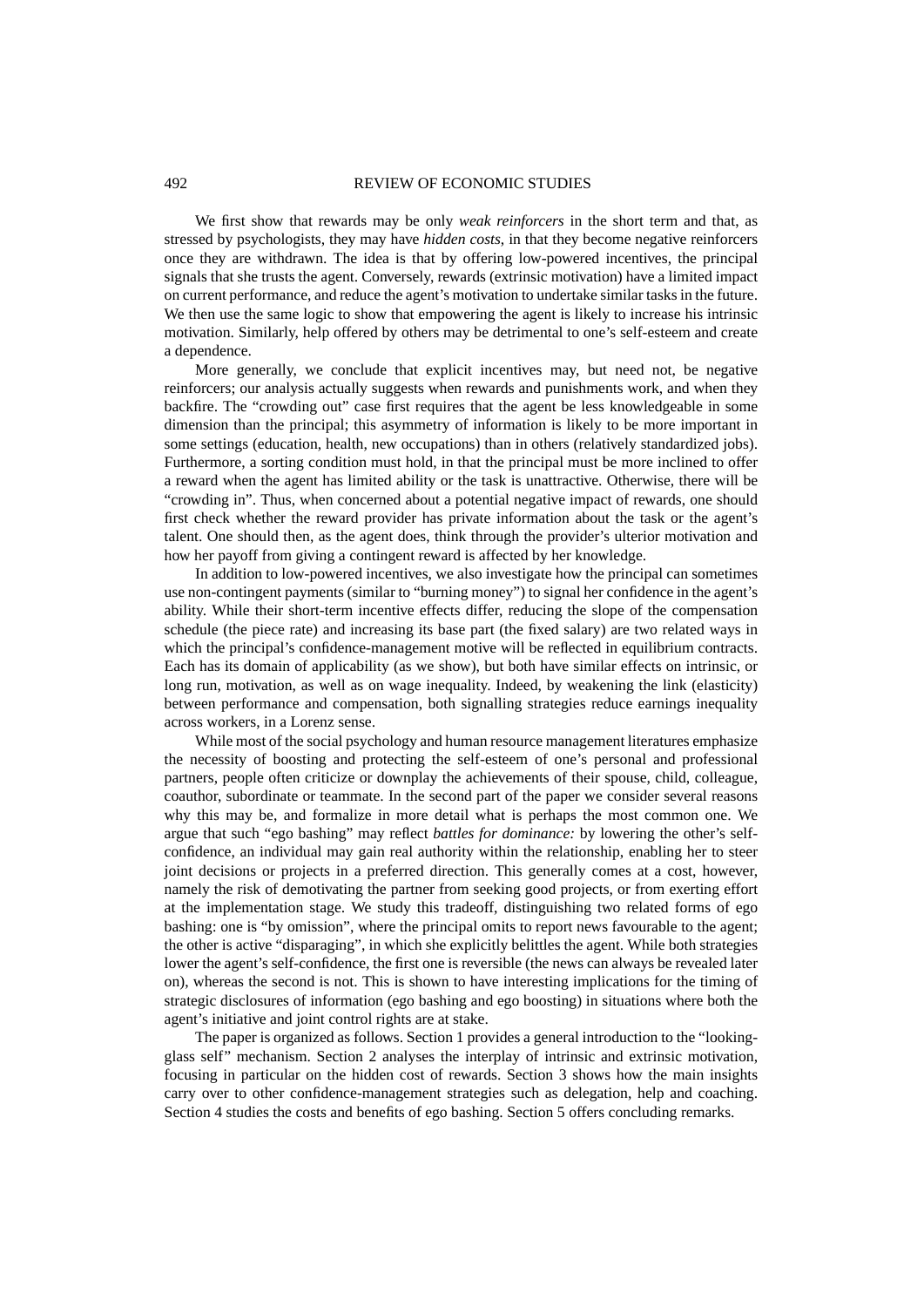## 1. THE LOOKING-GLASS SELF

We begin here with a relatively general and abstract framework, then specialize it in the rest of the paper. Readers more interested in specific psychological and economic applications than in a unified presentation of the underlying mechanisms may want to proceed directly to Section 2.

There are two players, an agent (he) and a principal (she). The agent selects a continuous action or effort level *e* that impacts both his and the principal's utilities. The principal knows a parameter  $\beta$ , such as the difficulty of the task or the agent's ability to perform it, that affects the agent's payoffs from  $e$ . Thus informed, she selects a policy  $p$  (belonging to  $\mathbb{R}$ , for expositional simplicity) prior to the agent's choice of action; this may be a wage or contingent reward, help, surveillance, delegation, disclosure of information, or any other "extrinsic motivator" that can affect, directly or indirectly, the agent's behaviour. The agent's and the principal's payoffs are denoted  $U_A(\beta, e, p)$  and  $U_P(\beta, e, p)$ . Prior to his decision, the agent may also privately receive a signal  $\sigma$  that is informative about  $\beta$ . We shall assume for simplicity that this signal is redundant if one already knows the principal's information ( $\beta$  is a sufficient statistic for  $(\beta, \sigma)$ ), but none of our main conclusions hinge on this assumption. What really matters is that the principal has information relevant to the agent's perception of himself or his task, and (for the specific "trust effect" discussed below) that the principal be uncertain about the agent's motivation. The timing of the game is as follows:

- *Stage* 1: The principal learns the parameter  $\beta$  and selects a policy  $p$ .
- *Stage* 2: After observing the policy chosen by the principal and learning σ, the agent chooses an action *e*.

Let us assume here (for notational simplicity) that the agent's optimal action *e*<sup>∗</sup> depends only on *p* and on his conditional expectation  $\hat{\beta}(\sigma, p)$  of the unknown parameter.<sup>5</sup> The conditioning of  $\hat{\beta}$  on *p* is the "looking-glass-self" phenomenon, whereby the agent tries to see through the principal's ulterior motives that led to *p* being selected. As long as the agent's participation in the relationship is not at stake, the principal's expected payoff from choosing a policy  $p$  when she has information  $\beta$  is thus

$$
\mathsf{E}_{\sigma}[U_P(\beta, e^*(p, \hat{\beta}(\sigma, p)), p) | \beta].
$$

Assuming differentiability (again for simplicity), the principal's choice of policy takes three effects into consideration:

$$
\mathsf{E}_{\sigma} \left[ \frac{\partial U_P}{\partial p} + \frac{\partial U_P}{\partial e} \cdot \frac{\partial e^*}{\partial p} + \frac{\partial U_P}{\partial e} \cdot \frac{\partial e^*}{\partial \hat{\beta}} \cdot \frac{\partial \hat{\beta}}{\partial p} \middle| \beta \right] = 0. \tag{1}
$$

The first term on the L.H.S. of (1) is the direct effect of *p* on the principal's payoff. For example, if the policy is a wage or bonus, as in the next section, this term is the direct cost of this compensation, keeping the agent's behaviour constant. The second term corresponds to the direct impact of *p* on the agent's behaviour. Thus, *ceteris paribus*, a bonus increases the incentive to exert effort. These two effects have been investigated in detail in the agency literature.

We shall be interested in the third, more novel effect, which corresponds to the principal's *confidence-management* motive. Whenever the principal's choice of policy is guided by private information, the agent will update his beliefs in reaction to the choice of *p* (term  $\partial \hat{\beta}/\partial p$ ). The principal must then take into account how the agent's interpretation of her choice will affect his self-confidence—that is, his perceived prospects from undertaking the task. A particularly important issue is whether a higher level of self-confidence affects the agent's decision making in

5. More generally, it will depend on *p* and on the conditional distribution of β, given (σ, *p*).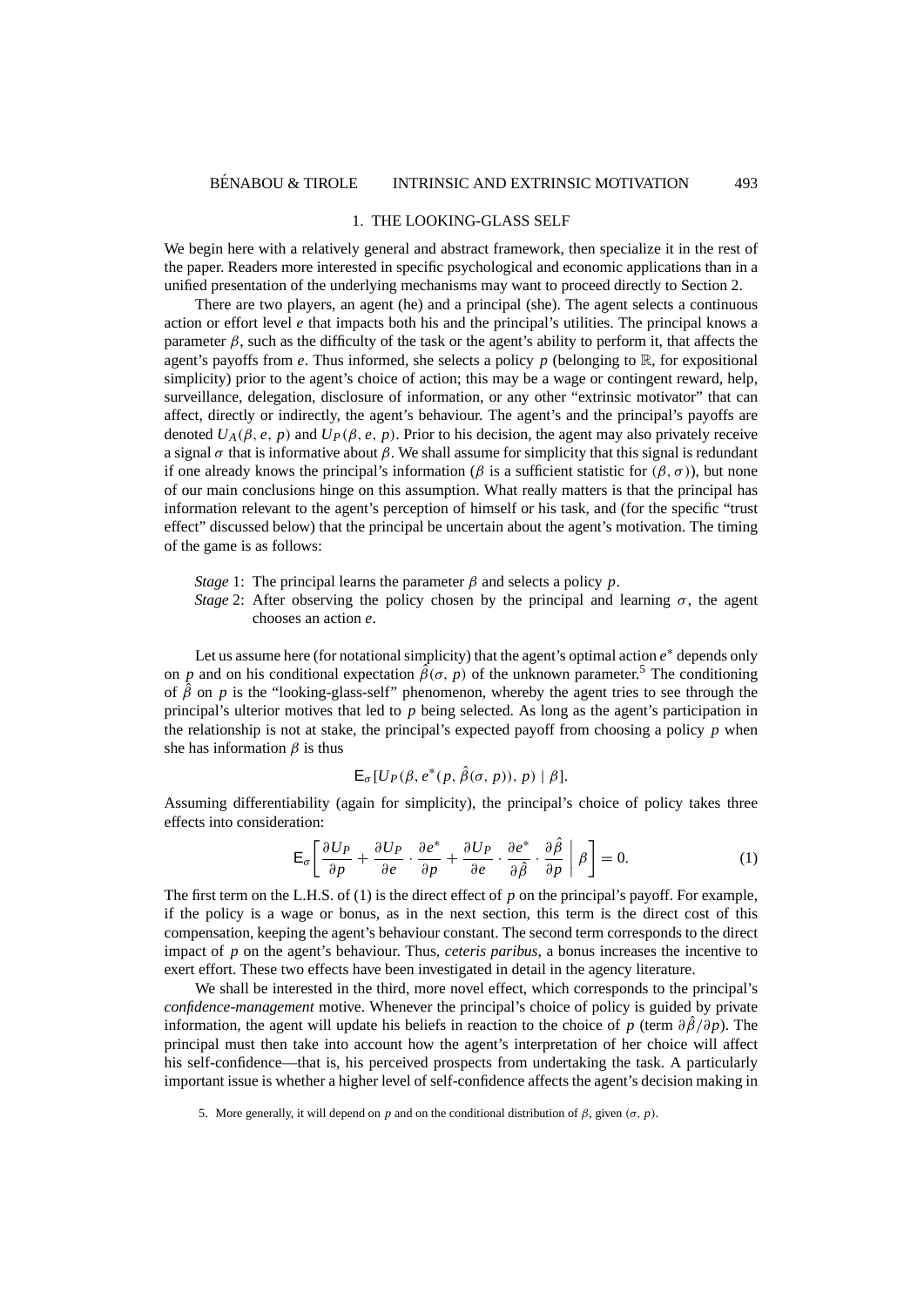a direction that the principal likes  $((\partial U_P/\partial e)(\partial e^*/\partial \hat{\beta}) > 0)$  or dislikes  $((\partial U_P/\partial e)(\partial e^*/\partial \hat{\beta}) <$ 0). Sections 2 and 3 will examine many common situations where the principal gains from boosting the agent's self-confidence. Section 4, on the other hand, will focus on cases where she may be reluctant to enhance the agent's self-confidence, or may even want to undermine it.

The confidence-management motive itself can itself arise through two channels, which we term the *profitability effect* and the *trust effect*. The former arises when the agent's type, on which the principal has private information, enters the *principal's objective function* in a way that would lead her to offer different policies to different agents, even if it did not affect anyone's effort level. This differential profitability of a given policy across types corresponds to a standard sorting condition; thus, for a one-dimensional policy it means that  $6$ 

$$
\frac{\partial}{\partial \beta} \left( \frac{\partial U_P / \partial p}{\partial U_P / \partial e} \right)
$$
 has a constant sign. (2)

Suppose, for instance, that an employer's expected profits are (proportionally) more sensitive to the employee's ability when the latter is empowered to make decisions than when he is closely monitored. The principal will then, *ceteris paribus*, delegate more to employees she thinks more highly of, and delegation will be seen as good news by employees. In contrast, no such profitability effect exists when the principal's private knowledge concerns the cost of accomplishing the task, or other aspects of it that bear solely on the agent's utility, and not on her own payoff.

The trust (or distrust) effect, on the contrary, arises when the principal's private information concerns a parameter, such as the cost or pleasure of accomplishing the task, that directly enters only in the *agent's incentive problem*—as envisioned by the principal. The issue here is how confident the principal is as to the agent's intrinsic motivation—that is, how she thinks the agent perceives the task and his suitability to it. A principal who has bad news about the agent's parameter  $\beta$  will be pessimistic about the agent's own signal  $\sigma$ , and may consequently fear that he will not be motivated enough to exert effort in the absence of added incentives. Providing stronger incentives, however, will at least partially reveal the principal's damaging information (compounding the signal  $\sigma$ ). Thus, once again, extrinsic motivation may "crowd out" intrinsic motivation, and the optimal contract will be shaped by this tradeoff.

It is worth noting also that for the pure trust effect to operate, there must be some uncertainty  $(\sigma)$  on the part of the principal about the exact incentives perceived by the agent. Otherwise, the latter's response  $\hat{\beta}(p)$  to any policy p would be perfectly predictable, and the principal would simply maximize  $U_P(\beta, e^*(p, \hat{\beta}(p)), p)$ . It is easily verified that, absent a profitability effect (*i.e.* when the expression in (2) is zero, *e.g.* when  $U_P$  is independent of  $\beta$ ), the optimal policy is then completely independent of, and hence uninformative about, the agent's type  $\beta$ . It is quite reasonable to assume, however, that the agent does receive a private signal, causing the principal to worry (be uncertain) about his resulting motivation. As mentioned earlier, this may come from past personal experience, or from friends and brethren. Another important source of information is the agent's own initial perception as he starts performing the task: how he feels after a few weeks or months on the job, at school or in a diet programme; after reading a few chapters of a challenging book, a few minutes of working on a puzzle or painting a fence, etc. In many such real-world cases, the effort decision *e* should be interpreted as a continuation or "perseverance" decision—that is, whether or or not the agent will carry the task to completion.

<sup>6.</sup> In Section 2.2.2 we shall actually consider two-dimensional policies, consisting of a lump-sum payment and a performance-contingent bonus. We shall then use the general "implementability condition" (see, *e.g.* Fudenberg and Tirole (1991, pp. 258–260)) that extends the Spence–Mirlees sorting condition to multidimensional policies  $p = (p_1, \ldots, p_n) : \sum_{i=1}^n \frac{\partial}{\partial \beta} \left( \frac{\partial U_P / \partial p_i}{\partial U_P / \partial \epsilon} \right) \left( \frac{dp_i}{d\beta} \right)$  must have a constant sign.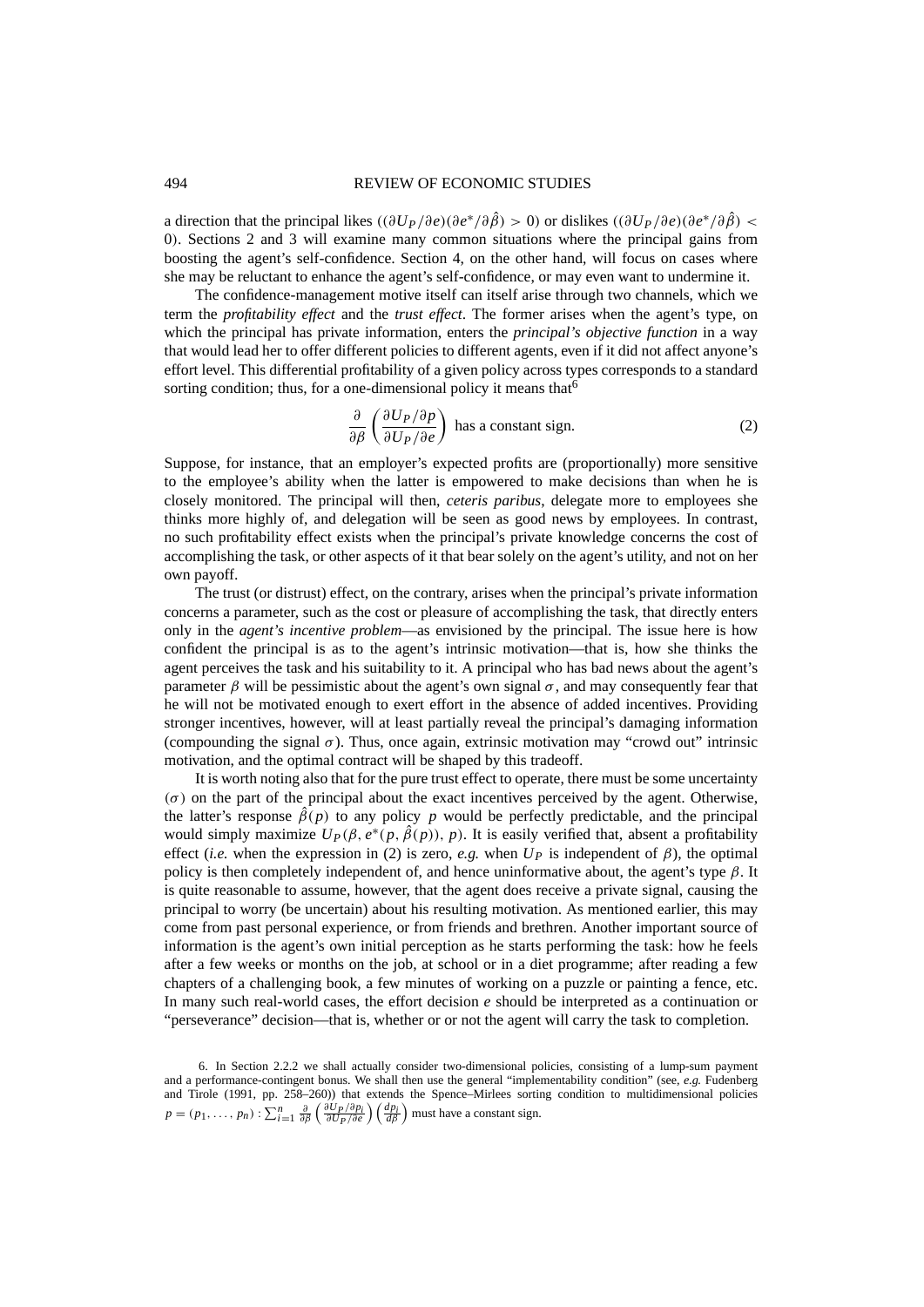To bring into sharper focus the trust and profitability effects, let us specialize our framework further. Many of our applications (*e.g.* bonuses, help, delegation) will share a common structure, where the principal's payoff function can be written as  $U_P(\beta, e, p) = e \Lambda(\beta, p)$ . In this formulation, the agent's equilibrium effort *e* is a zero–one decision of whether or not to undertake the task, and the function  $\Lambda$  is the principal's expected payoff when  $e = 1$ . The profitability effect is then governed by the sorting condition

$$
\frac{\partial}{\partial \beta} \left( \frac{\partial U_P / \partial p}{\partial U_P / \partial e} \right) = \frac{\partial}{\partial \beta} \left( \frac{e \Lambda_p (\beta, p)}{\Lambda (\beta, p)} \right) = e \cdot \frac{\partial^2 \ln U_P}{\partial \beta \partial p}
$$
 has a constant sign, (3)

which is a simple form of complementarity.

To capture the pure trust effect, assume now that  $U_P$ , hence also  $\Lambda$ , does not depend on β at all. Then, under mild conditions on  $U_A(\beta, e, p)$  and the conditional distribution  $G(\sigma | \beta)$ , the agent will work only when he receives a signal  $\sigma$  better than some threshold  $\sigma^*(p)$ , which depends on the policy *p* due to the looking-glass phenomenon. The principal's expected profits can then be written as  $[1 - G(\sigma^*(p) | \beta)] \Lambda(p)$ . One may then, intuitively, treat the agent's action threshold  $\sigma^*$  as the effort variable that the principal is trying to influence through her policy p, and look at a sorting condition for the "reduced-form" objective function  $[1 - G(\sigma^* | \beta)] \Lambda(p)$ . This yields

$$
\frac{\partial}{\partial \beta} \left( \frac{\partial U_P / \partial p}{\partial U_P / \partial \sigma^*} \right) = \frac{\partial}{\partial \beta} \left( \frac{1 - G(\sigma^* \mid \beta)}{g(\sigma^* \mid \beta)} \right) \times \frac{\Lambda'(p)}{\Lambda(p)}.
$$

The sign of this expression corresponds to a monotone likelihood ratio property (MLRP), that will be seen to play a key role in the trust effect. Intuitively, a principal who observes a "bad"  $\beta$ is worried that the agent will receive (or has received) a bad signal  $\sigma$ , so she feels compelled to offer him a higher *p*. This, in turn, is bad news for the agent.

# 2. THE HIDDEN COSTS OF REWARDS

We shall now specialize the general framework to a more concrete model, where the interplay of intrinsic and extrinsic motivation can be more transparently and completely analysed. In demonstrating how the "looking-glass self" mechanism can make high-powered incentives schemes too costly for an optimizing principal to adopt, we shall first emphasize the trust effect, then show how the profitability effect can reinforce or counteract it. Finally, we shall relate the premises and results of our model to the relevant psychology literature, and argue that they accord rather well with it.

There may of course be still other sources for the hidden costs of rewards; let us mention here two fairly obvious ones. Concerning the engagement part, Condry and Chambers (1978, p. 66) suggest that "rewards often distract attention from the process of task activity to the product of getting a reward". As for the re-engagement part, these same authors argue that current rewards may decrease the individual's willingness to persist, because they orient activity toward performance rather than progress. In other words, Condry and Chambers offer what to economists is a familiar multitask interpretation: the individual is led by short-term rewards to sacrifice long-run payoffs.<sup>7</sup> Thus, subjects who are paid to solve problems typically choose easier ones than those who do not expect any payment. While this explanation is well taken, it does

<sup>7.</sup> For example, in Laffont and Tirole (1988) an agent exerts effort today both to reduce current operating cost and to increase future efficiency. Faced with a higher powered incentive scheme (a greater sensitivity of current reward to current cost level), the agent substitutes toward current cost reduction and sacrifices long-term investment. For a broader perspective on multitasking, see Holmström and Milgrom (1991). Condry and Chambers' argument follows a similar pattern, with the individual allocating his attention between the resolution of the current problem and a "deeper understanding" of the problem.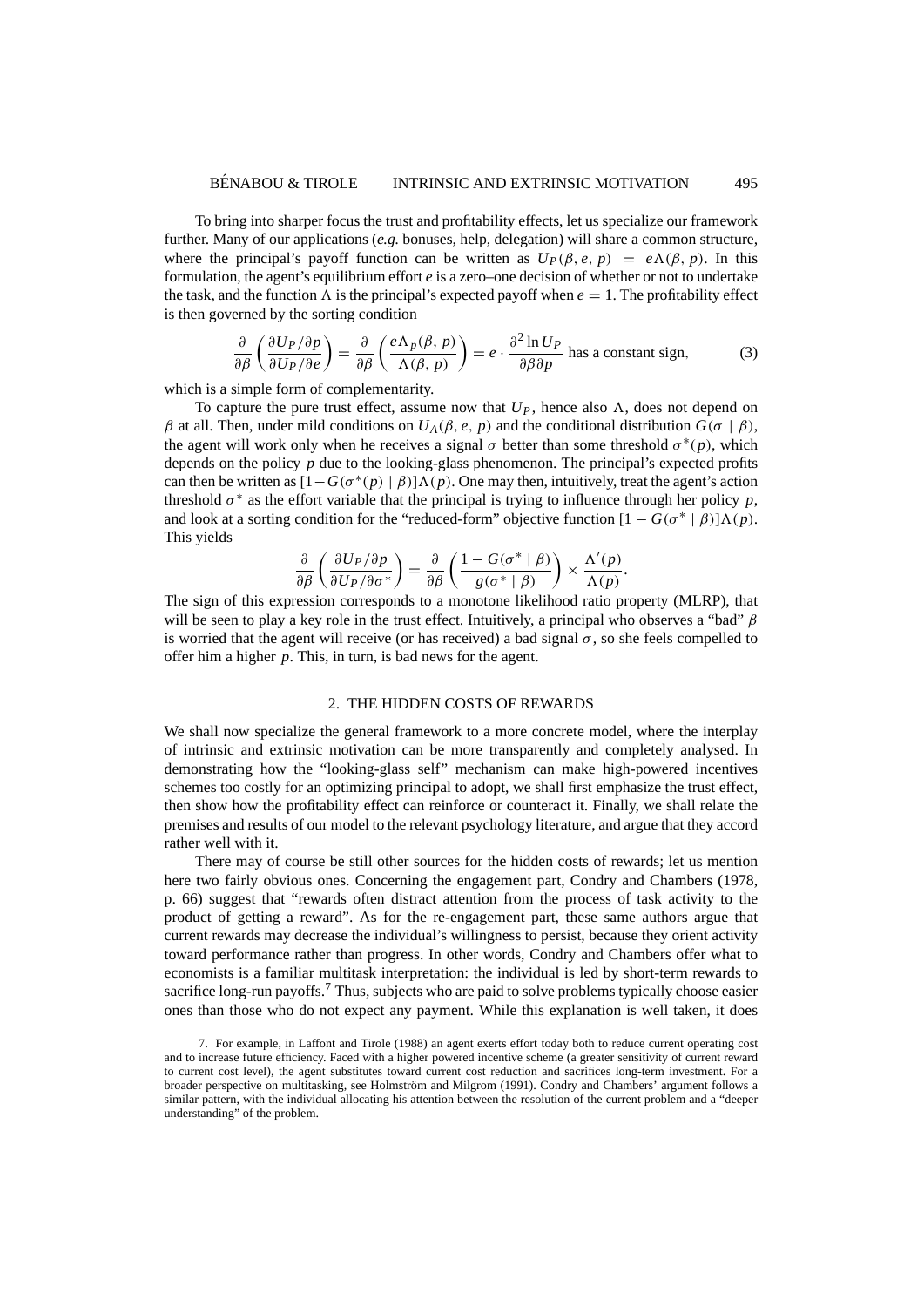not apply uniformly. For instance, the individual may not be aware of future re-engagement opportunities, or may just not face any investment decision that crowds out current efficiency as in the previously mentioned programmes involving weight loss, smoking, and seat belts. The multitask story can also not account for the evidence drawn from subjects' posterior reports about their intrinsic interest in the activity.

#### 2.1*. Task attractiveness and the trust effect*

This section describes the interplay between intrinsic and extrinsic motivation in a situation with only a trust effect. It formalizes the idea emphasized in the psychology literature that the subject finds the task less attractive when offered a reward.

As before there are two players, an agent and a principal. The agent chooses whether to undertake an activity or task (exert effort) or not (exert no effort). His disutility or cost of effort is denoted  $c \in [c, \overline{c}]$ . If the task is successful it yields direct payoffs  $V > 0$  to the agent and  $W > 0$  to the principal; if it fails, their gross payoffs are both equal to 0. Success requires effort, but effort is not sufficient for success: let  $\theta \in (0, 1]$  denote the probability of success when the agent exerts effort.

Our focus in this paper is on the principal's superiority of information; in this section, the asymmetry concerns the cost that the agent will bear if he decides to undertake the task; that is,  $\beta = c$ .<sup>8</sup> With little loss of generality, we assume that the principal knows *c* perfectly. The agent knows that *c* is drawn from a cumulative distribution function  $F(c)$  with a density  $f(c)$  that has full support; he also learns a signal  $\sigma \in [0, 1]$  with conditional distribution  $G(\sigma \mid c)$  and positive density  $g(\sigma \mid c)$ . We assume that a higher  $\sigma$  is "good news", in the sense of the MLRP

for all 
$$
\sigma_1
$$
 and  $\sigma_2$  with  $\sigma_1 > \sigma_2$ ,  $\frac{g(\sigma_1 \mid c)}{g(\sigma_2 \mid c)}$  is decreasing in *c*. (4)

In order to induce the agent to perform the task, the principal can offer a reward that is contingent on effort if she observes it, or on output if she does not. In the present context where the probability of success  $\theta$  is common knowledge and both parties are risk-neutral, the former situation is equivalent to the latter, as is perhaps most easily seen for  $\theta = 1$ . We shall therefore focus the exposition on contracts where the principal selects a reward or *performance-based* "bonus"  $b \leq W$ , to be paid in case of success. In applications where the agent is paid just to carry out the task, successfully or unsuccessfully (*e.g.* paying a child to read a book, independently of whether it will turn out to be useful to him or his parents), one will remember that when *e* is observable a bonus scheme is equivalent to a *wage offer* of  $w \equiv \theta b$ , in exchange for the mere supply of effort. Note also that negative wages or bonuses are allowed (as in the Tom Sawyer illustration discussed below).<sup>9</sup>

We shall initially abstract from the agent's participation constraint, and normalize the noncontingent part of the contract to zero. As we show later on, this does not affect the results, since the agent's cost *c* has no effect on the principal's gain from inducing him to perform the task. The agent's net benefit in case of success is thus  $V + b$  and the principal's is  $W - b$ , while both parties obtain 0 in case of failure. The stage-1 policy decision for the principal is thus the choice of a reward which we formalize as being a monetary one; but, in line with the psychology literature,

<sup>8.</sup> Equivalently it could be *V*, as long as it is uncorrelated with the principal's payoff *W*. As explained earlier, the pure trust effect concerns private information of the principal that directly enters only in the agents' incentive problem.

<sup>9.</sup> Alternatively, rewards could be constrained to be non-negative (an assumption that makes sense when the agent can sabotage his observable performance without destroying *V*, or when *V* is a private benefit or learning experience from undertaking the task). Proposition 1, in what follows, would then still hold, as the non-negativity constraint affects only the *extent* to which the principal can reveal her information.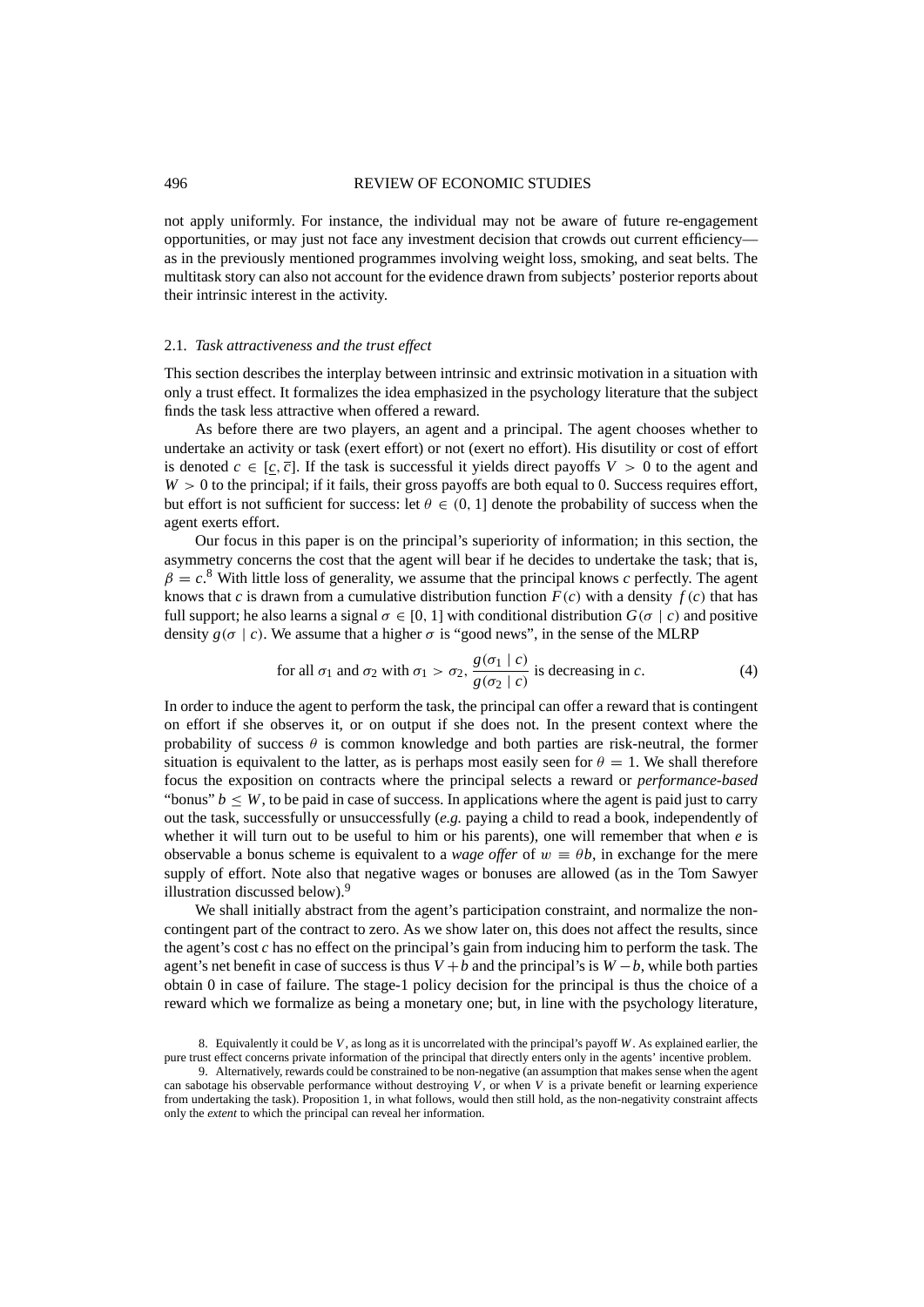*b* could with slight modifications be interpreted as working conditions, praise, friendliness or (minus) punishment.

Were the agent to know his cost  $c$ , he would choose to exert effort if and only if

$$
\theta(V+b)\geq c.
$$

Thus, when the agent has the same information as the principal, the reward is a positive reinforcer. In our model, however, only the principal observes *c*; the agent receives only a signal  $\sigma$  about *c*.

We shall now analyse the perfect Bayesian equilibria of this two-stage game. When offered a reward *b*, the agent updates his beliefs about *c* using the principal's equilibrium strategy. Let  $\hat{c}(\sigma, b) \equiv \mathsf{E}[c | \sigma, b]$  denote the agent's (interim) assessment of the task's difficulty, that is, his expectation of the cost, conditional on his signal and the reward he is offered. This expectation is a weakly decreasing function of the signal  $\sigma$ . Letting  $e \in \{0, 1\}$  denote the agent's effort, his utility is  $U_A = [\theta(V + b) - \hat{c}(\sigma, b)]e$ , and there exists a threshold signal  $\sigma^*(b)$  in [0, 1] such that: $^{10}$ 

$$
\hat{c}(\sigma, b) \le \theta(V + b) \qquad \text{if and only if } \sigma \ge \sigma^*(b). \tag{5}
$$

The principal's payoff if she offers the performance bonus *b* when her information is *c* is thus

$$
\mathsf{E}_{\sigma}[U_P] = \theta[1 - G(\sigma^*(b) \mid c)][W - b],\tag{6}
$$

which she maximizes over *b*.

Throughout the paper, we shall ignore "degenerate" equilibria where the principal receives zero regardless of her type because the agent exerts no effort whenever  $b < W$ . Such equilibria, when they exist, are supported by very pessimistic beliefs that a principal who offers any bonus below *W* must have really bad information, say,  $c = \overline{c}$ . Conversely, degenerate equilibria are ruled out when  $\theta$  ( $V + W$ ) >  $\overline{c}$ : by offering a bonus slightly below *W*, the principal can ensure that the agent works.<sup>11</sup> Let us now denote by *B* the set of *equilibrium* bonuses; that is,  $b \in B$  if and only if *b* is an equilibrium offer by the principal for some "type" *c*. Clearly, if  $b_1$  and  $b_2$  both belong to *B*, with  $b_1 < b_2$ , then

$$
\sigma^*(b_1) > \sigma^*(b_2). \tag{7}
$$

If this inequality did not hold the principal could, regardless of her information about *c*, (weakly) increase the likelihood of effort while offering the lower wage. Therefore,  $b<sub>2</sub>$  could not be an equilibrium offer.

**Proposition 1.** *In equilibrium:*

- (i) *Rewards are positive short-term reinforcers: if*  $b_1 < b_2$ *, then*  $\sigma^*(b_1) > \sigma^*(b_2)$ *.*
- (ii) *Rewards are bad news, in that a confident principal offers a lower wage or bonus: if*  $b_1$  *is a reward offered when the principal knows the task's difficulty to be c<sub>1</sub>, and b<sub>2</sub> is offered when she knows it to be*  $c_2 > c_1$ *, then*  $b_2 \geq b_1$ *.*
- (iii) *Rewards undermine the agent's assessment of the task's attractiveness: for all* ( $\sigma_1$ ,  $\sigma_2$ ) *and all equilibrium rewards*  $b_1 < b_2$ ,

$$
\mathsf{E}[c \mid \sigma_1, b_1] < \mathsf{E}[c \mid \sigma_2, b_2].
$$

10. If  $E(c | 1, b) \ge \theta(V + b)$ , one can define  $\sigma^*(b) = 1$ ; if  $E[c | 0, b] \le \theta(V + b)$ , one can define  $\sigma^*(b) = 0$ .

<sup>11.</sup> Degenerate equilibria would also disappear if we assumed that the principal's information is an almost, but not totally, sufficient statistic for the agent's true cost *c*, in the sense that there is always a very small but positive probability that the agent's signal  $\sigma$  is so favourable that he undertakes the task regardless of the inference drawn from the bonus offer.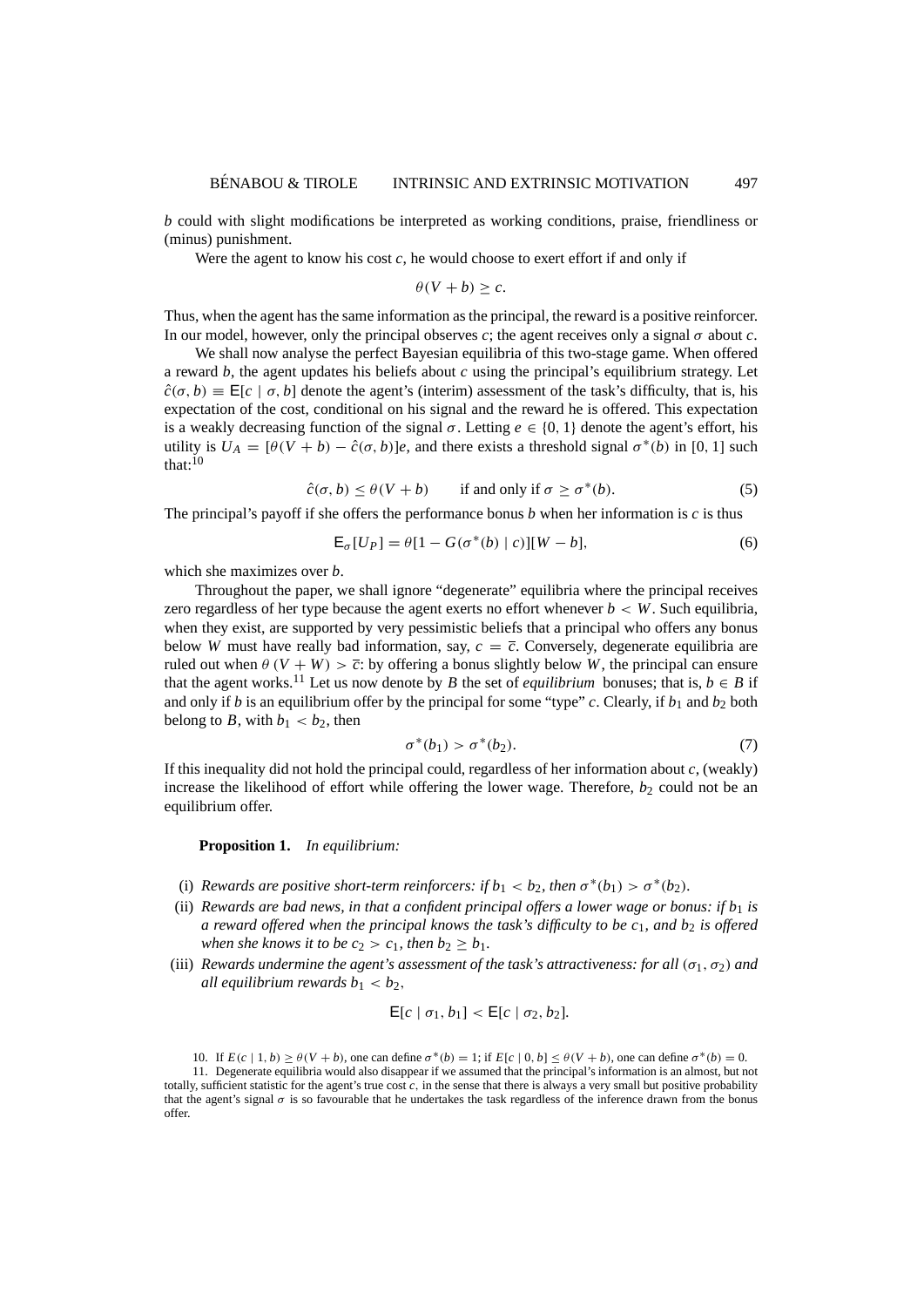*Future assessments of task attractiveness are also always reduced by an increase in the reward: the expectation of c conditional on* σ, *b, the action and the outcome is decreasing in b regardless of* σ*, the action and the outcome.*

*Proof.* Part (i) has already been established. The proof of part (ii) rests on a standard revealed preference argument. Suppose that  $b_i$  is an optimal bonus when the principal has information  $c_i$ ,  $i = 1, 2$ , and denote  $\sigma_i = \sigma^*(b_i)$ . Since  $b_i$  is optimal given  $c_i$ , it must be that

hence

$$
\theta[1 - G(\sigma_i \mid c_i)][W - b_i] \ge \theta[1 - G(\sigma_j \mid c_i)][W - b_j],
$$
  

$$
\frac{1 - G(\sigma_1 \mid c_1)}{1 - G(\sigma_2 \mid c_1)} \ge \frac{W - b_2}{W - b_1} \ge \frac{1 - G(\sigma_1 \mid c_2)}{1 - G(\sigma_2 \mid c_2)}.
$$
 (8)

Since 
$$
c_2 > c_1
$$
, the MLRP requires that  $\sigma_1 \ge \sigma_2$ . Hence  $b_1 \le b_2$  since  $\sigma^*(\cdot)$  is decreasing. This  
establishes part (ii) which, in turn, implies that pooling occurs only over intervals.<sup>12</sup> Therefore,  
if the principal offers  $b_1$  to types [ $\underline{c}_1, \overline{c}_1$ ] and  $b_2 > b_1$  to types [ $\underline{c}_2, \overline{c}_2$ ], it must be that  $\overline{c}_1 \le \underline{c}_2$ .  
This establishes part (iii) of the proposition.

Proposition 1 demonstrates the main idea of how the trust effect—the principal's expectation of what views the agent is likely to hold—gives rise to a conflict between extrinsic and intrinsic motivation, which in turn shapes the optimal contract.<sup>13</sup> It also has a number of interesting additional implications and extensions.

• *Forbidden fruits*. A higher reward is, in equilibrium, associated with a less attractive task; therefore, bonuses (or higher wages when effort is observable) reduce intrinsic motivation. Conversely, "forbidden fruits" are the most appealing.<sup>14</sup> Indeed, the optimal bonus could well be zero, perhaps even negative. A famous (literary) case is that of Tom Sawyer demanding bribes from other boys to let them paint a fence in his place:

There was no lack of material; boys happened along every little while; they came to jeer, but remained to whitewash . . . . And when the middle of the afternoon came, from being a poor poverty-stricken boy in the morning, Tom was literally rolling in wealth. He had a nice, good, idle time all the while—plenty of company—and the fence had three coats of whitewash on it! If he hadn't run out of whitewash he would have bankrupted every boy in the village.<sup>15</sup>

12. There is in fact no pure-strategy separating equilibrium. In such an equilibrium, the agent's behaviour would not depend on his signal. The principal's preference over bonuses that induce compliance with probability 1 will then be the same for all *c* (choose the lowest one), and so some pooling must necessarily occur.

13. Regarding part (iii), it might be objected that the undermining of the agent's view of the task's attractiveness has no consequence, as he will learn the cost *c* by doing the task anyway. Note first, however, that the agent may be discouraged from undertaking the task, and therefore not learn. Second, our parameter *c* may stand for the expected utility cost, while the realized cost also depends on a period-specific shock; the choice of bonus is then informative even when the agent exerts effort. Finally, there may be no learning by doing when the bonus signals the probability of success θ , or the long-run payoff *V* attached to it, and success is linked to a sequence of investments whose ultimate outcome is observed only with a delay.

14. A simple relabelling of actions extends our results to situations of conflicting interests, where the agent's success is the principal's failure. Suppose for instance that a parent threatens a child with an expected punishment  $p \geq$ 0 if he smokes. The punishment is (equally) costly to both. Let  $W > 0$  and  $V \ge 0$  denote the parent's and the child's payoffs from his *not* smoking (savings, long-term health benefits) and *c* the pleasure to be expected from smoking. Confronted with a signal σ positively correlated with *c* according to the MLRP, the child refrains from smoking if  $E(c \mid \sigma, p) \le V + p$ , which occurs for  $\sigma \le \sigma^*(p)$ ; the parent chooses *p* to minimize  $G(\sigma^*(p) \mid c)$  $(W + p)$ . The same reasoning as earlier shows that a stronger punishment signals a greater concern that smoking is likely to be attractive.

15. Mark Twain, *The Adventures of Tom Sawyer* (1876, Chapter 2).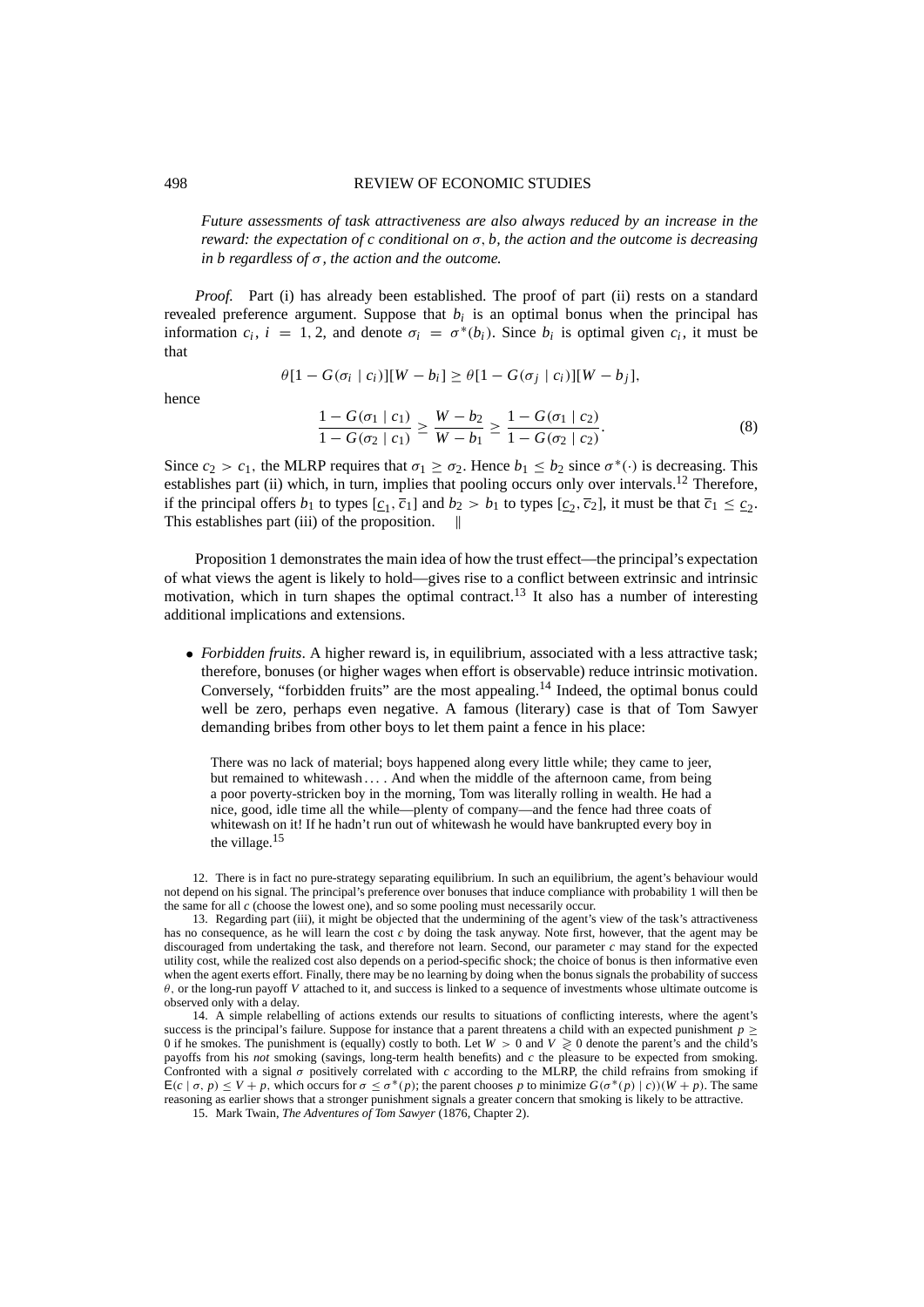- *Improper causal attributions*. While our analysis shows that the short-term incentive effect of rewards is reduced by their informational content, it also demonstrates how an outside observer might actually underestimate the power of these incentives. The probability of effort,  $1 - G(\sigma^*(b) \mid c)$ , and the probability of success,  $\theta[1 - G(\sigma^*(b) \mid c)]$ , are both decreasing in *c*, which is known only to the principal. Because *c* covaries positively with *b* in equilibrium, the observer who simply correlates *b* with outcomes may conclude that rewards are negative reinforcers *even in the short run*. The reason is that such unconditional correlations or regressions fail to take into account the fact that a principal seeking to induce compliance offers the highest incentives to the agents who would otherwise be the least likely to work.<sup>16</sup>
- *Robustness*. We have so far assumed that the bilateral relationship was not at stake, and have therefore ignored the agent's participation constraint. Let  $\overline{U}$  denote his outside reservation utility, which we assume to be independent of the attractiveness of the task at hand. If  $\theta(V + b) - E(c \mid \sigma^*(b), b) \ge \overline{U}$ , the participation constraint is not binding. Otherwise,  $\sigma^*(b)$  must be replaced by max $\{\sigma^*(b), \sigma^{**}(b)\}$ , where  $\sigma^{**}(b)$  is defined by  $\theta(V + b) - E(c \mid \sigma^{**}(b), b) = \overline{U}$ . The proof of Proposition 1 is otherwise unaltered, and the conclusions therefore unchanged.
- *Immediate re-engagement effects*. The re-engagement effect may occur even if the agent does not undertake the same task repeatedly. First, the information conveyed by incentives on one task (say, math homework) spills over to correlated tasks (physics homework). Second, and more interestingly, rewards may have an *immediate* negative impact when performance measurement is state-contingent. Consider the same model as above, where the principal can initially threaten to punish the agent in case of poor performance or bad behaviour, but let the effectiveness of her monitoring technology now fluctuate randomly. The agent learns, before making his decision, whether he is likely to be caught if he misbehaves, or to escape detection. The threat of punishment then has a positive (short term) reinforcement effect in instances when the agent knows that monitoring is effective, but only a negative one (the analogue of a re-engagement effect) when he thinks that he can "get away with it". A familiar case is a teenager's heightened temptation to violate his (her) parents' strict prohibition on smoking, in situations where they cannot catch him (her).

#### 2.2*. Self-confidence: trust and profitability effects*

When the principal has private information about the agent's *ability*  $\theta$  rather than the cost of implementing the task, a new effect may enter into the agent's inference process. As we shall see, this profitability effect, when it is present (this will depend on the type of contract allowed), works here in the same direction as the trust effect.

We now assume that *c* and *V* are common knowledge, whereas both parties are differentially informed about the agent's probability of success  $\theta$ , which is drawn from a distribution  $F(\theta)$ with density  $f(\theta)$  on  $[\theta, \overline{\theta}]$ . The principal observes  $\theta$  exactly, whereas the agent only receives an imperfect signal  $\sigma \in [0, 1]$ , with conditional distribution  $G(\sigma \mid \theta)$  and density  $g(\sigma \mid \theta)$ satisfying the MLRP—just as in (4), but with a higher  $\sigma$  now signalling a higher  $\theta$ . The agent's effort is unobservable to the principal, who therefore conditions the bonus *b* on a successful performance.

<sup>16.</sup> In the two-type example developed in what follows (Proposition 3) for instance, the observer will see the agent working with positive probability (perhaps even a high probability) even when no reward is offered. From this he might be led to infer that rewards do not make much of a difference, and could thus perhaps be reduced or done away with. This would be a mistake, because in situations where the reward is actually given, it does have a significant impact on performance.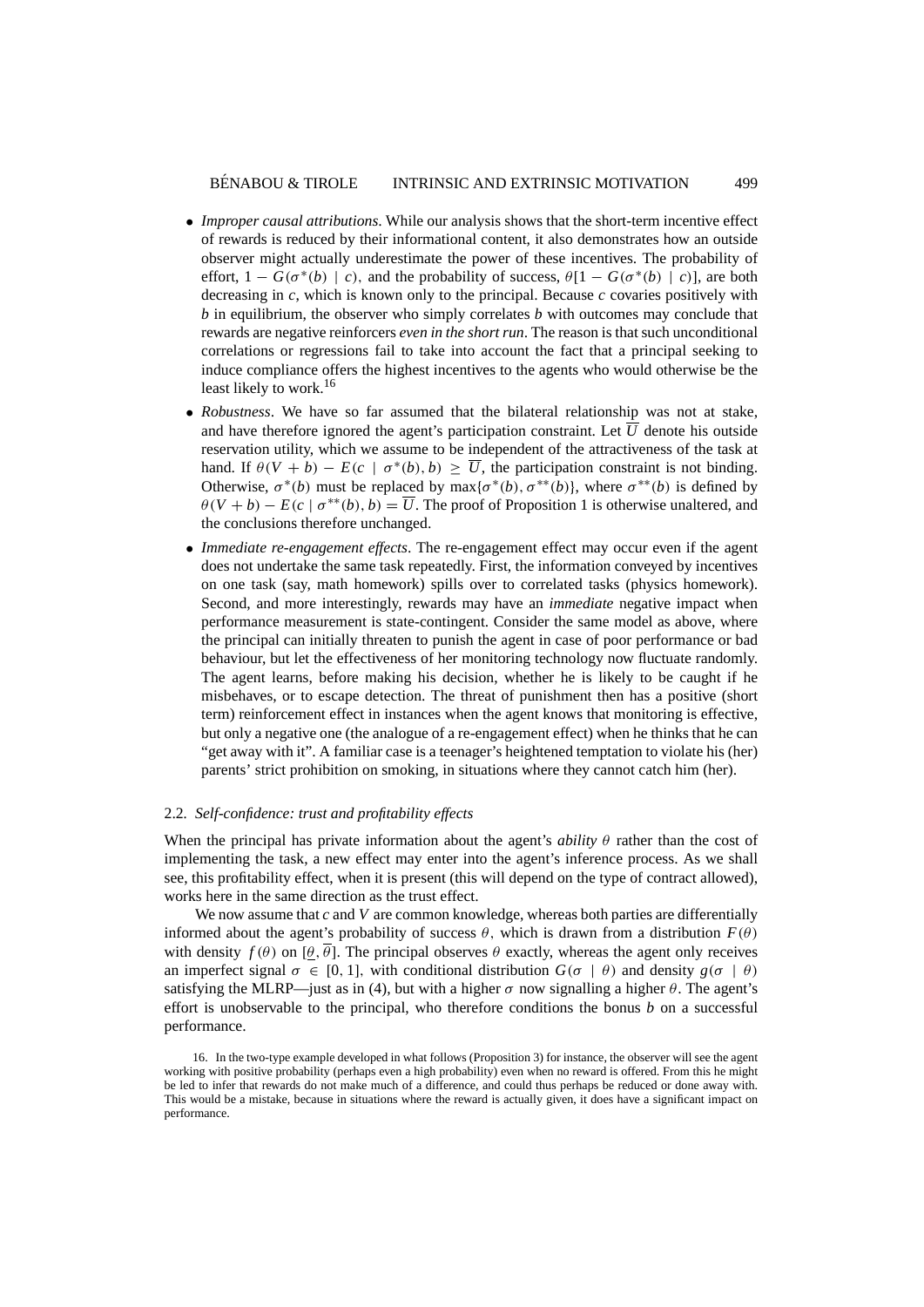**2.2.1. No lump-sum payment.** As in the previous section, we first restrict attention to the case where contracts offered by the principal do not involve any non-contingent transfers (lumpsum payments) in either direction. There is then still no profitability effect: in the principal's objective function  $U_P = \theta e(W - b)$ , the marginal rate of substitution between *b* and *e* is independent of  $\theta$ . As a result, Proposition 1 carries over with a mere change of notation:<sup>17</sup>

**Proposition 2.** *All the results in Proposition* 1 *apply* (*with the appropriate changes in notation and terminology*) *when the principal's private information and the agent's noisy signal bear on the agent's probability of success* θ *rather than on the task's difficulty c.*

Let us now further specialize the model by assuming that  $\theta$  can take only two values,  $\theta_H$ and  $\theta_L < \theta_H$ , with associated conditional densities for the agent's signal  $g_H(\sigma)$  and  $g_L(\sigma)$ . The MLRP means that  $g_H/g_L$  is increasing. We also assume that rewards cannot be negative,  $b \geq 0$ <sup>18</sup> and that if we denote by  $b_k^*$ ,  $k \in \{L, H\}$ , the minimum feasible bonus that induces effort when the agent is fully informed about his ability,

$$
b_k^* = \max\left\{0, \frac{c}{\theta_k} - V\right\},\tag{9}
$$

then  $0 = b_H^* < b_L^* < W$ . The agent's reservation utility will, without loss of generality, be normalized to zero. We shall refer to this combination of assumptions as the "two-type case". It allows for a more explicit version of Proposition 2, both characterizing all perfect Bayesian equilibria and identifying a unique refined equilibrium; the refinement used here is Cho and Kreps' (1987) version of "Never a Weak Best Response" (NWBR).<sup>19</sup>

**Proposition 3.** *In the two-type case, where*  $g_H/g_L$  *has full support*  $(0, +\infty)$ *:* 

- (i) In any equilibrium, the principal offers a low bonus  $b < b_L^*$  to a more able agent  $(\theta = \theta_H)$ , *and randomizes between the bonuses b and b*<sup>∗</sup> *<sup>L</sup> when dealing with a less able agent*  $(\theta = \theta_L)$ .
- (ii) *There is a unique NWBR-refined equilibrium, and it is such that*  $b = 0$ *. The probability of pooling* (*offering*  $b = 0$  *when*  $\theta = \theta_L$ ),  $x^* > 0$ , and the unconditional probability of *no bonus,*  $f_H + f_L x^*$ , both increase with the agent's initial self-confidence,  $f_H$ . The trust *effect thus forces the principal to adopt low-powered incentives, and the more so the more self-confident the agent is.*

*Proof.* See the Appendix.  $\parallel$ 

**2.2.2. Lump-sum payments.** We have so far ruled out lump-sum payments. In some applications, these might indeed not be feasible—*e.g.* when one of the two parties has no cash, or is protected by limited liability. Note also that any equilibrium outcome in the absence of lumpsum payments is still an equilibrium when they are allowed (sustained by out-of-equilibrium beliefs that such transfers convey no information).

<sup>17.</sup> As before, "degenerate" equilibria, in which the principal receives a zero payoff regardless of her type, are ruled out—for instance by assuming that  $\theta(V + W) > c$ .

<sup>18.</sup> Here again, imposing  $b \ge 0$  only reduces the scope for signalling in equilibrium, but leaves all the results qualitatively unaffected. See also footnote 9 for reasons why  $\vec{b}$  < 0 may just not be feasible.

<sup>19.</sup> See, *e.g.* Fudenberg and Tirole (1991, p. 454) for a formal definition. As explained there, NWBR is somewhat stronger than Cho and Kreps' "intuitive criterion".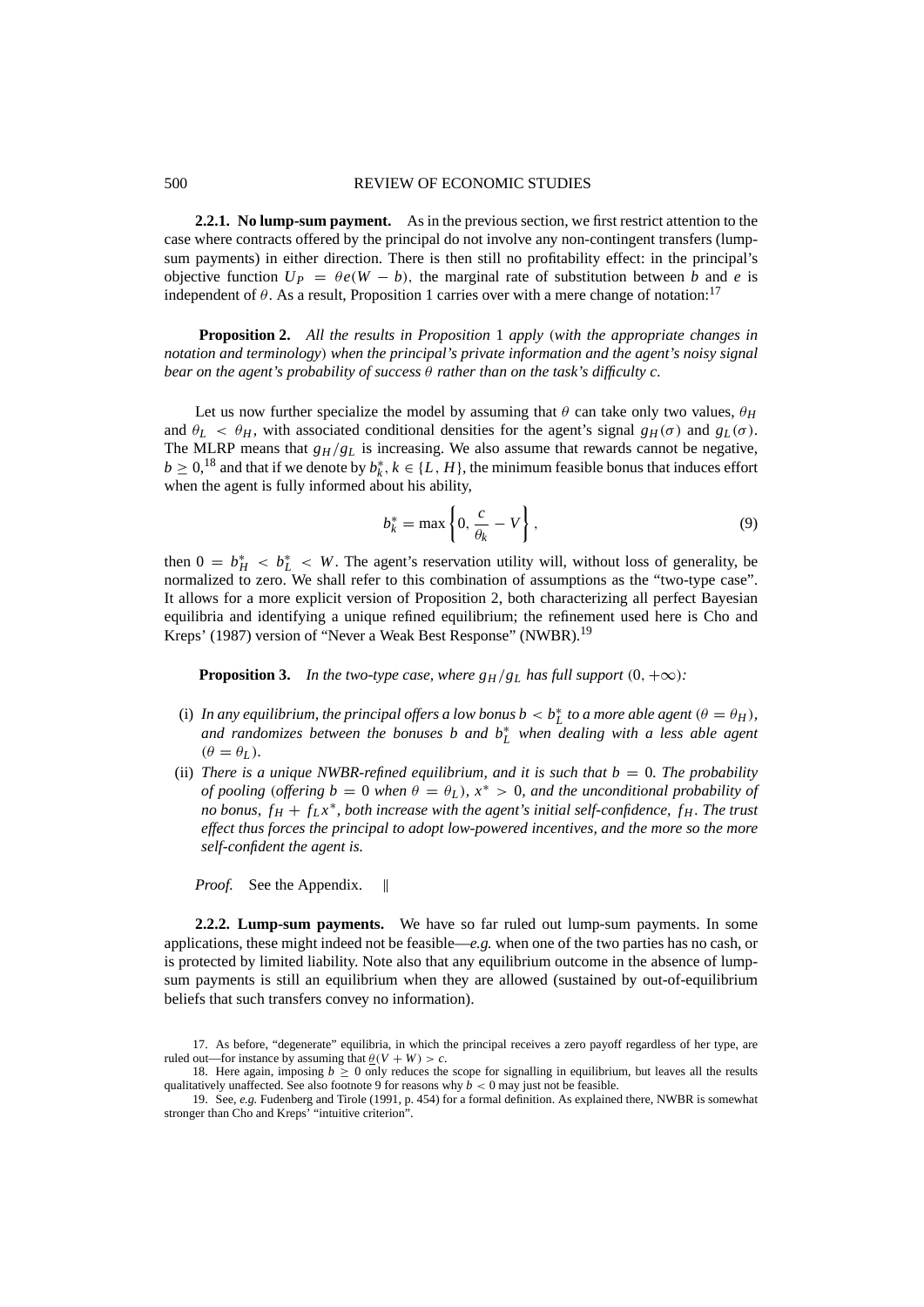## BENABOU & TIROLE INTRINSIC AND EXTRINSIC MOTIVATION 501 ´

In many important cases, however, a more general menu of contracts is feasible, allowing the principal to offer a (positive or negative) up-front wage *a*, together with a bonus *b* in case of success.<sup>20</sup> Under symmetric information, the lump-sum transfer only enables the principal to tax the (high-ability) agent for the rent he derives from the activity. In a situation of private information, in contrast, the principal can use it to signal that she knows the agent to have a high probability of success. The intuition is akin to "burning money", in an amount that would wipe out any profits to be expected by inducing a low-ability agent to work, but would still leave the principal with a positive surplus if a high-ability agent undertook the task. As we shall see below, this is a form of what we termed the profitability effect.

There are, however, many equilibria in the multidimensional signalling game where a contract is a pair  $(a, b)$ . We shall not attempt a complete analysis of the (potentially very large) equilibrium set, but rather limit ourselves to the two-type framework, which yields the key insights. Suppose therefore, as above, that the agent's ability can be either high or low,  $\theta \in {\theta_H, \theta_L}$ , and denote respectively by  $G_H(\sigma)$  and  $G_L(\sigma)$  the cumulative distribution functions of his signal  $\sigma$  in each case. We shall assume that

$$
\theta_H G_H(\sigma) > \theta_L G_L(\sigma), \qquad \text{for all } \sigma > 0. \tag{10}
$$

This is essentially a limited informativeness condition, requiring that the signal's distribution does not vary too much with the underlying state. Its differentiable version,  $-\partial \ln G(\sigma)$  $\theta$ )/∂ ln  $\theta$  < 1, states that the elasticity of non-participation with respect to  $\theta$  of an agent using any given cutoff rule  $\sigma$  must be less than one.<sup>21</sup>

**Proposition 4.** *In the two-type case, with limited informativeness, there is a unique separating perfect Bayesian equilibrium that satisfies the NWBR criterion. A principal who observes the agent to be of ability*  $\theta_k$ ,  $k \in \{L, H\}$ , *offers the contract*  $(a_k, b_k)$ , with  $b_k = b_k^*$ *and*  $a_L = 0 < c - \theta_L V = a_H$ . The principal's expected utility is  $U_P^L \equiv \theta_L(V + W) - c$  when  $\theta = \theta_L$ , and  $U_P^H \equiv \theta_L V + \theta_H W - c$  when  $\theta = \theta_H$ . The agent's expected utility in each case is, *respectively,* 0 *and*  $(\theta_H - \theta_L)V$ .

*Proof.* See the Appendix.  $\parallel$ 

Thus, even with this more general class of contracts, it is still the case that a more high-powered incentive scheme—that is, a higher *b* and a lower *a*:

- (i) is a positive reinforcer in the short-run, since it leads (low  $\theta$ ) agents to exert effort who otherwise would not have done so;
- (ii) is bad news for the agent and permanently damages his self-confidence, no matter what the task's outcome turns out to be.

Souvorov (2003) shows that similar conclusions hold for all NWBR equilibria: under (10), the high type offers bonus  $b_H^* = 0$  and the low type weakly mixes between  $b_H^*$  and  $b<sub>L</sub><sup>h</sup>$ . Overall, these results highlight the workings of the profitability effect that comes into play when lump-sum payments (as opposed to conditional bonuses) are allowed: whereas  $-(\partial U_P/\partial b)/(\partial U_P/\partial e) = e/(W - b)$  is independent of  $\theta$  due to the multiplicative form of expected output,  $-(\partial U_P/\partial a)/(\partial U_P/\partial e) = 1/(\theta(W - b))$  is decreasing in  $\theta$ , meaning that a lump-sum transfer is an investment (in signalling) that has a higher rate of return when the agent

<sup>20.</sup> We thank an anonymous referee for prompting us to analyse the lump-sum payment case, and to more carefully discriminate between the trust and profitability effects.

<sup>21.</sup> It is, for example, satisfied by  $G(\sigma | \theta) = 1 - e^{-\frac{\sigma}{\theta(1-\sigma)}}$  for all  $\sigma \in [0, 1]$ .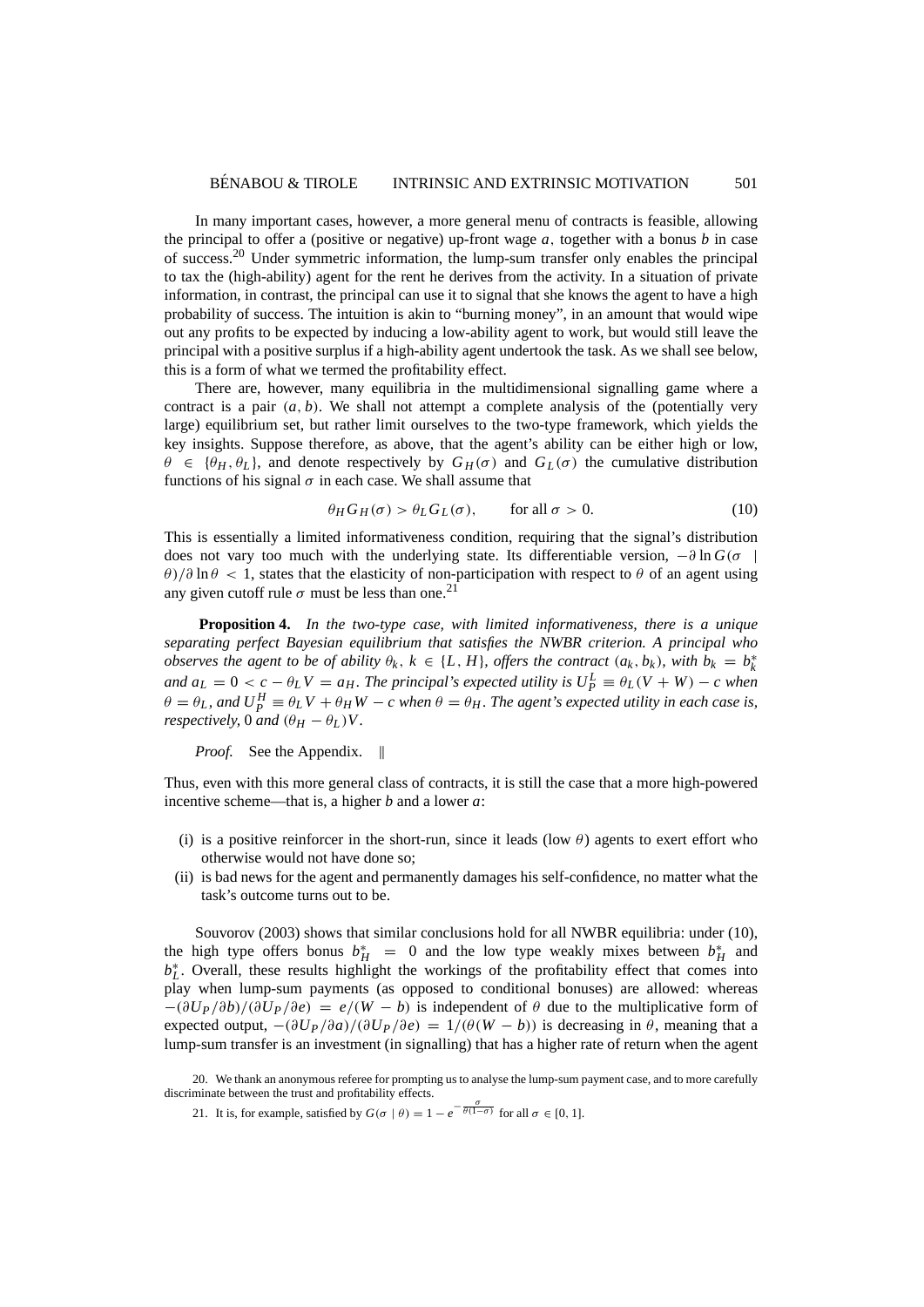is talented.<sup>22</sup> The complete specification of the contract will depend on the particular equilibrium that is played (*e.g.* contrast those of Propositions 3 and 4), but under the standard refinement used here, the basic result of a less performance-dependent compensation scheme for more able agents remains verified.

There are also some differences with the no-lump-sum-transfer case. First, bonuses are the same as under symmetric information, so in that sense, the informed-principal game leads to no distortion of incentives. Second, because of the fixed wage, the (high-ability) agent's utility is now higher than under symmetric information. Thus, the general weakening of performancebased compensation which is the model's main insight now takes the form of a lower *share* of contingent compensation in total compensation. In particular, it still implies that the distribution of rewards across a given population of agents will be *more equal*, in a Lorenz sense, due to the confidence-management problem.

It is worth commenting here on the *uses and limits of money-burning strategies*. Proposition 4 unveils an important new dimension of confidence management, and indeed, one often observes principals burning resources in such an effort–spending for instance considerable time trying to "convince" agents to attempt challenging tasks by giving them pep talks, encouragements, and similar unverifiable, soft information. At the same time, the money- or time-burning strategy can only be part of the overall story, for several reasons. First, the profitability effect to which it gives rise when the principal's private information is about  $\theta$  does not occur when it is about the task's attractiveness (the cost *c*, or the ultimate reward *V*). As a result, one can show that the no-lump-sum equilibrium (the analogue to Proposition 3 for unknown  $c$  or  $V$ ) remains a NWBR equilibrium when such transfers are allowed, provided the cutoff  $\sigma^*$  is not too high. Second, burning money is a non-contingent reward. In contrast, the psychology literature on intrinsic motivation mostly emphasizes the effects of contingent rewards, and the leading experimental case is that of a task of unknown attractiveness.<sup>23</sup> Yet another limitation of lump-sum transfers in a broader framework is that they tend to attract "undesirable types". This would be the case for example in our model if a fraction of the population were lazy—had a large cost of effort *c*—and if the principal was unable to distinguish between lazy and diligent types.<sup>24</sup>

In summary, our analysis distinguishing between the trust and profitability effects makes clear that low-powered incentives and burning money are two ways in which the principal's confidence-management motive will be reflected in equilibrium contracts—each with its own domain of applicability, but with similar effect on wage inequality and long-run motivation.

#### 2.3*. Back to the debate*

#### (a) *Relation to the psychology literature*

Let us now return to the hidden cost of rewards. Our approach, in the tradition of economics and cognitive psychology, focuses on the individual's beliefs and motivation. An alternative

<sup>22.</sup> Correspondingly, the implementability condition (see footnote 6) for the two-dimensional policy  $p = (a, b)$ reduces to its component in *a*, which requires that  $da/d\theta \ge 0$  in equilibrium. Another simple way to see that the role of lump-sum transfers here is to create a profitability effect is to observe that Proposition 4 applies unchanged when the agent does not receive any private signal  $(G_H \equiv G_L)$ , in which case we saw in Section 1 that there can be no pure trust effect.

<sup>23.</sup> The experimental literature has also examined the effects of unconditional rewards on intrinsic motivation. Typically, none is found (*e.g.* Deci *et al*., 1999). In these setups, however, the experimenter does not selectively give the lump sum to some subjects and not to others (a randomization is used, and subjects may not even be aware of differences in treatment). It is also generally not one where the experimenter can be thought to have a stake in the subject's performance, so he would again have no incentive to "burn money" to boost his motivation.

<sup>24.</sup> Another potential limitation on the use of lump-sum transfers (at least large ones) is that when agents are risk-averse, giving them a substantial lump-sum payment reduces their marginal utility of income, and can thus actually make it harder to motivate them to work.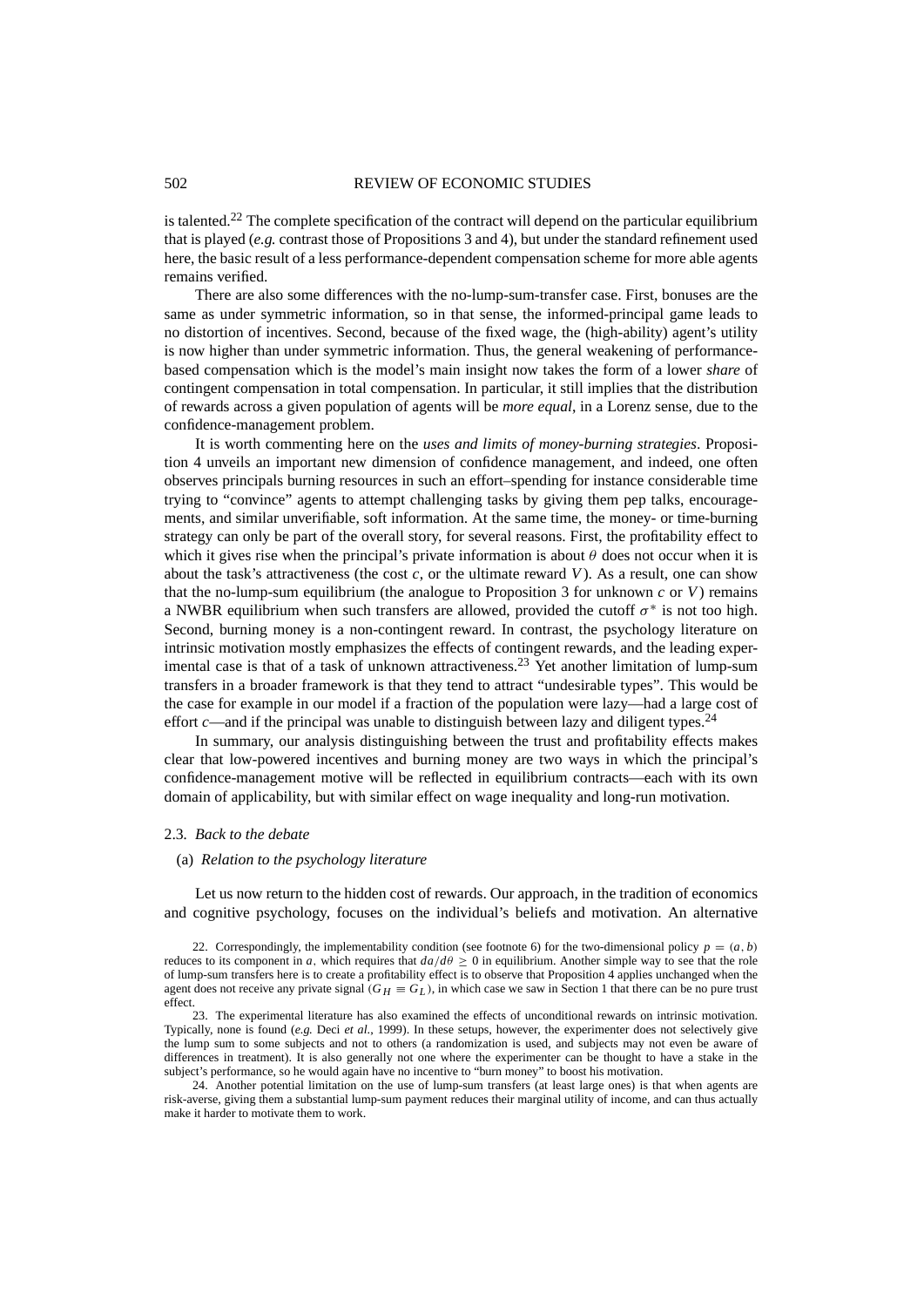viewpoint, along the lines of the behaviourist school (Hull (1943), Skinner (1953)) would shun the inner process and posit a direct link from stimulus to response. The agent would then just be assumed to exhibit an instinctive, aversive reaction to being offered a contingent reward, or threatened with a punishment. Not surprisingly, we are not inclined to adopt such a "reduced form" approach. While individuals do not really compute perfect Bayesian equilibria when interpreting signals from their environment, there is a lot of evidence that they are quite sophisticated at (and definitely intent on) getting to the motives behind the words and deeds of the people with whom they interact.<sup>25</sup> Moreover, in the present context the information-based approach delivers two important benefits. First, it helps understand *why* the response to the stimulus is what it is. Second, it generates testable predictions as to *when* rewards may indeed have real costs, and when this view is likely to be a myth.

Thus, we have identified a class of interactions between a privately informed principal and an agent who attempts to infer her motives from the type of contracts offered to him, that have the following implications:

- Rewards impact intrinsic motivation. Whereas under symmetric information the intrinsic  $(\theta V - c)$  and extrinsic  $(\theta b)$  motivations can be cleanly separated, under asymmetric information they cannot. When the agent is unsure about his ability, the intrinsic motivation  $\hat{\theta}(\sigma, b)V - c$  decreases with the level of the bonus. Similarly, when he does not know how costly or exciting the task is, his perception of it,  $\hat{c}(\sigma, b)$ , is affected by the level of the wage or reward.
- A reward is a positive reinforcer in the short term, but always decreases future motivation.

These conclusions, as well as the underlying mechanisms, are well in line with an important branch of the social psychology literature. Indeed, the standard references on the hidden costs of rewards (Lepper *et al*. (1973), Deci (1975), Deci and Ryan (1985)) are based on self-perception and attribution theories, according to which individuals constantly reassess the reasons for their and others' behaviour. Both approaches emphasize the informational impact of rewards. As Deci (1975, p. 42) argues:

Every reward (including feedback) has two aspects, a controlling aspect and an informational aspect which provides the recipient with information about his competence and selfdetermination.

Both views also stress the re-engagement effects of rewards. Thus Schwartz (1990), commenting on Lepper *et al*. (1973), argues:

Reinforcement has two effects. First, predictably it gains control of [an] activity, increasing its frequency. Second, ... when reinforcement is later withdrawn, people engage in the activity even less than they did before reinforcement was introduced.

The tension between the short-term and long-term effects on motivation of offering a reward also suggests the following idea: once a reward is offered, it will be required—and "expected" every time the task has to be performed again—perhaps even in increasing amounts.<sup>26</sup> In other words, through their effect on self-confidence, rewards have a *"ratchet effect"*. This irreversibility may explain people's (*e.g.* parent's) reluctance to offer them, even on occasions where they

<sup>25.</sup> With, naturally, some variations in the population. For example, adults usually have more experience in interpreting social signals than children, and the latter themselves exhibit different speeds of learning these skills.

<sup>26.</sup> The same task, or related tasks: see Frey, Fehr and Benz (2000) for experimental evidence showing that the crowding out of motivation may extend beyond the area of intervention.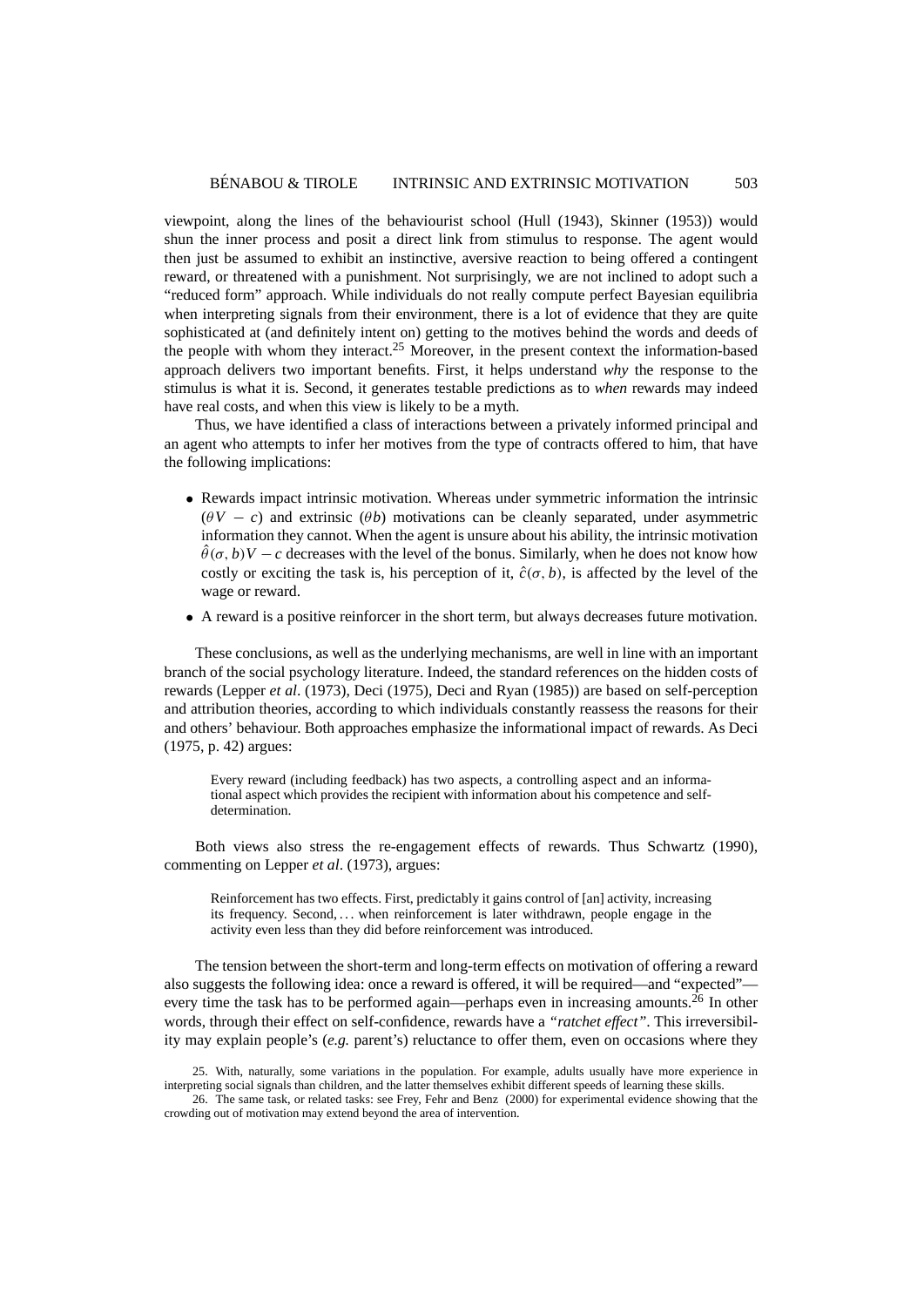would seem like a small price to pay to get the current job done. Souvorov (2003) analyses this question using a two-period extension of the present model; an additional effect arises, namely that the agent now has a strategic incentive to appear demotivated (having a low  $\sigma$ ), in order to be given a higher bonus in the future. Souvorov establishes three monotonicity properties. First, in each period a low type is offered a (weakly) higher bonus, meaning that Propositions 1–3 hold in a dynamic context as well. Second, for a given type, the bonus is (weakly) increasing over time, validating our earlier conjecture. Finally, for each given type, the initial bonus is lower when the principal is the same in both periods than if there are two different principals; the reason is that a long-lasting principal internalizes the fact that rewards are habit-forming.

Our results are also consistent with Etzioni's (1971) claim that workers find control of their behaviour via incentives "alienating" and "dehumanizing", with Kohn's (1993) argument that incentive schemes make people less enthusiastic about their behaviour, and with Deci and Ryan's 1985 view that rewards change the locus of causality from internal to external, making employees bored, alienated and reactive rather than proactive.

#### (b) *Promised vs.* ex post *rewards*

Our analysis can also help clarify the difference between what we would label "promised" or "*ex ante*" contingent rewards, and "discretionary" or "*ex post*" rewards. Our model is about the *control* of behaviour through rewards: the principal selects a reward for a well-defined effort or performance *before* the agent's decision. The agent then rationally interprets the reward scheme as a signal of distrust or of a boring task.

By contrast, rewards that are discretionary (not contracted for) may well boost the agent's self-esteem or intrinsic motivation, because of a different learning effect: the worker or child learns from the reward that the task was considered difficult (and therefore that he is talented), or that the supervisor or parent is appreciative of, proud of, or cares about his performance and therefore that it is worth repeating it. Giving *ex post* a bicycle to a hard-working child, or a special pay rise or early promotion to a productive assistant professor will not lead him to infer that his behaviour was controlled, because the principal was under no obligation (no commitment) to reward any particular outcome. And receiving the reward is good news, because the agent initially did not know how to interpret his performance. The reward then provides the agent with an indirect measure of his performance.<sup>27</sup>

#### (c) *When does extrinsic motivation undermine intrinsic motivation?*

The next point is alluded to in Deci (1975, p. 41):

If a person's feelings of competence and self-determination are enhanced, his intrinsic motivation will increase. If his feelings of competence and self-determination are diminished, his intrinsic motivation will decrease . . . . We are suggesting that some rewards or feedback will increase intrinsic motivation through this process and others will decrease it, either through this process or through the change in perceived locus of causality process.

27. Consider an infinite-horizon extension of our model where, at the end of each period, agent and principal both observe whether the agent's effort was successful (which happens with a known probability  $\theta \leq 1$ ), but only the principal knows whether the long-run payoffs that will ultimately be reaped from this success are high or low (*i.e.*  $(W, V) \in \{(W_H, V_H), (W_L, V_L)\}\$ , with  $\hat{W}_H > W_L$  and  $V_H > V_L$ ; this positive correlation may, but need not, reflect altruism). One can think of a parent and a child whose real payoffs to success on exams or test will come much later in life, in the form of a better career. There is then a natural (Bayesian perfect) reputational equilibrium where the principal gives a reward *b* ∗ in case of success *only* to high-payoff agents (hence rewards are good news); conversely, the agent works only if all previous successes were rewarded. The reward *b* ∗ is determined by the principal's incentive compatibility condition, namely  $b^* = \delta(W_L - b^*)/(1 - \delta) < \delta(W_H - b^*)/(1 - \delta)$ , where  $\delta$  denotes her discount rate. The agent's hypothesized behaviour is optimal provided  $V_L < c < V_H + b$ .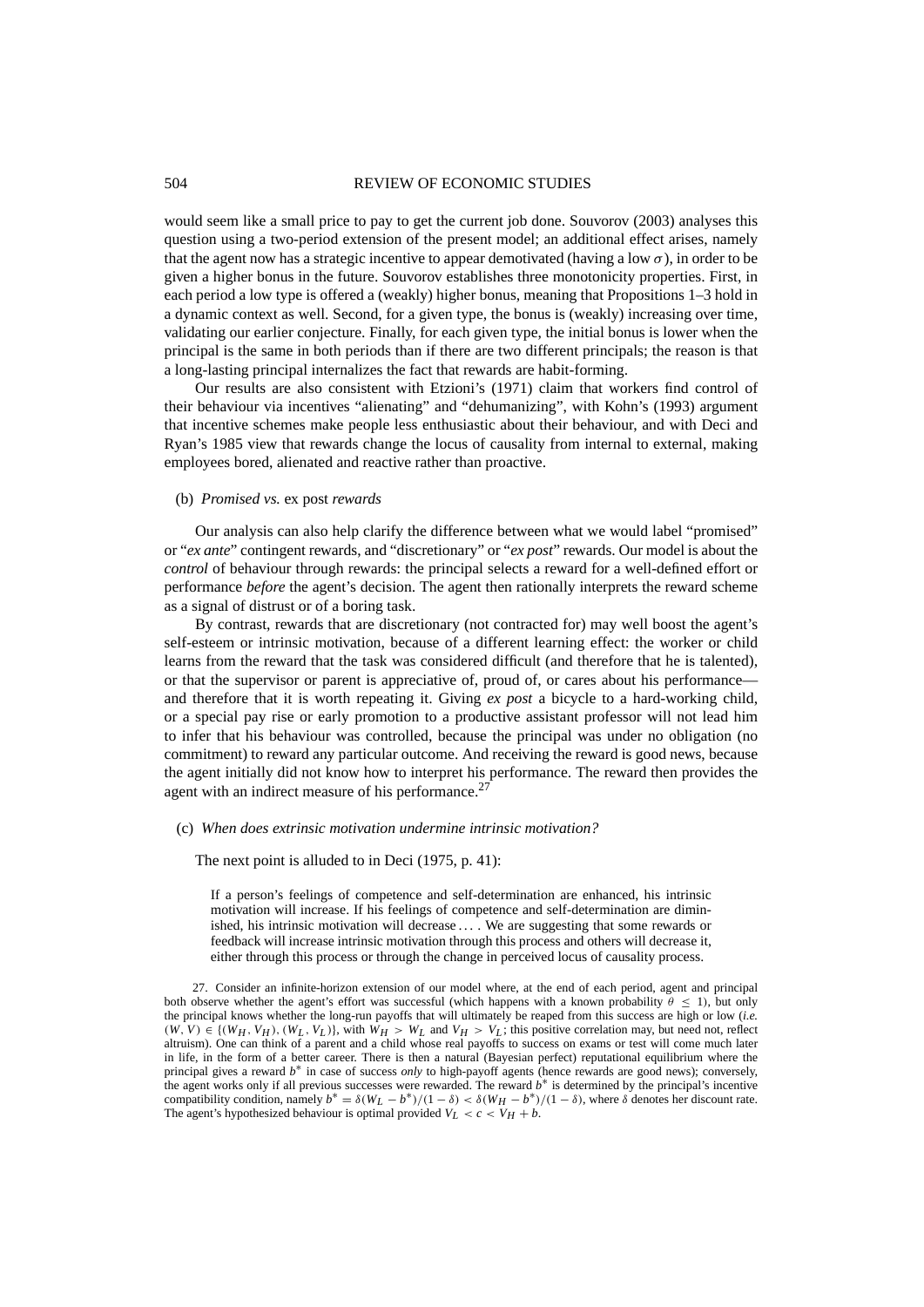# BENABOU & TIROLE INTRINSIC AND EXTRINSIC MOTIVATION 505 ´

Our economic analysis indeed unveils important necessary conditions for rewards to have a negative impact on self-confidence. The first is that the principal has *information* about the agent or the task that the agent does not. This may explain why the existence of hidden costs of rewards is less controversial in educational settings than in the workplace. Children have particularly imperfect knowledge of their selves and of their aptitudes in the quickly changing tasks which they face as they grow up (curriculum, sports, social interactions, etc.). In contrast, the structure of rewards in the workplace is often more anonymous: in most sectors, it is the same for all workers with the same "job description". The terms of this (contingent) contract still reflect information about the nature of the job, but much of it may already be publicly known.

The second key condition is the *sorting condition:* for rewards to signal a low ability or a boring task, it must be that the principal is comparatively more tempted to offer performance incentives under those circumstances. Conversely, consider the case of a manager who is promoted from a fixed-salary job and given the leadership of a new project or division, together with a pay-for-performance scheme. In this example (which is related to Section 3.1 below), the sorting condition works in the opposite direction: the contingent reward is associated with a *high* level of trust from the principal, demonstrated by a large "empowerment" effect, and should therefore boost the manager's self-confidence.

Another example in which the sorting condition works in the opposite direction, and rewards are long-term positive reinforcers, is when a task is subject to learning by doing and learning is more effective for a talented agent. By offering a reward, the principal is then really saying: "I know that you are talented. Encouraging you to try would make no sense if you were unable to learn by doing". That the sorting condition is needed in order for the principal to boost the agent's self-confidence is also demonstrated by the standard observations that the use of compliments to ingratiate oneself with a person may backfire, that parents often have a hard time motivating their children to work at school by telling them about their ability  $(\theta)$ , the rewards from education  $(V)$ , and the pleasure of learning (*c*); and that depressed individuals often attribute ulterior motivation to those who try and comfort them.<sup>28</sup>

To sum up, before worrying about the negative impact of rewards, one should first check that the reward provider has private information about the task or the agent's talent (including as we have noted, a greater ability to interpret the agent's track record). One should then, as the agent does, think through the provider's ulterior motivation and how her payoff from giving a contingent reward is affected by her knowledge.

#### (d) *Retrospective justification and self-perception*

The same reasoning that held for inferences about the task's difficulty *c* obviously applies to the agent's payoff *V* from succeeding in it. Combined with imperfect memory, this result has an interesting implication for situations where currently available information provides only insufficient justification for a certain course of action.<sup>29</sup> Suppose that, at some later date, the agent again faces the choice of whether to undertake the same or a similar task; and that, come that time, he remembers only that he chose to engage in it, and the extrinsic incentives that were then offered,

<sup>28.</sup> It would be interesting to assess in this light the evidence on the role of expectations. For example, teachers with initially over-optimistic expectations about their students lead to changes in the performances of the students which tend to confirm the expectations (Rosenthal and Jacobson (1968); see also Merton (1948) for a discussion of self-fulfilling prophecies). It seems, however, that while the students' behaviour changes, their self-confidence is unaffected (Darley and Fazio, 1980).

<sup>29.</sup> See Bénabou and Tirole (2002a) for a model of endogenously selective memory or awareness. The present argument requires only that memory be imperfect, especially with regard to one's past feelings and emotions (hedonic payoffs). For a framework where agents with imperfect recall make retrospective inferences about their own preferences from their past choices, see Bénabou and Tirole (2002b).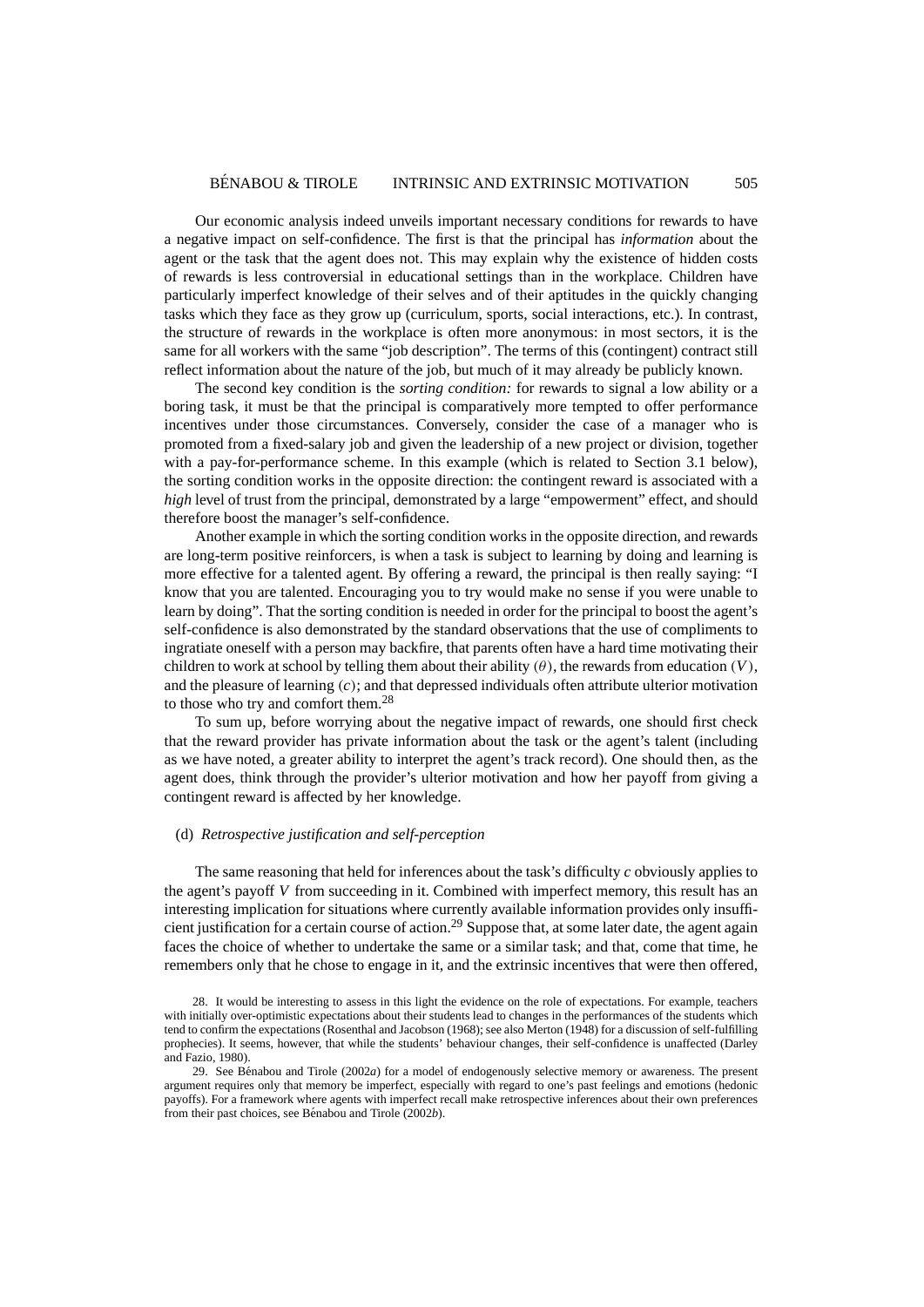but not his intrinsic interest in the task (and the later observation of *V*). For instance, an individual engaged in a long-term project—writing a book, proving a theorem, running a marathon—may, at times, be seized by doubt as to whether the intellectual and ego-gratification benefits which successful completion is likely to bring will, ultimately, justify the required efforts. ("Why am I doing this?") He may then reflect that since he chose to embark on this project once again in spite of low financial and career incentives, the personal satisfaction enjoyed from previous completions (and which, at this later and perhaps somewhat stressful stage, he cannot quite recall) must have been significant. Hence it is worth persevering on the chosen path. The result that  $E[V | \sigma, b] > E[V | b']$  for  $b < b'$  can thus provide a formal explanation for this kind of *ex post* rationalization of one's *own* choices (Festinger and Carlsmith (1959), Bem (1967), Staw (1977)).

#### (e) *Paternalism: altruism towards a time-inconsistent agent*

Another interesting class of situations for which our framework is relevant arises when an agent (child or adult) has time-inconsistent preferences, generating a divergence between *his own* short- and long-run interests. As a result of this "salience of the present", he may for instance shirk on homework or professional duties, fail to stick to a necessary diet or exercise regimen, or remain addicted to tobacco, drugs or alcohol. A well intentioned principal—parent or close friend—who takes the *long run* view of the agent's welfare will then have the exact same incentives as those we analyse here to manipulate the agent's perceptions of himself and of the tasks he faces—"for his own good".<sup>30</sup>

#### 3. OTHER CONFIDENCE-ENHANCEMENT STRATEGIES

#### 3.1*. Empowerment and motivation*

Section 2 showed that the principal may signal the agent's ability (high  $\theta$ ), the attractiveness of the task (low *c*) or its long-term payoff (high *V*) through the use of a low-powered incentive scheme. In the same spirit, we now investigate the use of delegation or empowerment to induce an agent to carry out the objectives of the principal (Miles, 1965). Intuitively, the principal demonstrates her confidence in the agent's ability (or, more generally, his intrinsic motivation) by delegating control of the task to him. This, in turn, makes it more likely that the agent exerts effort. The delegation vs. supervision problem is also interesting because it provides an example where the profitability and trust effects work in opposite directions, in contrast to the previous section where they reinforced each other. $31$ 

We shall abstract here from the explicit rewards that were our earlier focus  $(a = b = 0)^{32}$ Let  $W_1(\theta)$  and  $W_0(\theta)$  denote the principal's expected payoff when she delegates ( $d = 1$ ) and does not delegate ( $d = 0$ ) to an agent with ability  $\theta$ , and the agent exerts effort. The principal

30. Formally, *W* in this case is equal to  $V/\beta$ , where  $\beta < 1$  is the agent's quasi-hyperbolic discount factor;  $1/\beta$ measures the salience of the effort cost *c* for the agent, at the time when he must incur it.

32. In footnote 35, we will sketch how the results extend to contracts with lump sum or fixed wage payments  $a \neq 0$ . We shall continue to abstract from contingent rewards, however, as these were the main focus of the previous section. The constraint  $b = 0$  could reflect, for instance, the fact that performance is not publicly verifiable.

<sup>31.</sup> The analysis given here is not based on the initiative effect studied in Aghion and Tirole (1997). There, an agent invests more in the acquisition of information about potential projects if he knows that the principal will not interfere too much with his suggestions. In Dessein (2002), the principal delegates so as to ensure that the decision taken will better reflect the agent's information than when the latter communicates it strategically and the principal decides. By delegating to the agent, the principal signals a greater *congruence* of their objectives. Salancik (1977) proposes yet another viewpoint, namely the "co-optation of personal satisfaction", related to our earlier discussion of retrospective justification: *"By having a person choose to do something, you create a situation that makes it more difficult for him to say that he didn't want to do it. And the ironic thing is that the more freedom you give him to make the decision, the more constraining you make his subsequent situation."*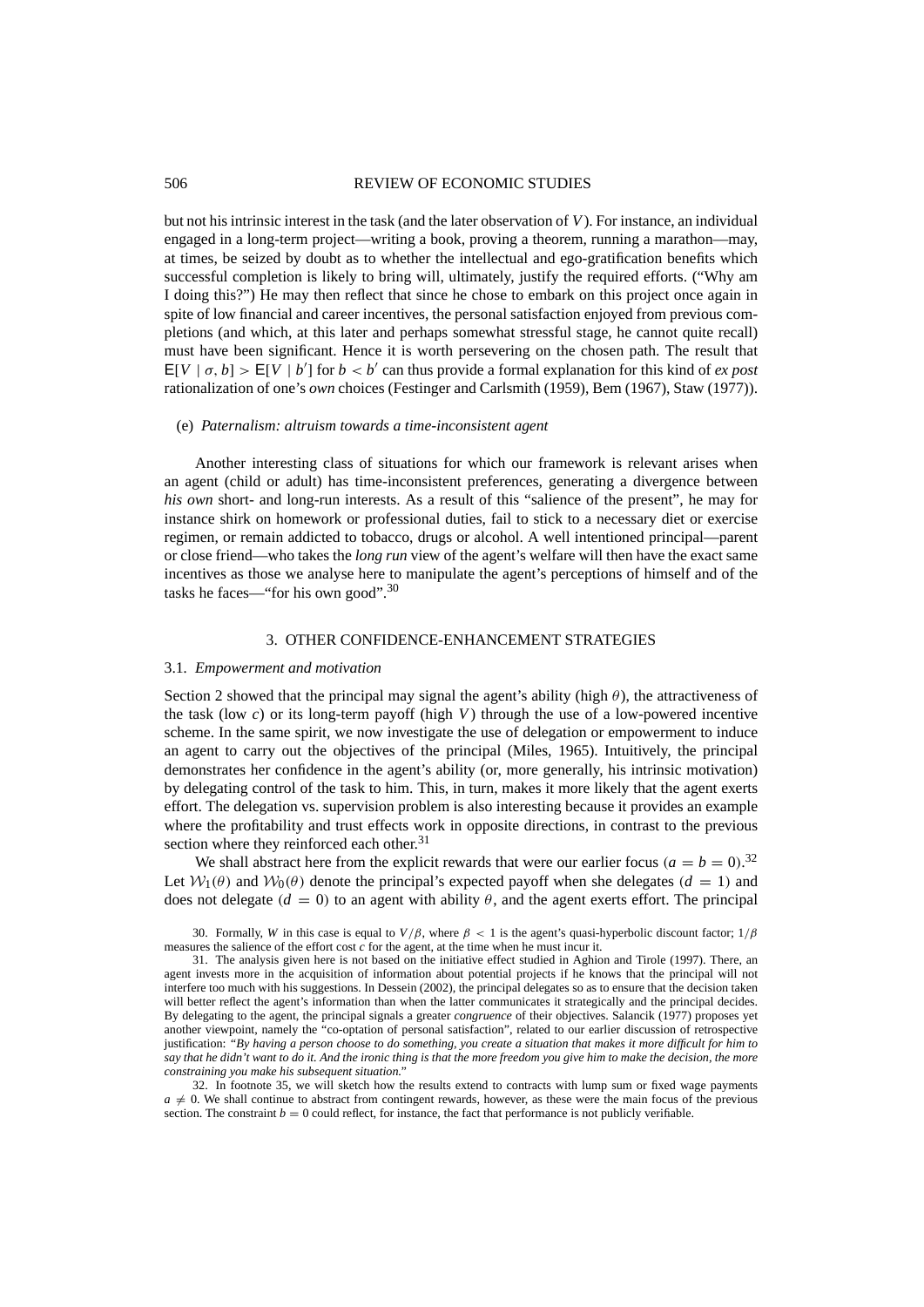receives 0 if the agent does not try. As shown below, these reduced forms can be derived from a situation where the principal decides to either relinquish some control rights to the agent, or put in place a supervisor or monitoring technology. As earlier, we assume that the principal knows the agent's probability of success  $\theta$ , while the latter receives a signal  $\sigma$  drawn from a cumulative distribution  $G(\sigma | \theta)$ , with density  $g(\sigma | \theta)$  satisfying the MLRP. The agent's utility is, as usual,  $\theta V - c_d$  for  $d \in \{0, 1\}$  if he exerts effort, and 0 otherwise. We assume that  $c_1 \leq c_0$ : *ceteris paribus*, the agent prefers delegation. The timing is as follows. At stage 1, the principal selects  $d \in \{0, 1\}$ . At stage 2, the agent decides whether to undertake the task; the principal's payoff is  $W_d(\theta)$  if he does, and 0 otherwise.

*Assumption* 1. For all  $\theta \in [0, 1]$ ,

*d d*θ  $\left(\frac{\mathcal{W}_1(\theta)}{\mathcal{W}_0(\theta)}\right) > 0;$  moreover,  $\frac{\mathcal{W}_1(0)}{\mathcal{W}_0(0)}$  $\frac{\mathcal{W}_1(0)}{\mathcal{W}_0(0)} < 1 < \frac{\mathcal{W}_1(1)}{\mathcal{W}_0(1)}$  $\frac{\overline{W_1(1)}}{\overline{W_0(1)}}$ .

In words, an empowered agent is less likely to create damage to the principal when he is talented than when he is not. Furthermore, the principal does not want (*ceteris paribus*) to delegate the task to an inept agent  $(\theta = 0)$ , and prefers to delegate the task to a very talented one  $(\theta = 1)$ . This implies that there exists a  $\theta^*$  in  $(0, 1)$  such that, under symmetric information, it is efficient to delegate if  $\theta > \theta^*$ , and to monitor if  $\theta < \theta^*$ .

• *Example*: Suppose that the agent, when paying a cost  $c_1 = c_0 = c$ , comes up with a project. The project, in its initial form, will succeed if the agent is "good", and fail if he is "bad". The principal knows the probability  $\theta$  that the agent is good. If the project is unmodified by the principal and is successful, the agent receives new job offers, with value *V* to him; he receives no such offer if the project fails, is modified, or if he does not even try. Success also yields a monetary payoff *W* to the principal. "Delegation" means transferring the control right to the agent, who will then implement his project without modification, resulting in expected payoffs  $\theta V - c$  for himself and  $\theta W$  for the principal (both get 0 if the agent does not try). Alternatively, the principal may keep the control rights and pay a fixed monitoring cost *C* to supervise the agent's project. This enables her to discover along the way (and with some probability) if it is headed for failure, and to then modify it so as to make it successful. We assume that the principal is able, with probability *x*, to turn a failing project into a successful one, where  $xW > C$ . Payoffs are then still  $\theta V - c$  for the agent (he gets no credit for a project modified by the principal since it would have failed otherwise), but now  $(\theta + (1 - \theta)x)W - C$  for the principal. Thus

$$
\mathcal{W}_d = [\theta + (1 - \theta)x(1 - d)]W - C(1 - d)
$$

for  $d \in \{0, 1\}$ , and therefore Assumption 1 is satisfied, since

$$
\frac{\mathcal{W}_1(\theta)}{\mathcal{W}_0(\theta)} = \frac{1}{1 - x + \frac{x - C/W}{\theta}}.
$$

Assumption 1 corresponds to what we termed a profitability effect, which here pushes the principal towards giving greater autonomy to more able agents. The trust effect, on the other hand, works in the opposite direction: when  $\sigma$  is highly correlated with  $\theta$ , the principal is very concerned about boosting the motivation of low-ability agents (offsetting the bad signals which they are likely to receive). Thus, if delegation is thought to be reserved for high-ability agents, she may want to in fact give it to some very low ability individuals as well. Moreover, when  $c_1 < c_0$  delegation also involves an implicit "reward", in that it makes the task more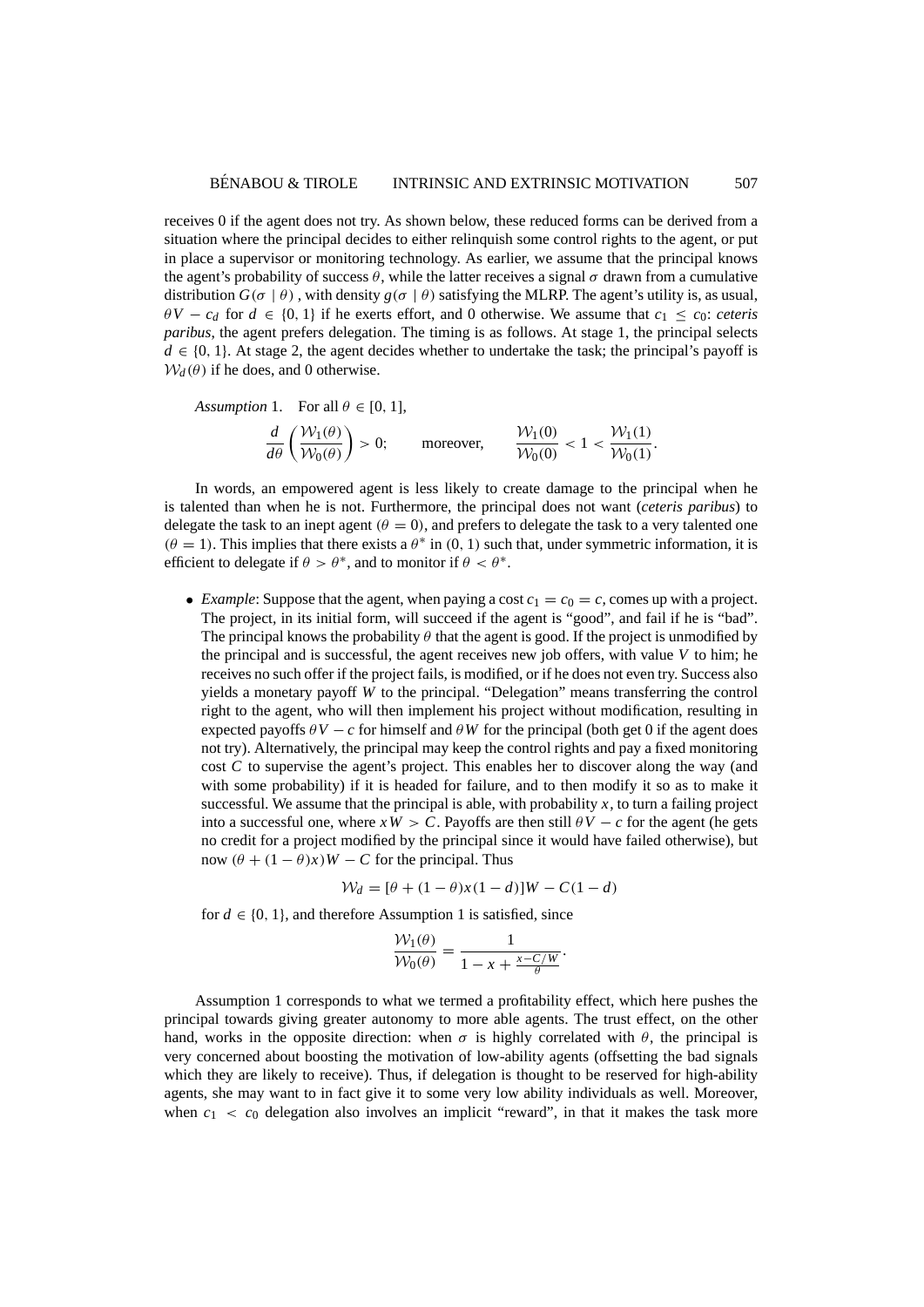pleasant to perform. Of course, in equilibrium the looking-glass-self principle will operate, and agents will (on average) correctly infer the principal's motivations in delegating or not delegating to them (*e.g.* rewards are bad news, as we showed earlier). Due to the conflict between the profitability and trust effects, however, Assumption 1 is generally not sufficient to make the informational content of delegation unambiguous, even though its effect on the agent's *effort* will be unequivocal. This additional result will require a second assumption:

*Assumption* 2. For all ( $\sigma_0$ ,  $\sigma_1$ ) with  $\sigma_0 > \sigma_1$ , the elasticity of the odds ratio (1 – *G*( $\sigma_0$ )  $\theta$ ))/(1 – *G*( $\sigma_1$  |  $\theta$ )) with respect to  $\theta$  is less than that of  $W_1(\theta)/W_0(\theta)$ .

This limited-informativeness condition imposes an upper bound on the trust effect arising from the correlation between the signals  $\theta$  and  $\sigma$  received by the principal and the agent.<sup>33</sup> It implies that the profitability effect dominates in the agent's inference problem.

**Proposition 5.** *In equilibrium, under Assumption* 1*:*

- (i) *Empowerment always increases the probability that the agent will exert effort* (*no matter what his type*  $\theta$  *is*).
- (ii) There is more empowerment than under symmetric information: there exists a  $\theta^{**} < \theta^*$ *such that the principal delegates whenever*  $\theta > \theta^{**}$ .
- (iii) *Suppose that Assumption* 2 *holds as well. Empowerment is then always good news for the agent about his ability, and permanently changes his attitude towards the task: for any signal*  $\sigma$ *,*  $E[\theta | \sigma, d = 1] > E[\theta | \sigma, d = 0]$ *.*

*Proof.* See the Appendix.  $\parallel$ 

Proposition 5 and its premises are consistent with Pfeffer's (1994) observation that:

When employees are subjected to close external monitoring or surveillance, they may draw the psychological inference that they are not trusted and thus not trustworthy, acting in ways that reinforce this perception.<sup>34</sup>

Note, finally, that while we have abstracted here from the use of fixed payments by the principal to signal her trust in the agent ("burning money"), the main insights and results conveyed by Proposition 5 are, once again, robust to allowing for lump-sum transfers.<sup>35</sup>

#### 3.2*. Help*

Still assuming that the agent is unsure about his ability, suppose that the principal offers to contribute a level of help  $h$  (at private cost  $h$ ) in case the agent decides to undertake the

33. For example, with the conditional distribution  $G(\sigma | \theta) = 1 - e^{(\frac{\sigma}{\sigma-1})/(\theta+k)}$  for  $\sigma \in [0, 1]$ , Assumption 2 amounts to imposing a lower bound on *k*.

34. Cited in Baron and Kreps (1999), who provide an illustration at Hewlett-Packard.

35. Suppose that there are two types,  $\dot{\theta}_H$  and  $\theta_L$ , with frequencies  $f_H$  and  $f_L$  respectively, such that  $W_1(\theta_L)/W_0(\theta_L) < 1 < W_1(\theta_H)/W_0(\theta_H)$  and  $\theta_H V - c > 0 > \theta_L V - c$ . Performance is non-verifiable, so the contract can only specify a fixed payment  $a \ge 0$ . If  $f_H$  is high enough that  $(f_H \theta_H + f_L \theta_L) V - c > 0$ , then  $\{a = 0, d = 1\}$  constitutes a pooling equilibrium, in which the agent exerts effort. Since both types of principal then receive their maximum possible payoff, no intuitive-criterion type of reasoning could upset this equilibrium (we believe that it is in fact the only Cho–Kreps robust equilibrium in this case). When  $(f_H \theta_H + f_L \theta_L)V - c < 0$ , on the other hand, the Cho–Kreps robust equilibrium will involve separation or semi-separation via money burning, provided that  $W_1(\theta_L) \leq W_1(\theta_H)$ , so that one can find an  $a_H > 0 = a_L$  such that  $W_1(\theta_L) - a_H \leq W_1(\theta_H) - a_H$ .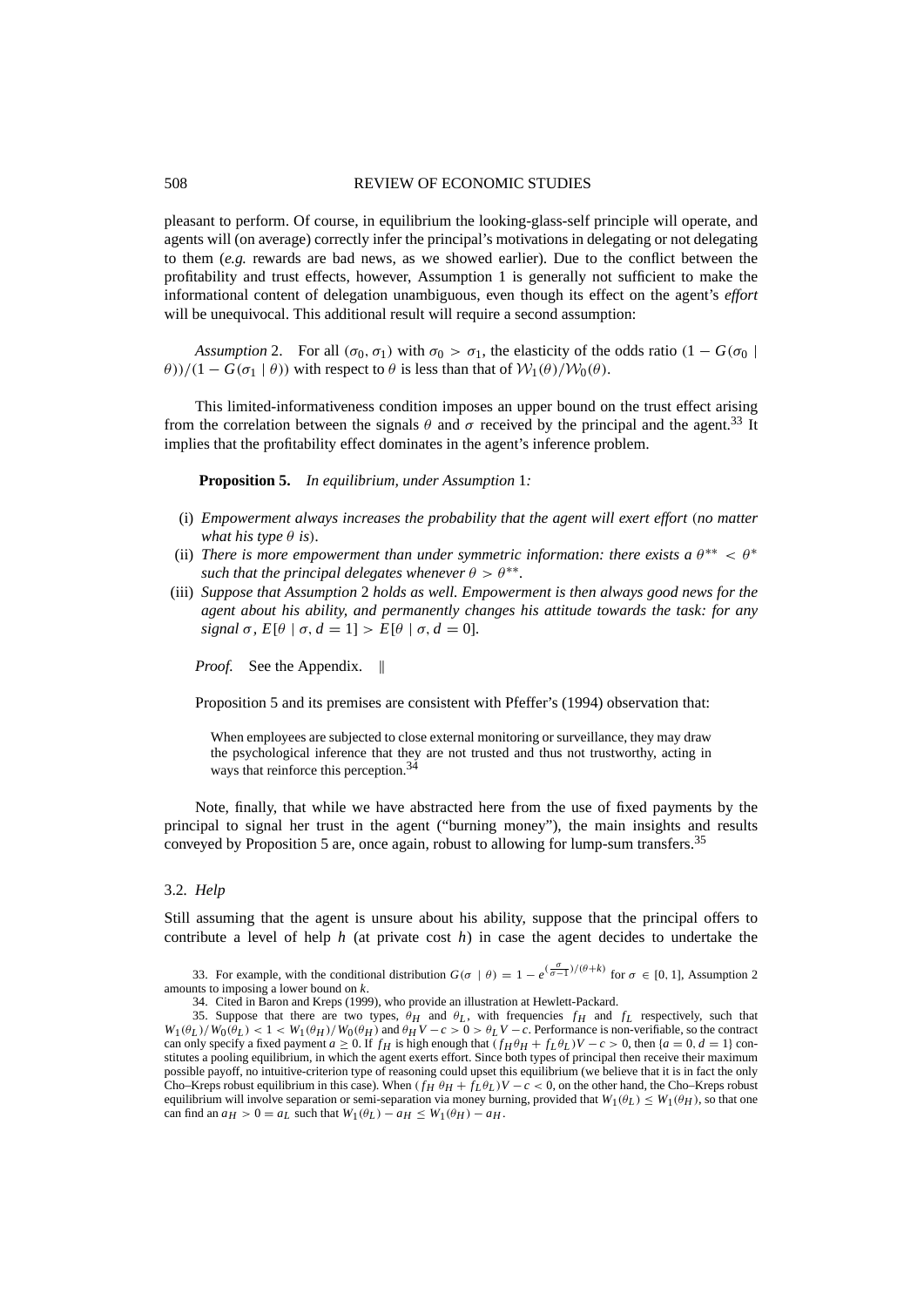task. This help improves the probability of success, which is thus a function  $P(\theta, h)$  with  $P_{\theta} > 0$  and  $P_h > 0$ . The agent then undertakes the project if and only if  $\sigma \geq \sigma^*(h)$ , where  $E[P(\theta, h) | \sigma^*(h), h]V = c$ , and  $\sigma^*(h)$  is a decreasing function. Ignoring rewards, the principal's payoff is

$$
U_P = [1 - G(\sigma^*(h) | \theta)] [P(\theta, h)W - h].
$$
\n(11)

The term in the second bracket is her expected payoff conditional on the agent's undertaking the task. Let us assume that the percentage increase in that payoff achieved by a higher level of help (the expected rate of return on investing in help) is smaller when the agent is talented than when he is untalented:

*Assumption* 3. For all  $\theta$  and  $h$ ,  $\partial^2 \ln(P(\theta, h)W - h)/\partial\theta\partial h < 0$ .

In other words, help makes more of a difference for weak agents than for strong ones.<sup>36</sup> We shall also use a limited-informativeness condition, similar to Assumption 2 earlier.

*Assumption* 4. For all  $(\sigma_0, \sigma_1)$  with  $\sigma_1 > \sigma_0$  and  $(h_0, h_1)$  with  $h_1 > h_0$ , the elasticity of the odds ratio  $(1 - G(\sigma_0 \mid \theta))/(1 - G(\sigma_1 \mid \theta))$  with respect to  $\theta$  is less than that of  $(P(\theta, h_1)W - h_1)/(P(\theta, h_0)W - h_0).$ 

Following the steps in the proof of Proposition 5, one easily shows:

**Proposition 6.** *In equilibrium:*

- (i) *Under Assumption* 3*, giving more help always decreases the probability that the agent exerts effort* (*his action threshold* σ ∗ (*h*) *is increasing in h*)*.*
- (ii) *When Assumption* 4 *also holds, a high level of help is always bad news for the agent, permanently weakening his self-confidence with respect to his ability for the task.*

Proposition 6 may explain why help, like rewards or lack of delegation, can be detrimental to self-confidence. For example, depression, a recognized disorder of self-esteem (Bibring (1953)), is relatively common among individuals with "dependent" personality patterns—that is, individuals with backgrounds characterized by pampering and overprotection (Snyder, Higgins and Stucky, 1983, p. 233). Similarly, Gilbert and Silvera (1996) observe that a parent who finds dependence of his or her child gratifying may provide unnecessary assistance.

A sorting condition like the one assumed above seems quite appropriate when task performance is of a *zero–one* nature: graduating high school or passing an exam, getting a job or keeping it, etc. In other situations the sorting condition may be reversed, so that receiving help is a positive signal. This is likely to occur when the principal's payoff in case of success rises with the agents' ability, or with the level of help which was provided (a more helping principal gets more "credit").<sup>37</sup> One can think of situations such as joining a start-up firm, or contributing time and money to a political party or candidate. The two types of sorting conditions can be illustrated by the contrast between the case of a professor helping a student write a term paper or getting his or her thesis done (the professor's payoff is largely independent of the margin of success with which the student passes the hurdle), and that where the same professor coauthors a research

<sup>36.</sup> This is again a profitability effect: since  $-(\frac{\partial U_P}{\partial h})/(\frac{\partial U_P}{\partial e}) = -e(\frac{\partial \ln(PW - h)}{\partial h})$ , Assumption 3 implies the standard sorting condition.

<sup>37.</sup> Formally, replacing *W* by  $W(\theta)$  or  $W(h)$  in the expected payoff  $P(\theta, h)W - h$  (with  $W' > 0$ ) tends to reverse the sorting condition, by generating a complementarity between  $\theta$  and  $h$ .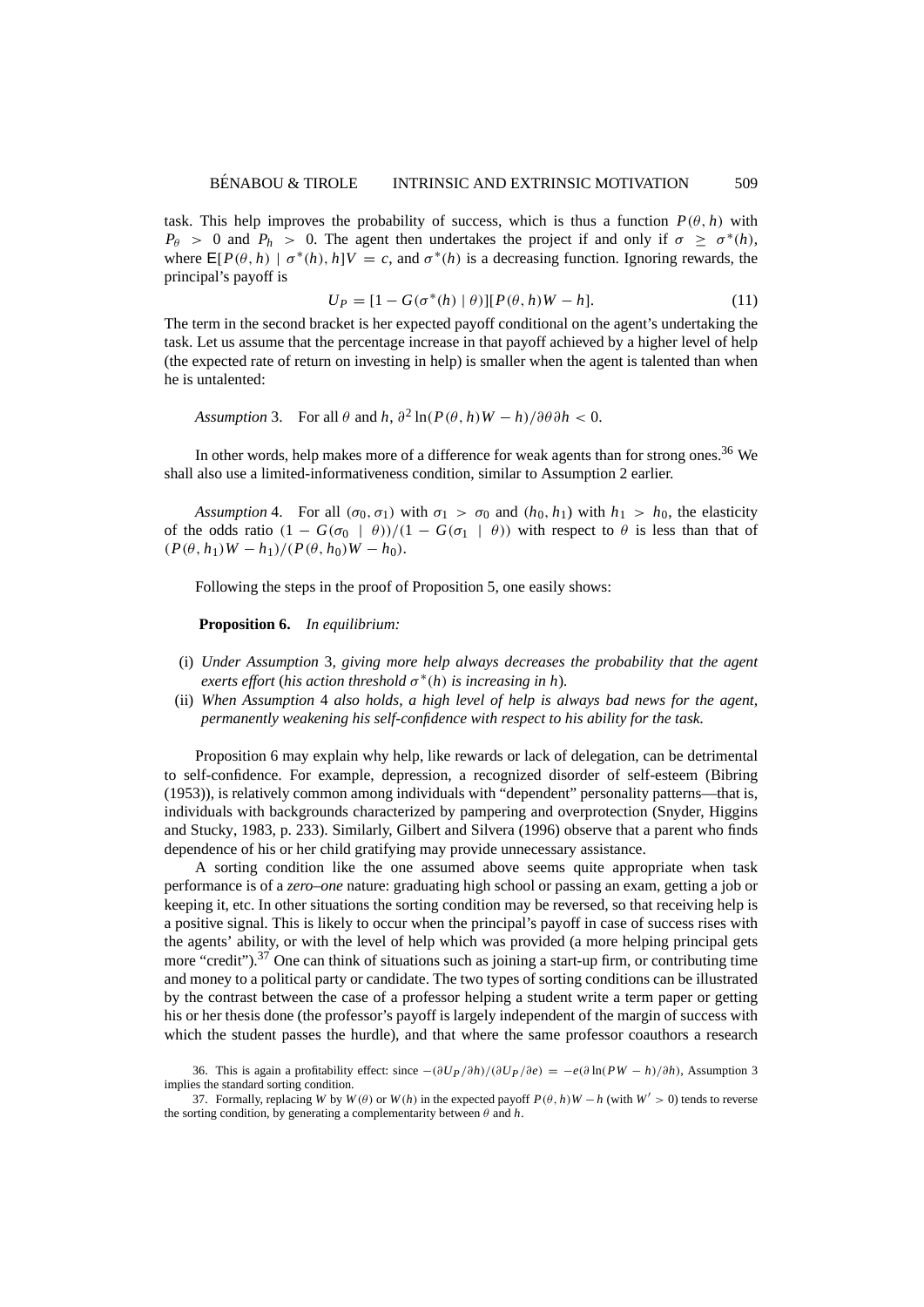paper with the student or with a younger faculty member (helping is then more attractive, the better the prospects for the paper's success due to the coauthor's talent).

#### 3.3*. Coaching*

The use of encouragement, praise, strategies to minimize the effect of failures and the like, is a central theme in human resource management and education.<sup>38</sup> Successful coaches are viewed as those who build up others' confidence (Kinlaw, 1997).

#### (a) *Encouragement*

The usual complementarity between effort and talent makes it clear why even a selfish coach may gain by building up the agent's self-esteem. (Section 4 will nonetheless identify settings where coaches may have the reverse incentives, and bash agents' egos.) Formally, the principal's policy *p* here is the disclosure (or absence of disclosure) to the agent of hard private information about his ability. The release of a signal covarying positively (negatively) with  $\theta$  boosts (lowers) the agent's self-confidence.

#### (b) *Praise, criticism and excuses*

Let us now turn to the coach's *ex post* assessment of the agent's performance. This assessment exercise is of course still forward looking, in that it is meant to improve the agent's future performances. Taking it for granted that the principal wants to boost the agent's self-esteem, it is interesting to note that, in some circumstances, reassurance can nonetheless have ambiguous consequences. Suppose that the agent failed. The principal may then try to convince him that the link from talent and effort to performance is rather random ("the jury was incompetent") or, relatedly, that the agent was discriminated against (*e.g.* racial prejudice by employers or educators, methodological bias by referees). Offering such excuses may sometimes prove self-defeating.<sup>39</sup> Indeed, if the noise affecting the past performance is recurrent (*e.g.* the agent is likely to be discriminated again in the future if he has been in the past), then the excuse may discourage rather than encourage him. To illustrate this idea, suppose that there are two periods,  $t = 1$ , 2. The agent's payoff in period  $t$  is

$$
(\varepsilon_t \theta V - c_t) e_t, \tag{12}
$$

where  $e_t \in \{0, 1\}$  is the date-*t* effort, and  $\varepsilon_t \in \{0, 1\}$  is the date-*t* noise, which is serially correlated:  $\mu \equiv \Pr(\varepsilon_2 = \varepsilon_1) \geq 1/2$ . At date *t*, the agent's current cost  $c_t$  of undertaking the task is drawn from a random distribution with conditional support  $[0, \infty)$  (this is just to avoid possible indifferences in the principal's disclosure decision). Finally, to simplify computations we assume that  $\theta = \theta_H \equiv 1$  with probability  $f_H$ , while  $\theta = \theta_L < 1$  with probability  $f_L = 1 - f_H$ . The agent's expected talent will be denoted  $\theta^e \equiv f_H \theta_H + f_L \theta_L$ .

When the agent undertakes the task at date 1 (which he does when  $c_1$  is low enough) and succeeds, this of course reveals that  $\varepsilon_1 = 1$ . When he fails, however, only the principal learns the realization of  $\varepsilon_1$ . More specifically, assume that if the agent faced a handicap ( $\varepsilon_1 = 0$ ) the principal receives hard evidence of it, whereas if he faced no handicap she learns nothing. When the principal has evidence of a handicap, she decides whether or not to reveal it. For simplicity,  $\varepsilon_1$  is the only piece of private information that the principal may hold; in particular, she has no information about  $\theta$ .

<sup>38.</sup> For example, Korman (1970) emphasizes the positive role of one's self-image in the determination of work attitude and effort, and argues that managers should attempt to improve the employee's self-image.

<sup>39.</sup> See Snyder *et al*. (1983) for a broad discussion of excuses.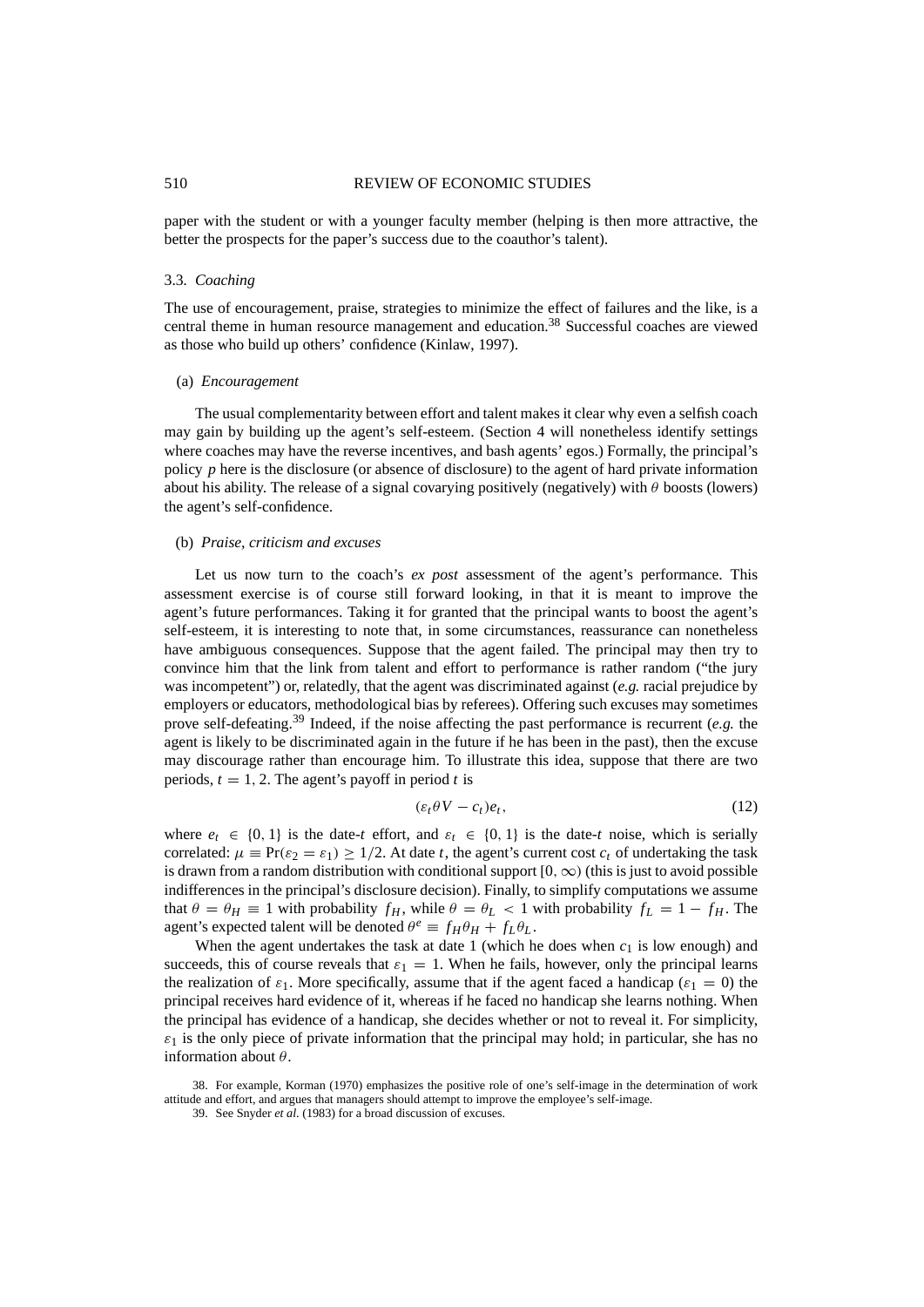At the end of period 1, the principal seeks to maximize the likelihood that the agent will undertake the date-2 task. Suppose that he has failed, but that the principal knows that he faced a handicap ( $\varepsilon_1 = 0$ ). Will full disclosure occur in equilibrium? The agent's expected gross benefit from undertaking the date-2 task is  $(1 - \mu)\theta^e$  if he is informed that  $\varepsilon_1 = 0$ , and  $\mu\theta_L$  if he receives no such information (he then infers that his talent is low). Truthful disclosure is thus an equilibrium behaviour if and only if

$$
\frac{\mu}{1-\mu} \le \frac{\theta^e}{\theta_L}.\tag{13}
$$

The principal trades off the benefit of boosting the agent's self-esteem by offering an excuse against the risk that this excuse may itself demotivate the agent. If external circumstances exhibit little serial correlation ( $\mu$  is close to 1/2), or if self-esteem is badly affected by failure in the absence of an excuse  $(\theta_L)$  is very low), then in the unique equilibrium, the principal will want to disclose the excuse. When condition (13) does not hold, by contrast, the principal either does not provide any excuse, or plays a mixed strategy.<sup>40</sup>

Straightforward variations on this model allow us to identify the costs and benefits of praise ("you succeeded even though  $\varepsilon$  was low") and criticism ("you failed even though  $\varepsilon$  was high"). Praise boosts the agent's self-esteem but makes him doubt his environment; criticism lowers it, and yet may not discourage him. For instance, minority parents who feel that their child is being discriminated against at school, or themselves at work, are often reluctant to convey these views to their child, for fear that he or she would lose faith in the school system and the returns to educational investment.

#### 4. UNDERMINING THE OTHER'S EGO

## 4.1*. Possible rationales*

Our premise until now has been—as in much of the human resources and education literatures that a person generally benefits from a higher self-esteem of her spouse, child, colleague, coauthor, subordinate, or teammate. Yet while boosting others' self-confidence is a pervasive aspect of social interactions, people also often criticize or downplay the achievements of their colleagues and relatives. The study in Sections 2 and 3 must therefore be part of a broader construct, in which the principal sometimes wants to repress the agent's ego. We first consider some simple potential motivations for such behaviours, then turn to a more interesting one.

#### (a) *Direct competition*

A rather trivial reason arises when the two individuals are in direct competition (for a job, a mate, a discovery, a title, and so forth). The former is then directly hurt when the latter succeeds; in the context of our model,  $W$  is negative.<sup>41</sup>

# (b) *The risk of "coasting"*

A basic premise in social psychology (and, consequently, our starting point in Section 2) is that the marginal payoff to an individual's effort is generally increasing in his ability. In certain situations, however, effort and ability are substitutes rather than complements, creating the risk

40. More precisely, let  $\tau \equiv \Pr(\varepsilon_1 = 0)$  and  $\hat{\theta} \equiv [\tau/(\tau + (1 - \tau)f_L)]\theta^{\ell} + [(1 - \tau)f_L/(\tau + (1 - \tau)f_L)]\theta_L$ . If  $\mu/(1 - \mu) \ge \hat{\theta}/\theta_L$ , the unique equilibrium involves no disclosure. With intermediate degrees of correlation,  $\hat{\theta}/\theta_L < \mu/(1-\mu) < \theta^e/\theta_L$ , it involves a randomization between disclosing and not disclosing.

<sup>41.</sup> See footnote 14 for the application of our basic model to punishments and other costly disincentives.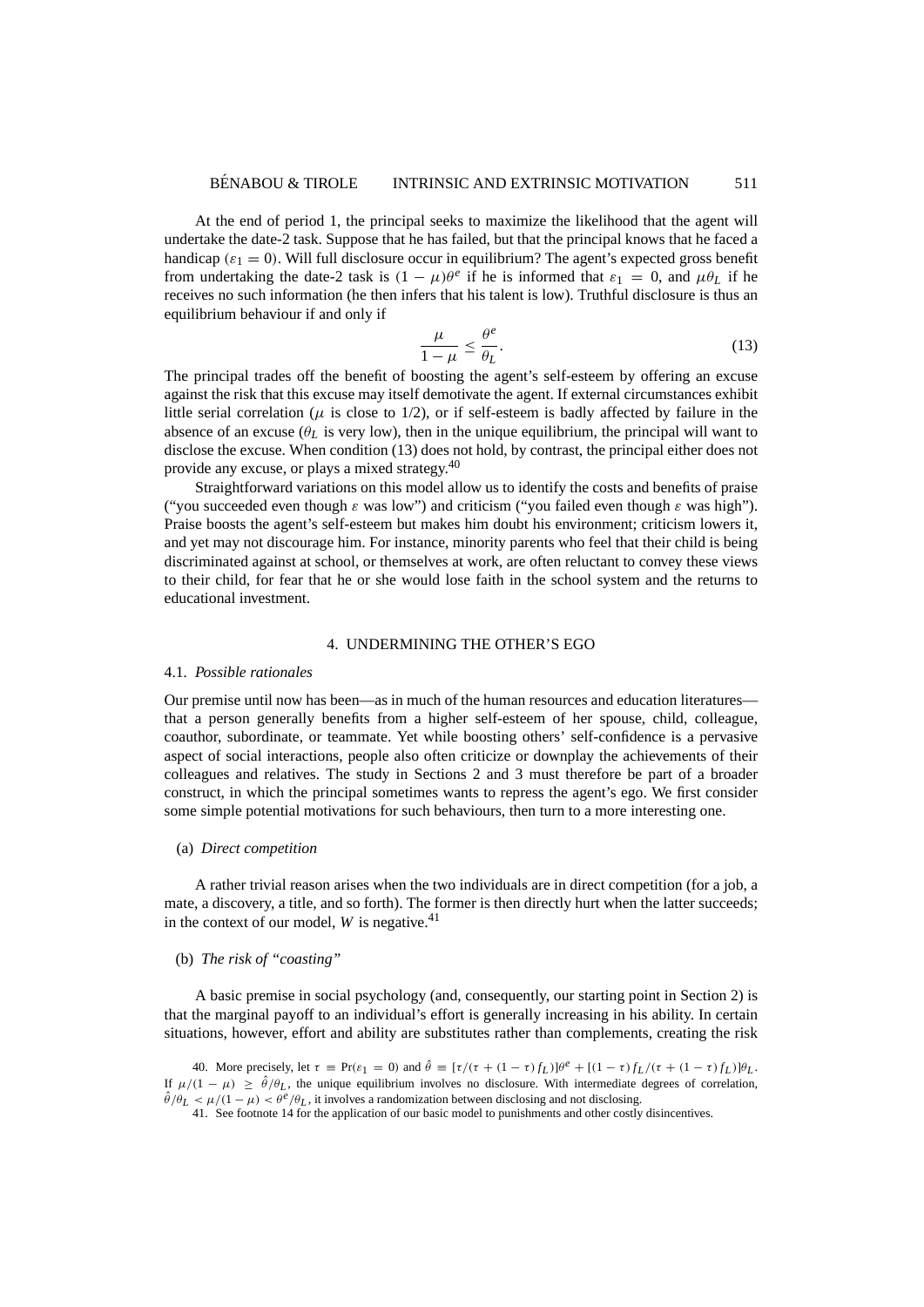that the agent may reduce effort when feeling more self-confident ("resting on his laurels"). This case arises in particular when the agent's private payoff from performance is of a "pass–fail" nature. For example, a pupil whose only ambition is to pass an exam may study less if he feels talented. Similarly, an individual who aims at little more than keeping his spouse and takes her for granted will not put much effort into remaining attractive to her.<sup>42</sup> The teacher or parent may then want to downplay the pupil's achievements, and the spouse may tell her partner that he is not so great after all.

In these examples, a high self-confidence reduces effort. In other examples, it may induce the wrong type of effort. For example, the agent may demonstrate excess initiative, selecting a new and risky path that he feels will pay off due to his talent, while the principal would have preferred a more conservative approach. There are probably many situations in which the principal's payoff as a function of the agent's self-confidence  $\hat{\theta}$  is hill-shaped, as opposed to constantly increasing as posited in Section 2: an increase in the agent's self-esteem helps up to a point, beyond which it becomes hubris and starts hurting the principal.

#### (c) *Shadow cost of reputation*

A teacher or a manager who makes very complimentary comments to every pupil or employee may lose her credibility. As we already noted, when disclosing *soft* information to several agents the principal must realize that they will see through her ulterior motivation, and believe her only if she builds a reputation for not exaggerating claims. Refraining from boosting some agents' self-esteem may help her make more credible statements to the others.<sup>43</sup> A related tradeoff appears in Fang and Moscarini (2002), where a firm has private information about the ability of each of a continuum of workers.<sup>44</sup>

We now turn to, and analyse in more detail, what is probably the most common reason for restraining another person's ego.

## 4.2*. Ego bashing and battles for dominance*

Many circumstances in private life or in the workplace are characterized by power relationships. Egos clash as individuals try to establish dominance over each other along some dimension (intellectual, physical). What matters in such situations is one's relative standing in the group, rather than any absolute standing. Shattering the other's self-confidence in the relevant dimension may then increase one's power in the relationship.

<sup>42.</sup> A simple formalization of these two examples goes as follows. Suppose the agent aims at performance  $y_0$  and gets no extra utility from  $y > y_0$ . Consider a deterministic technology  $y = \theta e$  where  $\theta$  is talent and *e* effort. Then  $e = v_0/\theta$ , and so self-confidence reduces effort.

<sup>43.</sup> This can be modelled either in a repeated-action setting or, more simply, by having the principal make simultaneous announcements to a large number of agents who each have ability  $\theta_H$  or  $\theta_L$ , with probabilities  $f_H$  and *f*<sub>L</sub>. Whereas the principal could not credibly convey any information to a single agent (as long as  $f_H \theta_H + f_L \theta_L$  <  $c/V < \theta_H$ , she would always want to announce  $\theta_H$ ), the law of large numbers makes truth-telling an equilibrium where each compliment has a clear opportunity cost. (The equilibrium is supported by off-the-equilibrium path beliefs that a principal who declares more than a fraction *fH* of agents to be talented must be babbling.) Because high-ability agents are the most productive, it is indeed optimal for the principal to reserve his praise for those types.

<sup>44.</sup> Workers observe all wage contracts (lump-sum plus bonus). Abilities are independently distributed, so by the law of large numbers the firm must convey bad news to some workers if it is to convey good news to others. Whereas under symmetric information it would give higher wages to the more able, it may then choose not to differentiate if the (motivation) costs of bad news exceeds the benefits of good ones. Fang and Moscarini show that this occurs in particular if most workers are overoptimistic about their ability.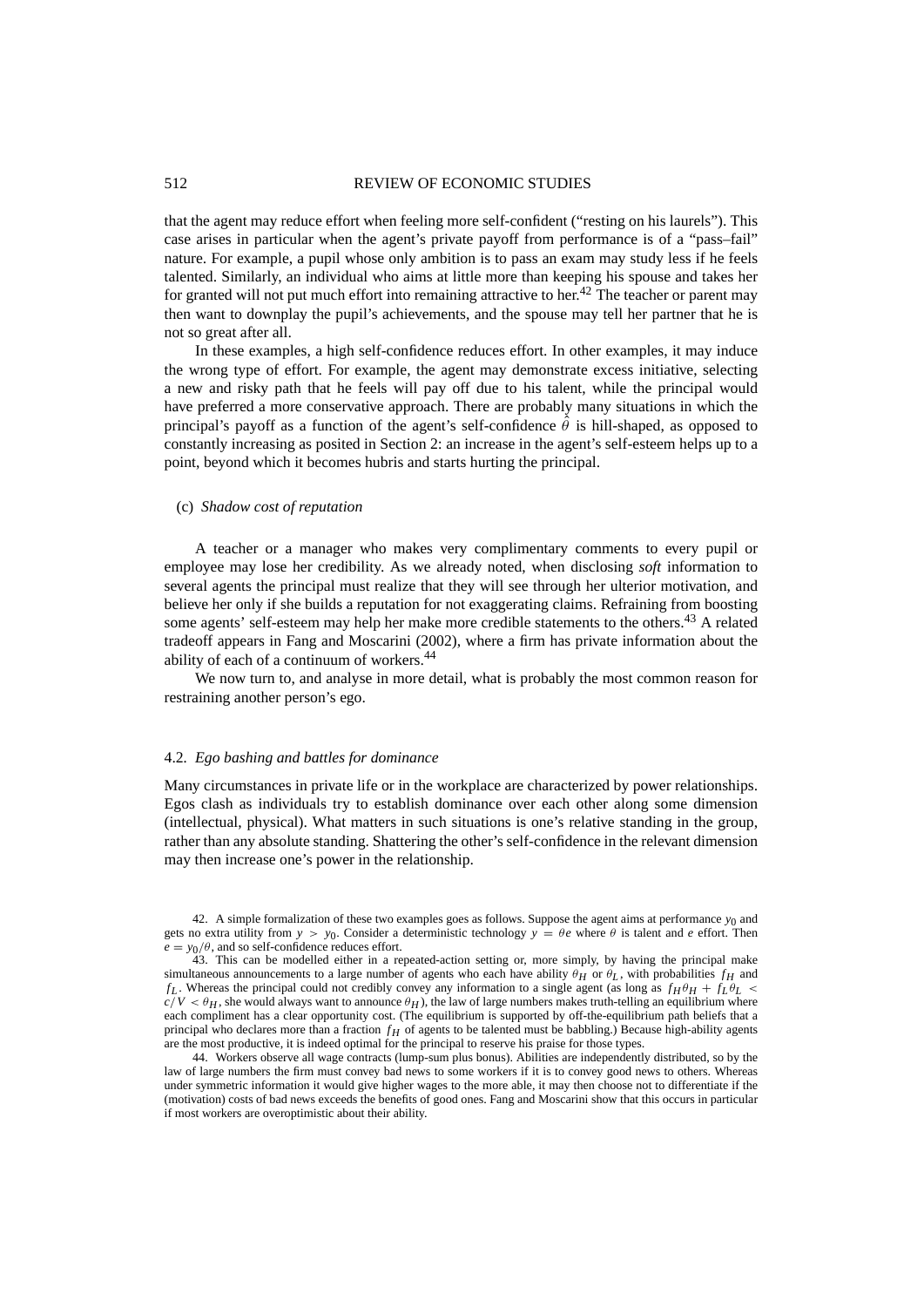## BENABOU & TIROLE INTRINSIC AND EXTRINSIC MOTIVATION 513 ´

**4.2.1. Private benefits from dominance.** Consider a pair of individuals, 1 and 2, who must make a joint decision (they share the "formal control right" over it). Each comes with an idea or project, but only one of these can be selected. Individual *i*'s idea yields, in expectation,  $\theta_i V + B$  to *i* and  $\theta_i V$  to *j*, where  $\theta_i$  is individual *i*'s talent and  $B > 0$  is a private benefit accruing to individual  $i$  when his point of view prevails. The existence of a private benefit is natural, since individuals are more likely to search for (or reveal) ideas that favour them; *B* could thus arise from the fact that *i*'s favoured project is easier for him to carry out, has positive spillovers on to his other activities, or will bring him outside credit for having had the idea.

Let us assume for simplicity that  $\theta_1$  is common knowledge, whereas  $\theta_2$  can take either one of two values,  $\theta_2^L$  and  $\theta_2^H > \theta_2^L$ , such that

$$
\theta_2^H V + B > \theta_1 V > \theta_2^L V + B \quad \text{and} \quad \theta_1 V + B > \theta_2^H V. \tag{14}
$$

We consider situations where individual 1 may have hard information about  $\theta_2$  that individual 2 himself does not have, for example some third-party's feedback about individual 2's earlier performances. In our terminology, individual 1 can thus be viewed as the principal and individual 2 as the agent, even though there is no hierarchy in terms of *a priori* control rights. For simplicity, we assume that the principal either has no information regarding  $\theta_2$ , or else knows its true value. In the latter case, she can either disclose the information or conceal it. Formally, the principal receives a signal  $s \in \{\emptyset, \theta_2\}$ , where  $\emptyset$  is uncorrelated with  $\theta_2$ , and can report  $r \in \{\emptyset, s\}$  to the agent. To fix ideas, suppose that two coauthors with different research styles, tastes or installed bases of contributions must make modelling choices, or decide what to emphasize. Individual 1 has private information on the popularity of individual 2's research agenda or preferred approach, about which she may have heard or read comments. She may then disclose the (good or bad) news to individual 2, or conceal them from him.

We rule out monetary transfers, again for simplicity. The timing is as follows:

- *Stage* 1: The principal learns either nothing or learns  $\theta_2$ . In the latter case, she chooses whether or not to disclose the information.
- *Stage* 2: Both individuals come up with one idea each for a joint undertaking.
- *Stage* 3: With probability 1/2 each, one of them is selected to make a take-it-or-leave-it offer, *i.e.* gets to choose which project will be implemented.

It is easy to see that when the principal learns that  $\theta_2 = \theta_2^L$ , she wants to convey this bad news to the agent, because in doing so she establishes dominance: by (14), even if the agent gets to propose the course of action he will then defer to the principal, which he would not do if he were more self-confident. By lowering the other's ego, individual 1 enjoys *real authority* despite sharing *formal authority* over decisions with individual 2. Similar ideas hold when monetary transfers between the two individuals are feasible, as long as talent-contingent outside options are available; again, the basic point is that the principal's bargaining power is enhanced when the agent's self-confidence is damaged.

The situation described above may still be viewed as a relatively tame and efficient version of the "battle of the egos", since the principal's lowering of the agent's self-confidence by revealing that  $\theta_2 = \theta_2^L$  is Pareto-improving (introducing monetary transfers would thus not affect anyone's decision in this case). When this information is brought to him, individual 2 may feel disappointed, but should recognize that he is being saved from making a costly mistake.

The other state in which the principal is informed  $(\theta_2 = \theta_2^H)$  can, however, yield a much less harmonious and efficient outcome. Let  $\bar{\theta}_2$  denote the agent's self-confidence conditional on  $s \in \{\emptyset, \theta_2^H\}$ , which is his information set when the principal reports no signal (since she always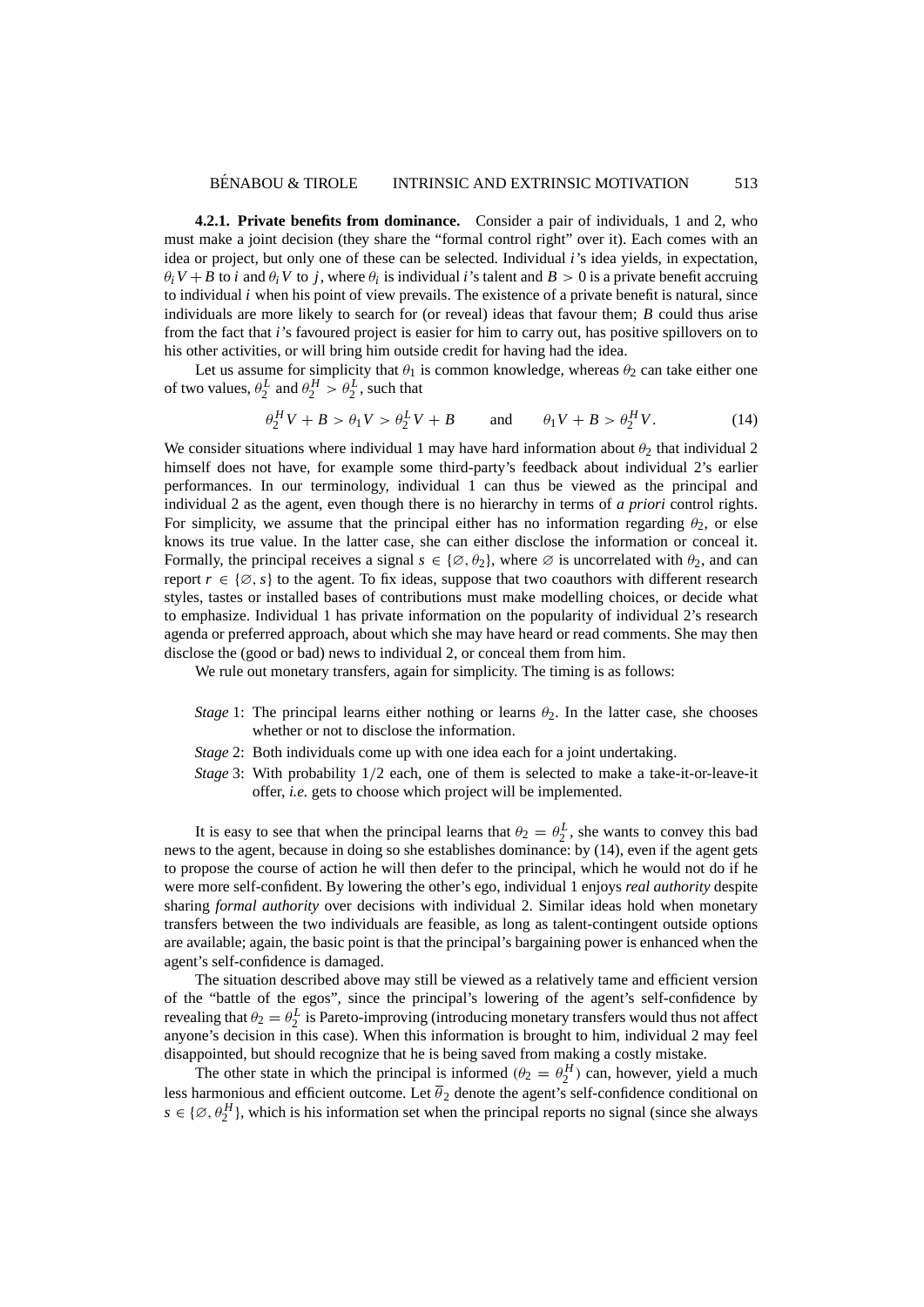passes on any bad news). By (14), when the principal learns that  $\theta_2 = \theta_2^H$  she cannot lose by concealing this favourable information. It actually pays to do so if

$$
\overline{\theta}_2 V + B < \theta_1 V,\tag{15}
$$

as a report of "no news" will then induce the agent to submit to her authority. The principal will thus censor positive signals about the agent's ability, and would even be willing to spend resources in order to prevent them from reaching him.<sup>45</sup> In contrast to the earlier case, her undermining of the agent's self-confidence (by omission) is now detrimental to the latter, and may even result in a lower total surplus (if  $\theta_2^H > \theta_1$ ). This case corresponds well to that of a mediocre and insecure manager, who abstains from passing on to his subordinates positive feedback about their performance from higher-ups or customers, for fear that they may then challenge his authority and diminish his ability to shape decisions (an extreme case being going after his job). $46$ 

**Proposition 7.** *In the game described above, individual* 1 *bashes individual* 2*'s ego in order to establish dominance and acquire real authority. She does so both by disclosing bad news to individual* 2 *and by feigning ignorance when learning good news.*

One could further enrich the analysis to capture escalating "arguments" by allowing agent 2, in response to an attack on his ego, to seek costly counter-evidence, as well perhaps as information that reflects negatively on agent 1's ability.

**4.2.2. The sequencing of ego bashing and ego boosting.** Ego bashing may also have costs for the principal. As shown earlier, the agent's lack of self-confidence can reduce his initiative in coming up with good projects initially, as well as his motivation for putting effort into the joint endeavour later on. The resulting tradeoff has interesting implications for situations where the principal can choose the timing of information revelation. Suppose that, as shown in Figure 1, she can release information either before or after the agent searches for a project. The principal thus first learns either the agent's true type  $(\theta_2)$ , or nothing  $(\emptyset)$ ; if she has information she may then disclose it. Next, the agent decides whether to search for a project, and the principal learns whether she has one of her own. The agent finds a viable project if and only if he exerts effort, which involves a private cost *c*. As to the principal, for simplicity we assume that she has a relevant project of her own with exogenous probability  $x < 1$ . The principal's uncertainty about the existence of a good project is what may make it costly for her to lower the agent's ego early on. The remainder of the game is otherwise unchanged: the principal has a second chance to disclose her information if she has not done so yet, then both jointly select a project.

To focus on the more interesting parameter configurations, we assume that (14) and (15) are satisfied, as well as

$$
(1-x)(\theta_2^L V + B) < c < (1-x)(\theta_2^H V + B) + \frac{x}{2}(\theta_2^H V + B - \theta_1 V). \tag{16}
$$

45. When  $\bar{\theta}_2 V + B > \theta_1 V$ , there are multiple equilibrium disclosure behaviours, but a unique equilibrium payoff outcome: the agent always chooses his own project. The principal's ability to conceal information is then irrelevant in the state where  $\theta_2 = \theta_2^H$ .

<sup>46.</sup> There are also other reasons why individual 2 may resent having his ego undercut. First, he may be suffering from a general self-motivation problem (perhaps most relevant for later, more important tasks) due to time-inconsistent preferences, which results in his attaching negative value to information about his ego (Carrillo and Mariotti (2000), Bénabou and Tirole (2002a)). Second, the two agents may be involved in bargaining over how to share the surplus created by their joint project, and the revelation that  $\theta_2 = \theta_2^L$  may hurt individual 2's bargaining position more than it helps him by making sure that the efficient project is selected.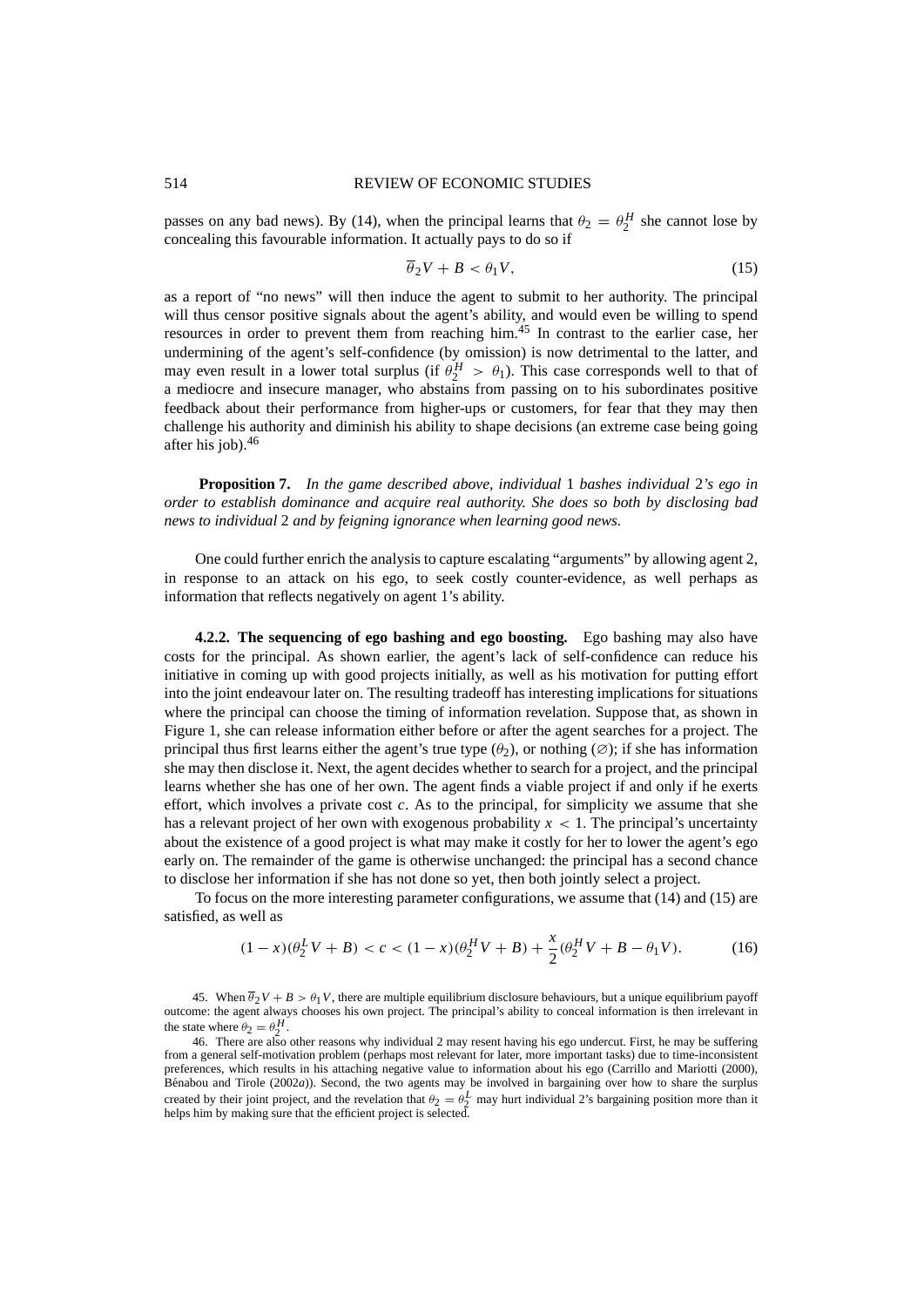| Principal learns<br>$s \in \{\varnothing, \theta_2\}$ | Principal discloses<br>$r_1 \in \{\emptyset, s\}$ | Agent searches for<br>a project or not.<br>Relevance<br>of principal's<br>project realized. | Principal discloses<br>$r_2 \in \{\emptyset, s\}$ | Principal<br>and agent<br>pick a<br>decision |
|-------------------------------------------------------|---------------------------------------------------|---------------------------------------------------------------------------------------------|---------------------------------------------------|----------------------------------------------|
|                                                       |                                                   |                                                                                             |                                                   |                                              |

FIGURE 1 Timing of signals and reports

The first inequality in (16) states that bad news destroys incentives for effort: the project of an agent who knows he has a low talent will matter only if the principal has no viable alternative, *i.e.* only with probability  $1 - x$ . The second inequality, by contrast, means that a self-confident agent finds it optimal to conceive a project of his own. Having such a project makes a difference if either the principal has none (probability  $1 - x$ ), or if she has one but the agent ends up with the bargaining power (probability *x*/2).

*Definition* 1. Consider stage  $t = 1$  (*ex ante*) or 2 (*ex post*), and denote by  $r_t(\theta_2) \in \{ \emptyset, \theta_2 \}$ the principal's disclosure at date  $t$  when she knows the agent's type  $\theta_2$ . We say that the principal: (i) engages in ego bashing if her strategy is (or is payoff-equivalent to)  $r_t(\theta_2^L) = \theta_2^L$  and  $r_t(\theta_2^H) = \emptyset$ ; (ii) engages in ego boosting if it is (or is payoff-equivalent to)  $r_t(\theta_2^L) = \emptyset$ and  $r_t(\theta_2^H) = \theta_2^H$ ; (iii) conceals her information if her strategy is (or is payoff-equivalent to)  $r_t(\theta_2) = \emptyset$  for  $\theta_2 \in {\theta_2^L, \theta_2^H}$ .

**Proposition 8.** *The principal engages in ego bashing* ex post (*provided she has not yet disclosed the information*)*.* Ex ante*, she either engages in ego boosting, or refrains from disclosing information. Thus, good news tends to be revealed earlier than bad news; put differently, the relationship becomes more antagonistic over time.*

*Proof.* See the Appendix.  $\parallel$ 

To illustrate these results, one may think of a parent faced with his or her child's choice between different careers, or different sports. The parent may have information about the child's ability or value in some of these alternative activities—*e.g.* the family business. At the same time, there is always a chance (probability  $1 - x$ ) that the parent's preferred choice will turn out not to be suited to the child anyway. The parent will then at first attempt to appear broad-minded (refrain from belittling the child's judgment or tastes), or even actively encourage him to explore alternatives. When coming close to a decision, however, the "father-knows-best" attitude will resurface, as long as the parent still has a credible alternative to the activity favoured by the child.

In the framework described by Figure 1, effort is related to the search for a project and comes before decision making. It is then quite natural that the early stage of the relationship be biased toward ego boosting, and the late stage toward ego bashing. Suppose, on the other hand, that the agent's effort relates to the implementation of a project rather than to its conception. With the choice of project coming first and the agent's effort second, it is clear that the timing of ego bashing and ego boosting is reversed: the principal tends to "beat up" on the agent at first, only to provide reassurance later on (if feasible), once the project has been selected and the principal wants the agent to be motivated.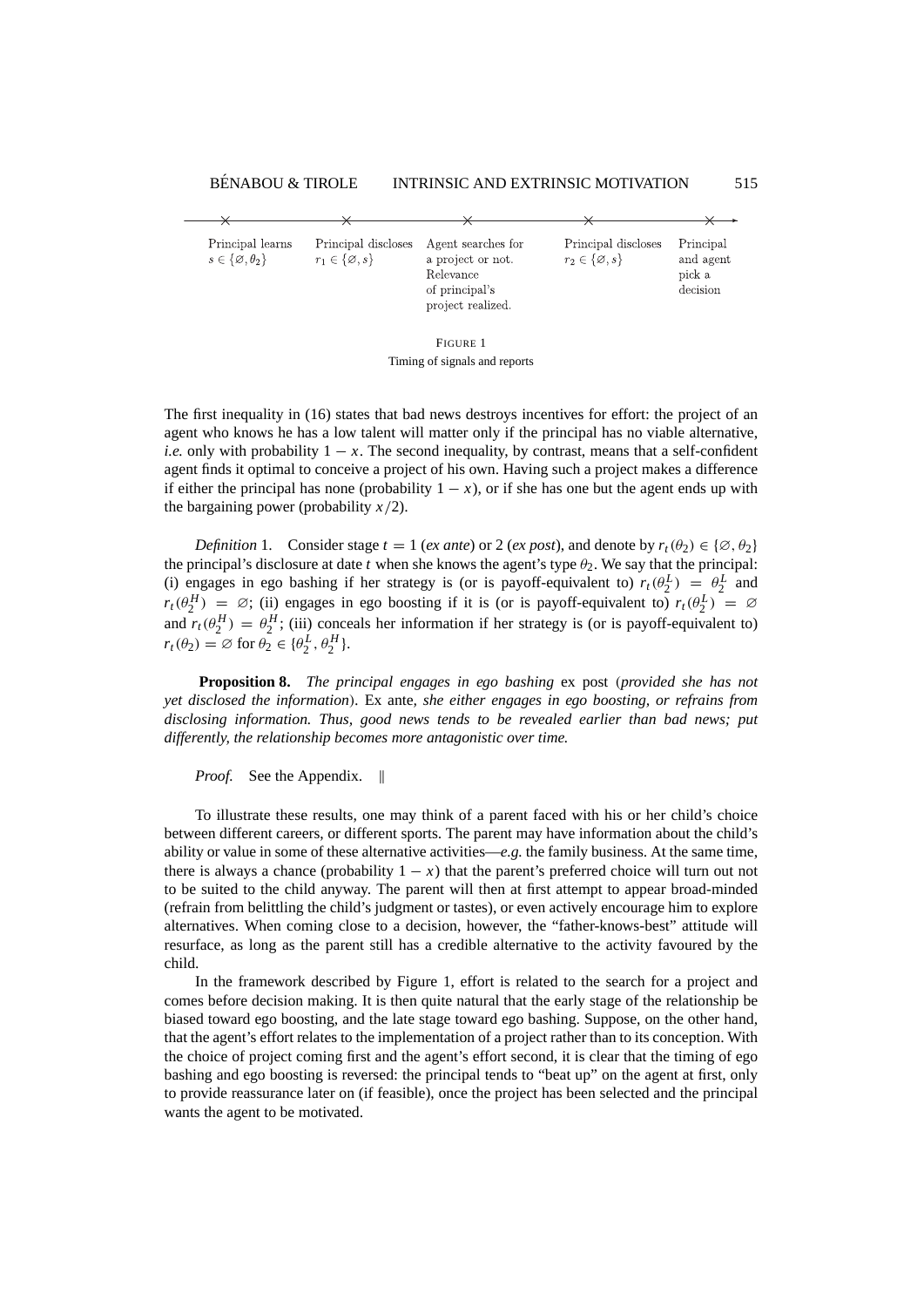We have emphasized here the obvious cost of ego bashing in terms of demotivation. Another cost may stem from individual 2's drawing more complex inferences about individual 1's preferences. Suppose that agent 2 cares not only about the project, but also about individual 1's altruism, friendship, or love towards him, over which he has incomplete information as well. Ego bashing may then be interpreted as individual 1 caring little about individual 2, and backfire.

Despite these costs, people may often be willing to belittle and criticize others in order to establish dominance. Because this can result in very inefficient outcomes, an interesting avenue for future research is how individuals and organizations try to limit the scope for such ego clashes. Let us, for now, content ourselves with a few thoughts in this regard. One possible strategy suggested by the model is to allocate formal control to individual 1. An example may be giving decision rights to parents until the children have reached a certain age. Another arrangement sometimes observed is the acceptance by individual 2 of individual 1's dominance (presumably because individual 2 also has private information about himself). Individual 2's "puppy dog" strategy may enable him to avoid ego clashes with individual 1. Another promising topic is the study of *institutional structures* and *personnel management strategies* designed to prevent excessive rivalry and ego clashes within organizations, and promote instead a cooperative interpersonal atmosphere.

#### 5. CONCLUDING REMARKS

Psychologists, experts in human resource management and sociologists have long emphasized the central role played by intrinsic motivation in many social and economic interactions. In particular, they have called attention to the fact that explicit incentive schemes may sometimes backfire, especially in the long run, by undermining agents' confidence in their own abilities or in the value of the rewarded task. This side of social psychology has been largely neglected by economists.<sup>47</sup> The present paper has shown that these phenomena are often quite rational, and provided a formal analysis that helps reconcile the economic and the psychological views.

Several avenues of further research seem particularly interesting. The first one would combine the looking-glass self with the reverse form of signalling, namely self-presentation, in which the agent tries to signal his information to the principal.<sup>48</sup> The second avenue concerns the dynamics of motivation and its "management" in long-term relationships. Third, while our model already accommodates the possibility of altruism, friendship or love, it ought to be extended to allow for asymmetric information about such feelings. As noted earlier, each party would then draw from the other's behaviour subtle inferences not only about abilities and task characteristics, but also about how much the other cares about him or her. Finally, the analysis should be extended to groups. One hears frequent complaints about workplaces where egos loom large and clash too much to allow a pleasant and cooperative environment. More generally, the interactions between intrapersonal confidence-maintenance strategies, the looking-glass self, and self-presentation raise a fascinating set of questions (*e.g.* whether these strategies are mutually reinforcing), as well as issues of institutional design related to the optimal organization of educational and work environments.

#### APPENDIX

*Proofs of Propositions* 3 *and* 4*.* We derive here equilibrium behaviour in the two-type case, first without and then with lump-sum payments. The agent's ability can be high,  $\theta_H$  (probability  $f_H$ ), or low,  $\theta_L$  (probability  $f_L$ ).

47. With the previously noted exceptions of Frey (1997) and Kreps (1997).

48. For example, in the literatures on depression and on excuses, when the agent tries to lower the principal's expectations the latter's course of action is often a choice of whether to accept the stated reason and offer comfort, or to resist it. In so doing, the principal reveals information to the agent, that impacts his subsequent behaviour.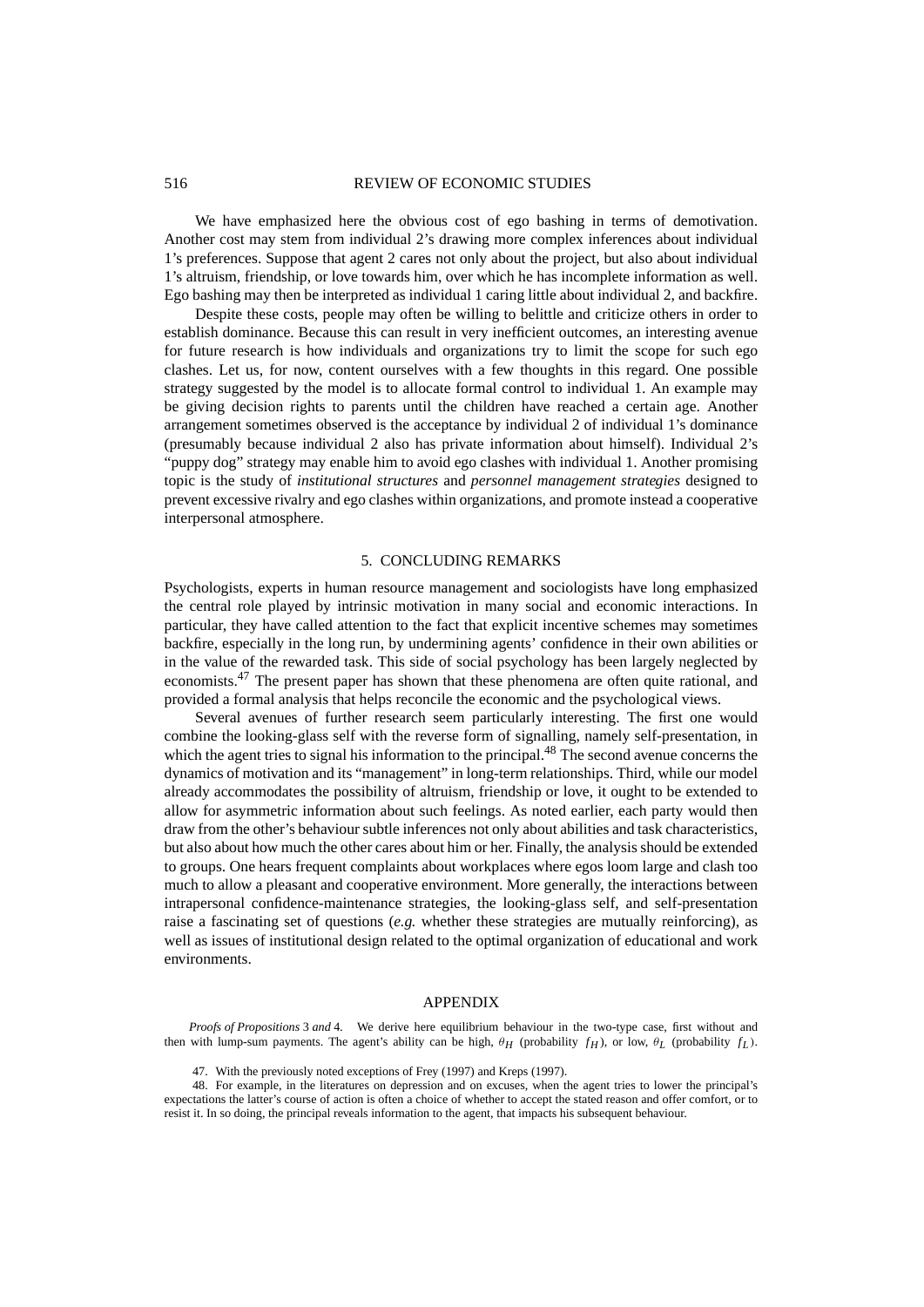The conditional densities of his signal are denoted  $g_H(\sigma)$  and  $g_L(\sigma)$ , and the MLRP simply means that  $g_H/g_L$  is increasing.

#### *No lump-sum payment* (*Proposition* 3)

Consider an arbitrary perfect Bayesian equilibrium. From Propositions 1 and 2, the equilibrium is monotonic: if *BH* and  $B_L$  denote the sets of bonuses that, in equilibrium, are offered with positive probability by a principal of type  $\theta_H$ and  $\theta_L$  respectively (*i.e.* one who knows that the agent has ability  $\theta_H$ , or  $\theta_L$ ) then for any  $(b, b') \in B_H \times B_L$ , one must have  $b \leq b'$ . This, in turn, implies that: (i)  $B_H \subseteq B_L$ , or else the  $\theta_L$  type could profitably deviate to some *b* that was strictly less than any  $b'$  in  $B_L$ , thus leading the agent to think that he had high ability with probability one, and thereby (weakly) improving motivation while saving on incentive costs; (ii) *BH* has at most one element, or else, since  $B_H \subseteq B_L$ , monotonicity would be violated; (iii)  $B_L \setminus B_H$  also has a unique element, because it cannot be optimal to offer one bonus that signals θ*L* if a lower one has the same informational content and also induces effort.

In summary, there are at most two equilibrium bonuses: a pooling bonus *b* and (possibly) a higher bonus signalling type  $\theta_L$ . The latter is then necessarily equal to  $b_L^*$ , since the low-type principal can always guarantee herself her complete information payoff by offering  $b_L^*$ , and no bonus that signals  $\theta_L$  for sure will induce the agent to work if it is less than *b* ∗ *L* .

An equilibrium is thus defined by three parameters: the pooling bonus  $b < b_L^*$ , the probability  $x^*$  that type  $\theta_L$ selects *b*, and

$$
\left(\frac{f_H g_H(\sigma^*)}{f_H g_H(\sigma^*) + f_L g_L(\sigma^*) x^*} \theta_H + \frac{f_L g_L(\sigma^*) x^*}{f_H g_H(\sigma^*) + f_L g_L(\sigma^*) x^*} \theta_L\right) V = c,\tag{A.1}
$$

which defines the agent's cutoff  $\sigma^*$ , with  $\sigma^* \epsilon(0, 1)$  by the full-support assumption.

Let us next show that there exists a unique equilibrium satisfying the NWBR criterion, and that it is such that  $b = 0$ . Consider, by contradiction, a pooling bonus  $b > 0$ , with associated cutoff  $\sigma$ . We will show that, for any  $\hat{b} < b$ , if a deviation to *b* elicits from the agent a response, described by a cutoff  $\hat{\sigma}$ , that results in weakly higher profits for a principal of type  $\theta_L$ ,

$$
\theta_L[1 - G(\hat{\sigma} \mid \theta_L)](W - \hat{b}) \ge \theta_L[1 - G(\sigma \mid \theta_L)](W - b),\tag{A.2}
$$

then this same deviation will be strictly preferred by a principal of type  $\theta$ *H*. This is obvious when  $\hat{\sigma} \leq \sigma$ , since a deviation to  $\hat{b}$  then yields higher effort by the agent, at a lower cost for the principal (of any type). Suppose now that  $\hat{\sigma} > \sigma$ ; we then have

$$
\frac{W-b}{W-\hat{b}} \le \frac{1-G(\hat{\sigma} \mid \theta_L)}{1-G(\sigma \mid \theta_L)} < \frac{1-G(\hat{\sigma} \mid \theta_H)}{1-G(\sigma \mid \theta_H)},
$$
\n(A.3)

where the first inequality obtains from (A.2) and the second follows from the MLRP, since  $\theta_L < \theta_H$  and  $\sigma < \hat{\sigma}$ . Thus, if a deviation to  $\hat{b}$  is profitable for type  $\theta_L$ , then *a fortiori* it is strictly profitable for type  $\theta_H$ . Hence, according to the NWBR criterion, when the agent is offered a  $\hat{b} < b$  (say,  $\hat{b} = b - \varepsilon$ ), he should believe that it emanates from type  $\theta_H$ . Therefore, *b* > 0 cannot be part of a pooling equilibrium, and so it must be that  $B = \{0, b_L^*\}$ .

Next, note that when  $\theta = \theta_L$  the principal must randomize between  $b = 0$  and  $b = b_L^*$ : if she only played  $b_L^*$ . then *b* = 0 would induce compliance with probability 1, and would therefore be preferred to  $b_L^*$ . The equilibrium is thus described by two parameters:  $x^* \in (0, 1]$ , the probability that a principal observing  $\theta = \theta_L$  selects bonus 0 (pools); and  $\sigma^*$ , the agent's cutoff signal for working when he is offered a zero bonus. These are given by

$$
\theta_L(W - b_L^*) = \theta_L [1 - G_L(\sigma^*)] W, \tag{A.4}
$$

expressing the principal's willingness to randomize when  $\theta = \theta_L$ , and equation (A.1), which can be rewritten as

$$
\frac{g_H(\sigma^*)}{g_L(\sigma^*)} = x^* \left(\frac{f_L}{f_H}\right) \left(\frac{c/V - \theta_L}{\theta_H - c/V}\right). \tag{A.5}
$$

By our assumptions on the likelihood ratio, for any  $x^* > 0$  there exists a unique solution  $\sigma^* = s(x^*)$  to (A.1), with  $\sigma^* > 0$ . Substituting into (A.4), the principal's net incentive to offer bonus 0 when  $\theta = \theta_L$  and the agent expects her to randomize with probability  $x^*$  is

$$
\theta_L[1 - G_L(s(x^*))]W - \theta_L(W - b_L^*).
$$
\n(A.6)

This function is increasing in  $x^*$ , and negative at  $x^* = 0^+$ . So either it has a unique zero on  $(0, 1)$ , which then defines the principal's mixing strategy; or else it is non-positive on all of (0, 1], in which case the principal's equilibrium strategy is  $x^* = 1$ , meaning that *no bonus is ever offered*. In both cases the equilibrium is unique. Note, finally, that the agent works only with probability  $1 - G_H(s(x^*))$  when  $\theta = \theta_H$ , and with probability  $1 - x^* G_L(s(x^*))$  when  $\theta = \theta_L$ . Thus, in either state of the world, he works less than under symmetric information (where  $e = 1$  with probability one).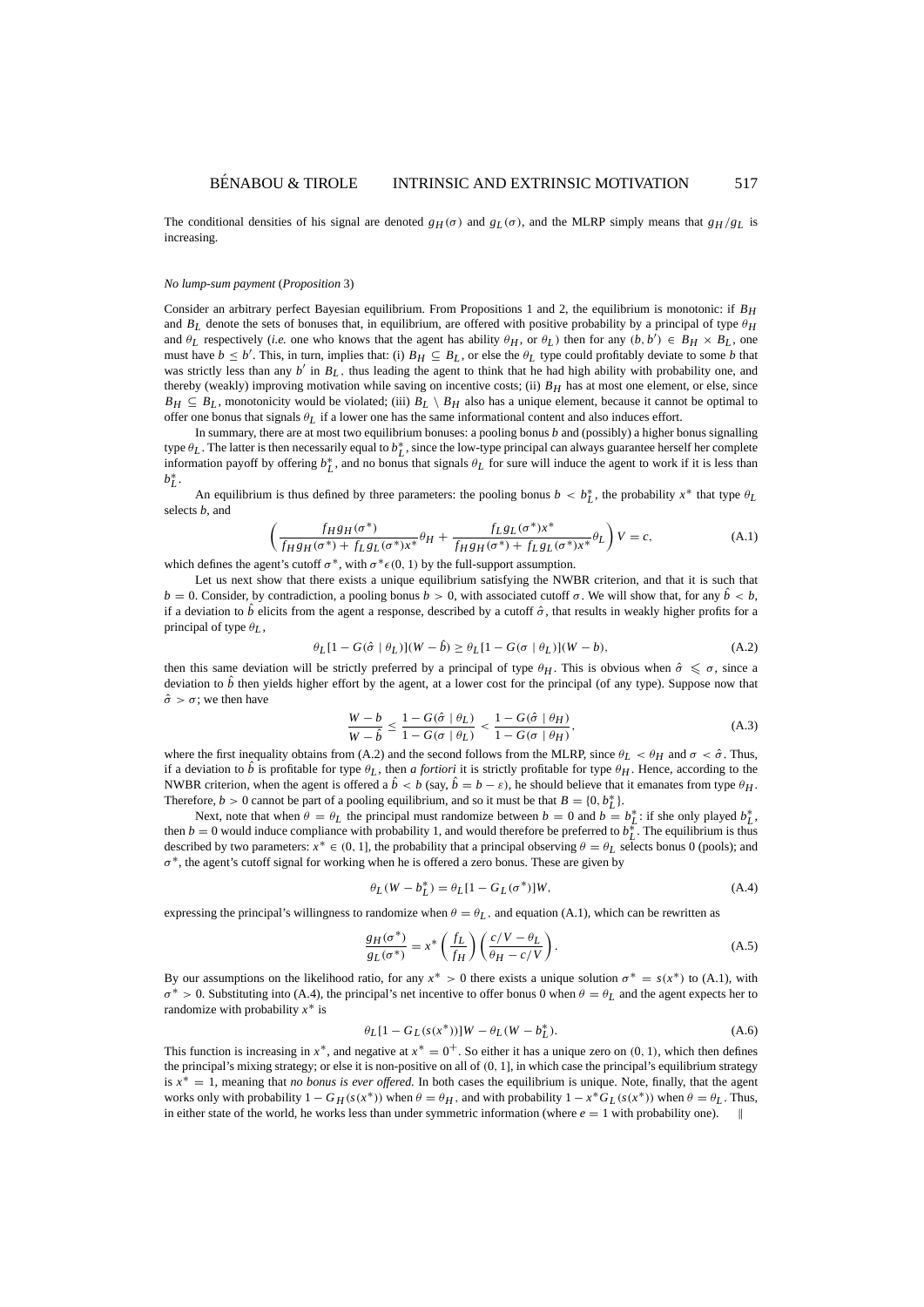#### *B. Lump-sum payments* (*Proposition* 4)

In any separating equilibrium the agent always works; when  $\theta = \theta_L$  he thus gets bonus  $b_L^*$  and no lump-sum payment. Denoting by  $(a, b)$  the contract he gets when  $\theta = \theta_H$ , let us show that when  $\theta = \theta_L$  the principal must be indifferent between offering  $(0, b_L^*)$  and  $(a, b)$ . Clearly the  $\theta_L$ -type principal cannot strictly prefer  $(a, b)$ , and were she to strictly prefer  $(0, b_L^*)$ , the  $\theta_H$ -type could profitably deviate to  $(a - \varepsilon, b)$ , for small  $\varepsilon > 0$ . According to NWBR this would still convince the agent that  $\theta = \theta_H$ , since for  $\varepsilon$  small enough the  $\theta_L$ -type still prefers  $(0, b_L^*)$  to  $(a - \varepsilon, b)$  even when the agent works with probability 1 after being offered the latter contract. Next, as in the proof of Proposition 3, it is easy to show that  $b = 0$ : were  $b > 0$ , the principal could offer  $b - \varepsilon$  and the agent would interpret this (according to NWBR) as a sure sign that  $\theta = \theta_H$ .

The NWBR separating equilibrium, if it exists, is thus necessarily defined by the contracts  $(0, b_L^*)$  and  $(a =$  $c-\theta_L V$ , 0). Moreover, the limited-informativeness condition ensures that the NWBR criterion is indeed satisfied. Indeed, suppose that the principal deviates to a contract  $(\hat{a}, \hat{b})$ , and let  $\hat{\sigma}$  define the agent's reaction to this offer. If this is weakly profitable for the θ*H* type,

$$
\theta_H(1-G_H(\hat\sigma))(W-\hat b)-\hat a\geq \theta_H W-(c-\theta_L V),
$$

then (10) implies that it is strictly profitable for the θ*L* type,

$$
\theta_L(1-G_L(\hat\sigma))(W-\hat b)-\hat a>\theta_LW-(c-\theta_LV),
$$

as long as either  $b > 0$  or  $\hat{\sigma} > 0$ ; when  $\hat{b} = \hat{\sigma} = 0$  both types gain, equally. According to NWBR the agent should then interpret any such deviation as indicative of  $\theta = \theta_L$ , and shirk, so it cannot be profitable.

#### *Proof of Proposition* 5

For a given delegation policy  $d \in \{0, 1\}$ , the agent undertakes the task if and only if  $E[\theta \mid \sigma, d]V \ge c_d$ . Therefore, there is a cutoff  $\sigma_d^*$  such that he exerts effort if and only if  $\sigma \geq \sigma_d^*$ . The principal then chooses  $d \in \{0, 1\}$  so as to maximize  $[1 - G(\sigma_d^* \mid \theta)]W_d(\theta)$ . Suppose first that  $\sigma_1^* \ge \sigma_0^*$ . Then, from the MLRP and Assumption 1:

$$
\frac{d}{d\theta} \left[ \left( \frac{1 - G(\sigma_1^* \mid \theta)}{1 - G(\sigma_0^* \mid \theta)} \right) \left( \frac{\mathcal{W}_1(\theta)}{\mathcal{W}_0(\theta)} \right) \right] > 0, \tag{A.7}
$$

and so the principal delegates if and only if  $\theta \geq \tilde{\theta}$  for some  $\tilde{\theta}$ . This implies that delegation is good news:  $E[\theta | \sigma, 1]$  $E[\theta \mid \sigma, 0]$  for all  $\sigma$ ; in particular,  $c_1 = E[\theta \mid \sigma_1^*, 1] > E[\theta \mid \sigma_0^*, 0] = c_0$ , a contradiction. So it must be that  $\sigma_1^* < \sigma_0^*$ , meaning that (for given  $\theta$ ) the agent works more under delegation; hence part (i) of the proposition. As a result, for all  $\theta > \theta^*$  we have  $[1 - G(\sigma_1^* | \theta)]W_1(\theta) > [1 - G(\sigma_0^* | \theta)]W_0(\theta)$ , so the principal strictly prefers to delegate. By continuity, this remains true on some interval  $[\theta^{**}, \theta^*]$  with  $\theta^{**} < \theta^*$ . This proves part (ii). This property, however, does not necessarily make  $\theta^{**}$  a cutoff such that delegation occurs if *and only if*  $\theta > \theta^{**}$ : indeed with  $\sigma_1^* < \sigma_0^*$ , the term in square brackets in (A.7) need no longer be increasing in  $\theta$  (although it cannot be everywhere decreasing, otherwise the principal would delegate if and only if  $\theta$  was above a cutoff  $\hat{\theta}$ , contradicting (ii)). When Assumption 2 holds, however, (A.7) again applies, implying that delegation occurs if and only if  $\theta \geq \theta^{**}$ , where  $\theta^{**} < \theta^*$ . This, in turn, ensures part (iii) of the proposition, and more generally implies that delegation raises the agent's posterior distribution about his ability, independently of his signal and of the task's outcome.

#### *Proof of Proposition* 8

Let us work by backward induction.

(a) Suppose that at  $t = 2$  the principal knows the agent's type, but has not yet disclosed it. Let  $y(\theta_2^L)$ ,  $y(\emptyset)$  and  $y(\theta_2^H)$  denote the equilibrium probabilities that the agent will stick to his own project when: (a) the principal also has a relevant project, but it is the agent who gets to make the selection; and (b) the agent was previously told  $r_2 = \theta_2^L$ ,  $\varnothing$  or  $\theta_2^H$  respectively. From (14) and (15), we have

$$
y(\theta_2^L) = 0 \le y(\emptyset) \le y(\theta_2^H) = 1.
$$
 (A.8)

If  $y(\emptyset) > 0$ , it is clearly strictly optimal for the principal to disclose  $\theta_2 = \theta_2^L$  *ex post*. In the absence of any news the agent will thus infer that  $s \in \{\emptyset, \theta_2^H\}$ , and condition (15) then implies that  $y(\emptyset) = 0$  after all, a contradiction. The fact that  $y(\emptyset) = 0 < 1 = y(\theta_2^H)$ , in turn, makes it strictly optimal for the principal not to disclose that  $\theta_2 = \theta_2^H$ , when she has such news. Finally, when the principal knows that  $\theta_2 = \theta_2^L$  she is indifferent between disclosing it and saying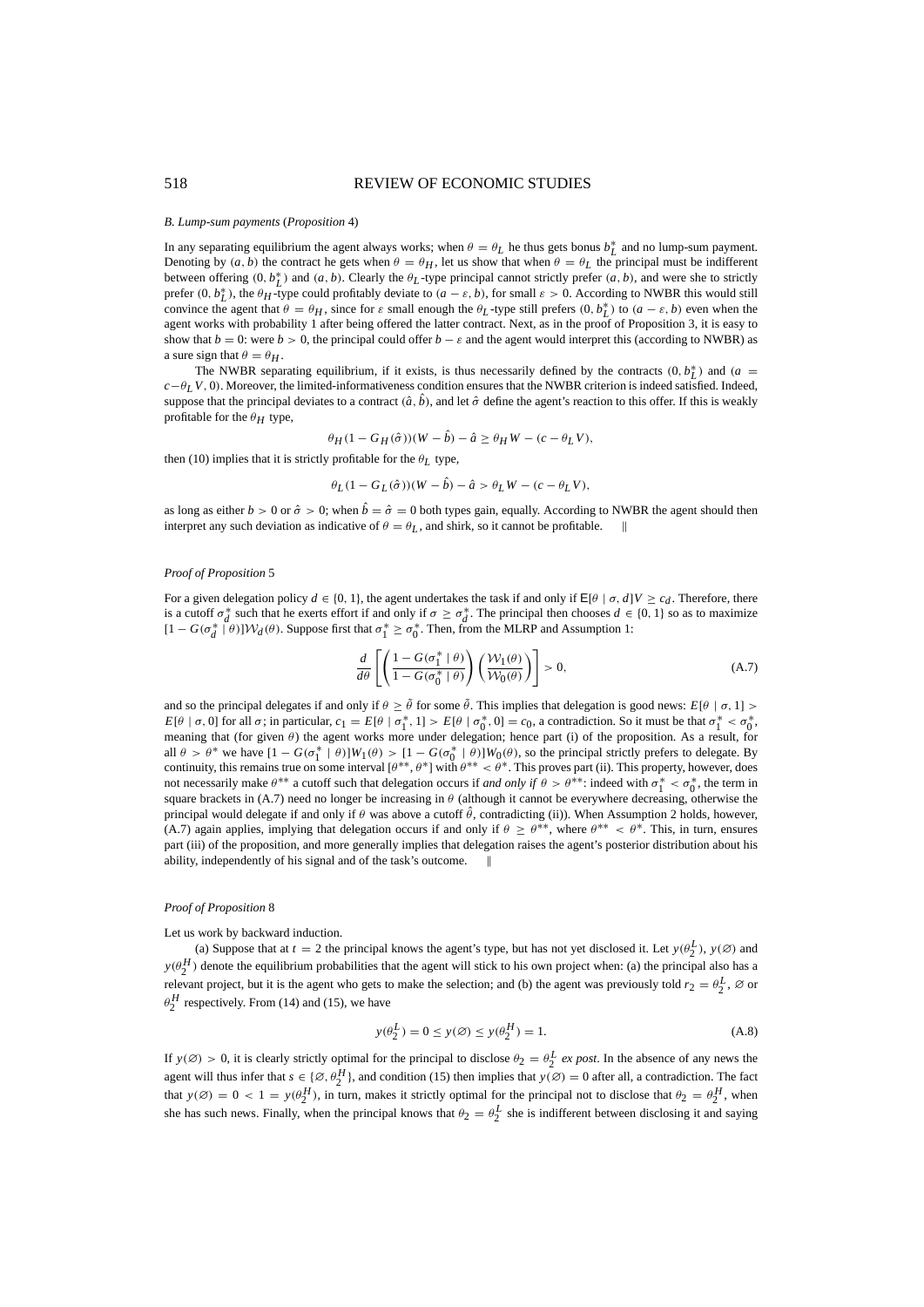nothing, since  $y(\theta_2^L) = y(\emptyset) = 0$  (this is why we allow for payoff-equivalence in the definition preceding Proposition 8). We may thus, without loss of generality, assume that she chooses to reveal the bad news.

(b) Let us now look at the principal's *ex ante* behaviour  $(t = 1)$  and the agent's subsequent effort decision. Let  $z(\theta_2^L)$ ,  $z(\emptyset)$  and  $z(\theta_2^H)$  denote the probabilities that the agent searches for a project after hearing reports  $r_1 = \theta_2^L$ ,  $\emptyset$ and  $\theta_2^H$  respectively. Equation (16) implies that

$$
z(\theta_2^L) = 0 \le z(\emptyset) \le z(\theta_2^H) = 1.
$$
\n(A.9)

Either  $z(\emptyset) = 0$ , and then we might as well assume that the principal reports  $r_1(\theta_2^L) = \emptyset$  (if not, change her behaviour to  $r_1(\theta_2^L) = \emptyset$  for sure; then  $z(\emptyset) = 0$  *a fortiori*). Or else  $z(\emptyset) > 0$ , and then it is strictly optimal for the principal not to disclose  $\theta_2^L$  *ex ante*, given that she can (and will) do it *ex post*.

Last, when  $\theta_2 = \theta_2^H$  the principal faces a tradeoff if  $z(\emptyset) < z(\theta_2^H)$ . Disclosing the good news raises incentives for effort, but emboldens the agent in the *ex post* negotiation. It can be shown that depending on the values of the parameters, the principal may or may not disclose  $\theta_2 = \theta_2^H$  in equilibrium.  $\parallel$ 

*Acknowledgements*. The first version of this paper was titled "Self-Confidence and Social Interactions". We are grateful for helpful comments and discussions to Philippe Aghion, Mark Armstrong, Isabelle Brocas, Daniel Gilbert, Robert Lane, Marek Pycia, Gerard Roland, Julio Rotemberg, Ilya Segal, Anton Souvorov, participants at the Franqui ´ conference on "The Economics of Contracts" (Brussels, 1999), participants at seminars at Harvard and Paris, and at the ISNIE 2002 Congress (Boston) and three anonymous referees. Benabou gratefully acknowledges financial support from ´ the National Science Foundation (SES-0096431) and the MacArthur Foundation, as well as the hospitality of the Institute for Advanced Study over the academic year 2002–2003.

#### **REFERENCES**

AGHION, P. and TIROLE, J. (1997), "Formal and Real Authority in Organizations", *Journal of Political Economy*, **105**, 1–29.

AKERLOF, G. and DICKENS, W. (1982), "The Economic Consequences of Cognitive Dissonance", *American Economic Review*, **72** (3), 307–331.

BARON, J. and KREPS, D. (1999) *Strategic Human Resources* (New York: John Wiley).

- BEM, D. J. (1967), "Self-Perception: An Alternative Interpretation of Cognitive Dissonance Phenomena", *Psychological Review*, **74**, 183–200.
- BÉNABOU, R. and TIROLE, J. (2002a), "Self-Confidence and Personal Motivation", *Quarterly Journal of Economics*, **117** (3), 871–915.

BÉNABOU, R. and TIROLE, J. (2002b), "Willpower and Personal Rules" (CEPR Discussion Paper 3143).

- BIBRING, E. (1953), "The Mechanism of Depression", in P. Greenacre (ed.) *Affective Disorders* (New York: International University Press).
- CARRILLO, J. and MARIOTTI, T. (2000), "Strategic Ignorance as a Self-Disciplining Device", *Review of Economic Studies*, **66**, 529–544.
- CHO, I. K. and KREPS, D. (1987), "Signaling Games and Stable Equilibria", *Quarterly Journal of Economics*, **102**, 179–221.
- CONDRY, J. and CHAMBERS, J. (1978), "Intrinsic Motivation and the Process of Learning", in M. Lepper and D. Greene (eds.) *The Hidden Cost of Reward: New Perspectives on the Psychology of Human Motivation* (New York: John Wiley).

COOLEY, C. (1902) *Human Nature and the Social Order* (New York: Scribner's).

DARLEY, J. and FAZIO, R. (1980), "Expectancy Confirmation Processes Arising in the Social Interaction Sequence", *American Psychologist*, **35**, 867–881.

DECI, E. (1975) *Intrinsic Motivation* (New York: Plenum Press).

- DECI, E., KOESTNER, R. and RYAN, R. (1999), "A Meta-Analytic Review of Experiments Examining the Effects of Extrinsic Rewards on Intrinsic Motivation", *Psychological Bulletin*, **125** (6), 627–668.
- DECI, E. and RYAN, R. (1985) *Intrinsic Motivation and Self-Determination in Human Behavior* (New York: Plenum Press).
- DELFGAUW, J. and DUR, R. (2002), "Signaling and Screening of Workers' Motivation" (Tinbergen Institute DP 2002-  $050/3$

DESSEIN, W. (2002), "Authority and Communication in Organizations", *Review of Economic Studies*, **69** (4), 811–838. ETZIONI, A. (1971) *Modern Organizations* (Englewood Cliffs, NJ: Prentice-Hall).

- FANG, H. and MOSCARINI, G. (2002), "Overconfidence, Morale and Wage-Setting Policies" (Mimeo, Yale University). FEHR, E. and FALK, A. (1999), "Wage Rigidity in a Competitive Incomplete Contract Market", *Journal of Political Economy*, **107** (1), 106–134.
- FEHR, E. and SCHMIDT, K. (2000), "Fairness, Incentives, and Contractual Choices", *European Economic Review*, **44** (4–6), 1057–1068.
- FESTINGER, L. and CARLSMITH, J. (1959), "Cognitive Consequences of Forced Compliance", *Journal of Abnormal and Social Psychology*, **58**, 203–210.